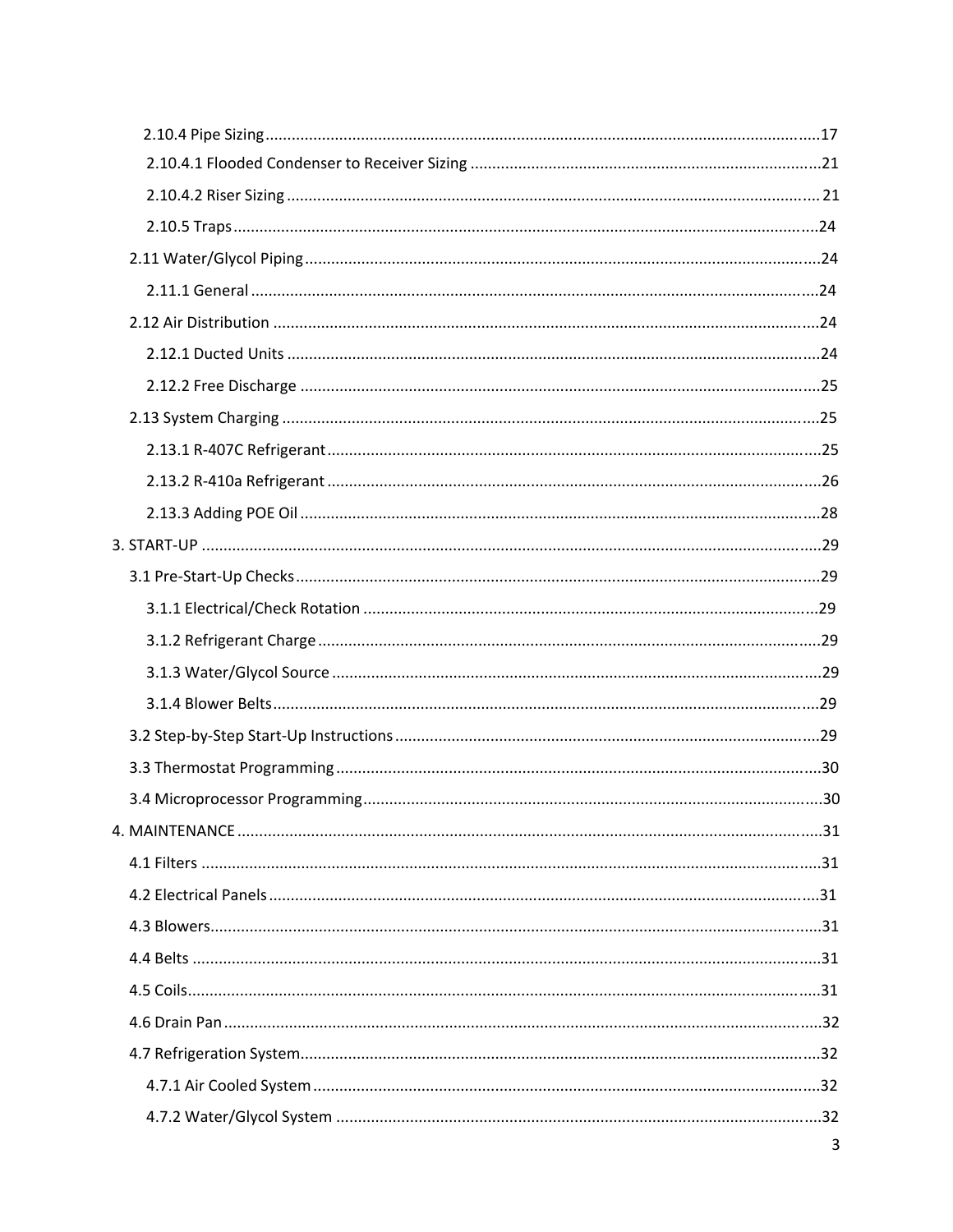| ADDENDUM: |
|-----------|
|           |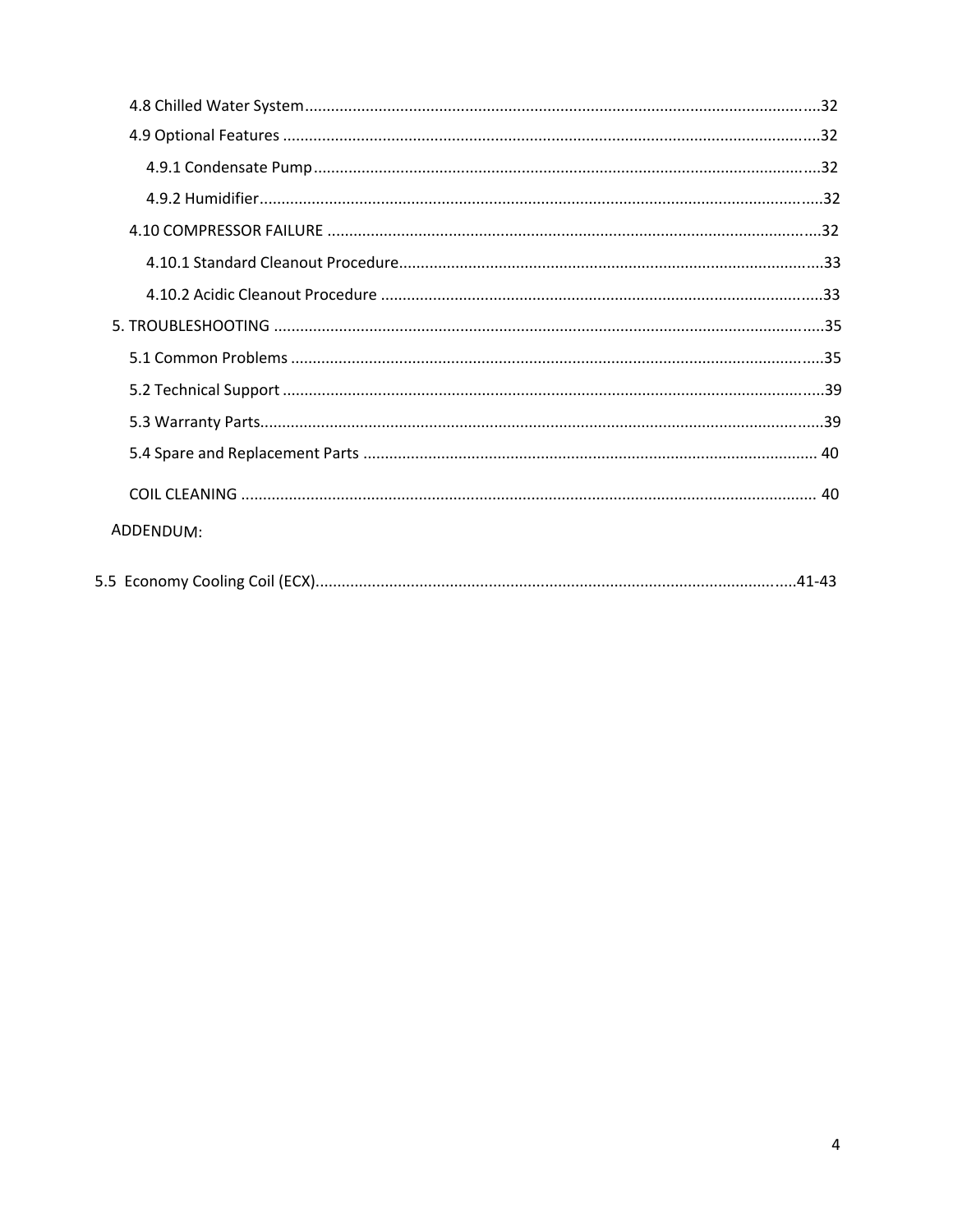## **1. INTRODUCTION**

#### **1.1 General**

Thank you for your purchase of this Tithe Corp. equipment. Tithe Corp. is a woman owned and operated innovative Maryland based manufacturer of air conditioning systems. Specializing in precision, high percentage outside air, and supplemental applications, Tithe Corp. utilizes high quality craftsmanship and materials to produce equipment capable of providing years of trouble free service.

This Tithe Corp. manual is provided as one component of the documentation for your equipment. The product data sheet (submittal or as-built) and wiring diagram should be referenced for specific performance, technical, and physical data. Supplemental manuals for microprocessors and other system components may be included with your unit based on the features requested.

The information contained in this manual provides basic instructions for the installation, operation, and maintenance of your equipment. The directions contained herein will prevent damage to the system from an improper installation and ensure that your unit performs at its peak efficiency. Deviation from these instructions may result in degraded performance, damage to the system, and potentially void the system warranty.

Note: The information contained in this manual in no way absolves the installer of their obligation to meet all applicable codes and comply with other project documentation. In the event of a conflict between these instructions and other project requirements, always observe the strictest requirement.

#### **1.2 Safety Information**

Tithe Corp. mechanical equipment presents multiple potential hazards, including high voltage electrical services, rotating components, and high pressure fluids. Only professionally trained, qualified, and licensed (where required) personnel should install and/or service this equipment. Property damage and serious injury or death may result from improper installation or maintenance of this equipment.

Prior to performing any service on this unit, familiarize yourself with this manual, the material safety data sheets (MSDS) for any refrigerant or glycol used in this unit, and the location of the main power switch. Before opening the cabinet to perform any service, always lock out the main power disconnect unless power is required for the procedure/diagnostic being performed.

#### **1.3 Warranty**

#### **1-Year Limited Warranty Policy**

 $\sqrt{\alpha}$  AO  $\vert$  | EA(The Seller) warrants against defect in materials and workmanship in products which it manufactures for (1) year from the date of installation or up to 15 (fifteen) months from the date of shipment, whichever event occurs first, when properly installed and operated under normal use. This warranty does not include any labor, transportation or other charges made outside of the Seller's factory for replacement or repair of defective parts unless specifically stated in the body of the Seller's invoice. This warranty does not cover failures caused by improper installation, abuse, misuse, misapplication,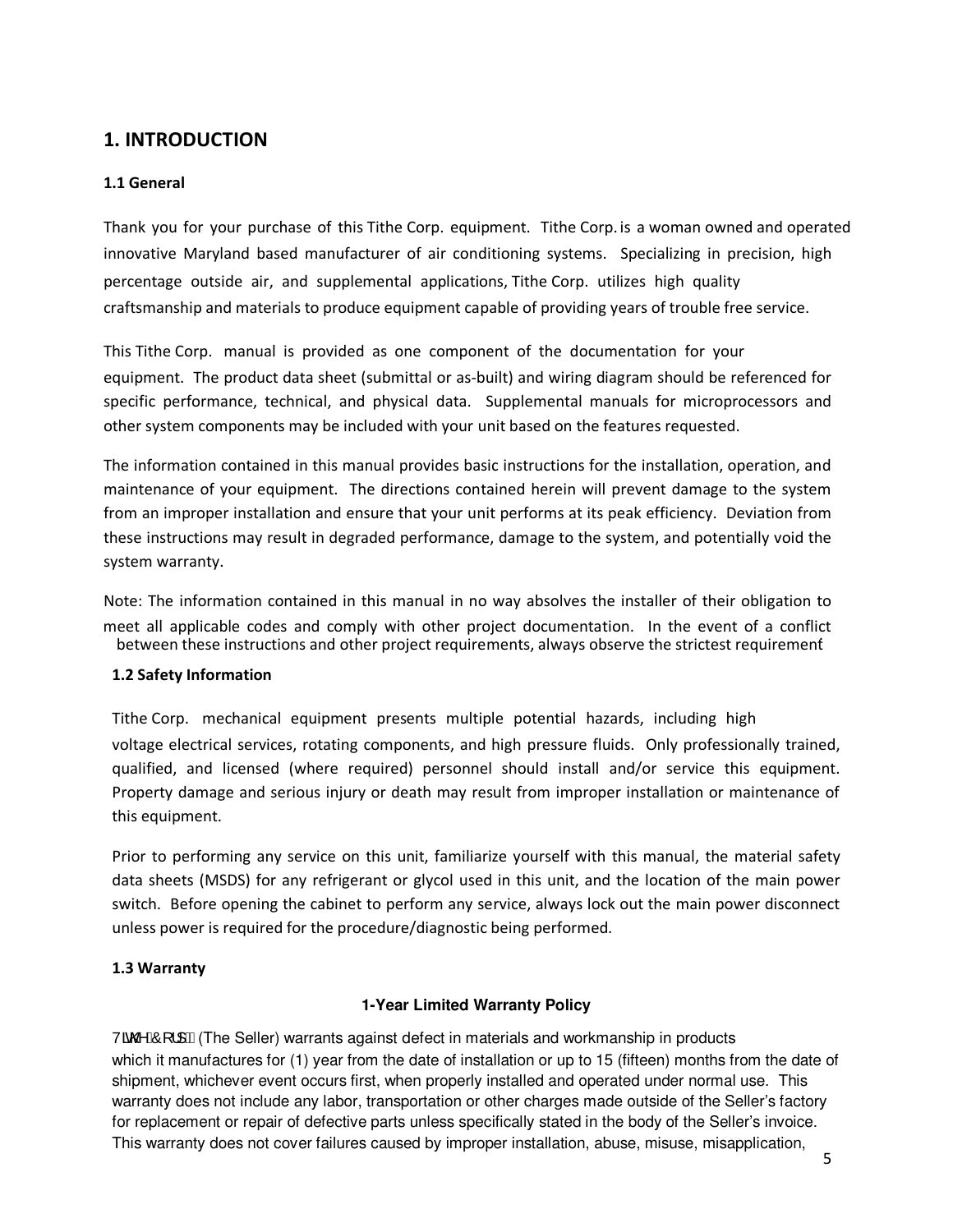improper or lack of maintenance, negligence, accident, normal deterioration including wear and tear or the use of improper parts or improper repair.

The Seller's only liability under this warranty or otherwise shall be the repair or replacement (at Seller's option) of nonconforming goods or parts. Seller assumes no liability for incidental or consequential damages such as injury to persons or property, or lost profits.

This warranty is in lieu of all other warranties, expressed or implied, including warranties of merchantability and fitness for a particular purpose and there are no warranties which extend beyond the description on the face hereof.

#### **Four-Year Extended Warranty**

#### **(Motor-Compressor Assembly Only)**

Vão ÁO[ :] Halso has available a four year extended warranty for the Motor-Compressor Assembly which follows the expiration of the standard Vã@AO[ |]  $\mathbb B$  Warranty. In the event of a defective motor-compressor assembly this warranty would provide replacement to the original purchaseruser, following an inspection by a reputable refrigeration contractor. Contact Va  $\&$  (i) if the right complete details on pricing and general conditions and information on this warranty.

|                             | Unit Nos.:            |  |
|-----------------------------|-----------------------|--|
|                             | Evap Model No.:       |  |
|                             | Cond Unit Model No.:  |  |
|                             | Unit Serial Nos.:     |  |
|                             | Vão 2AÔ [  HAJob No.: |  |
|                             | End User:             |  |
| <b>Warranty Begin Date:</b> |                       |  |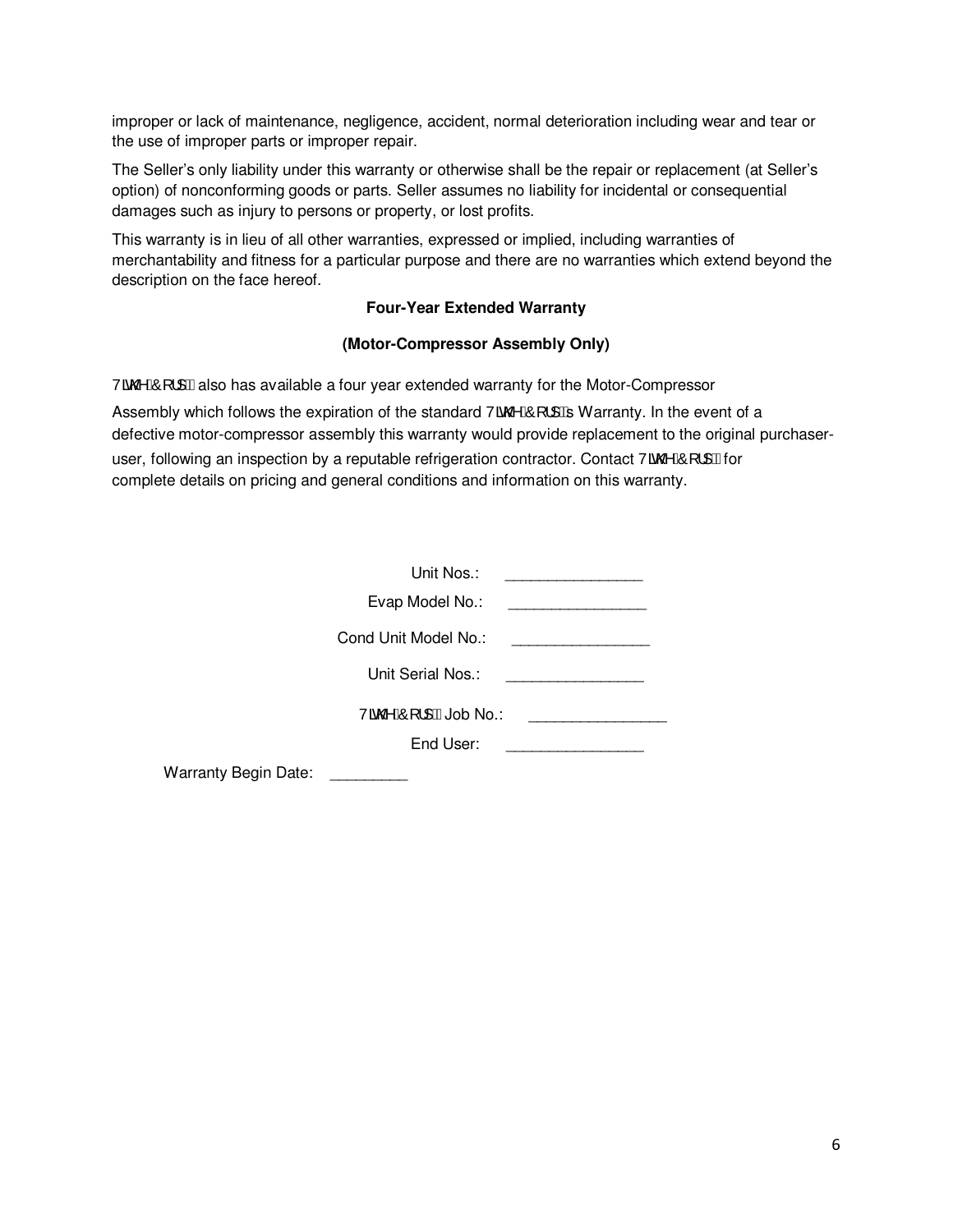#### **2. INSTALLATION**

#### **2.1 Receiving, Unpacking, Inspecting, Handling, and Storing**

To ensure that your equipment has been delivered without any external or internal indications of damage, make a visual inspection, including inside all access panels, immediately upon delivery. If there is any shipping damage, it must be noted on the freight carrier's delivery forms before signing for the equipment. If the unit has been damaged, obtain a claim form from the carrier. All freight claims and/or lost material claims must be processed through the freight carrier, typically within 5 business days of receipt of equipment. Tithe Corp. should be notified of any damage prior to repair.

Components and accessories that are shipped loose will be shipped in separate container(s) and may be found within the unit as space allows. Units must remain in the normal upright position at all times. Units should only be moved by pallet jack or similar device on original or correctly sized pallet (pallet must extend beyond the unit on all sides). Units must never be stacked.

If the equipment is not scheduled for immediate installation upon its arrival at the job site, it should be completely inspected per the instructions above, then repacked in the original or equivalent packaging and stored in a clean, dry area.

#### **2.2 Site Location Selection, Preparation, Indoor and Outdoor**

#### *2.2.1 Site Selection Considerations*

Before the unit is installed, a thorough study of the installation site should be made to verify that the structure is adequate to support the unit's weight. The routing of electrical services, ductwork, condensate piping, and refrigerant piping must be coordinated in order to maintain accessibility to the unit for maintenance and servicing.

A minimum clearance of 24" is recommended at all access panels to allow for equipment service. Clearances for electrical panels are as required by all applicable codes (typical minimum is 36"); contact your authority having jurisdiction for specific local requirements. Refer to your submittal drawings for specific unit layout.

#### *2.2.2 Split System Distance & Elevation Considerations*

Long distances and elevation changes can reduce the overall efficiency of refrigerant based systems. Extended piping runs also increase the required line size, increasing the cost of refrigerant piping and increasing the amount of refrigerant required for the system. In order to minimize piping costs and maximize unit performance, it is recommended to select component placement to minimize the length of the piping run.

#### *2.2.3 Preparing the Site*

One of the most significant site factors that can affect the performance of your unit and its ability to maintain space conditions is the insulation and vapor barrier installed in the space. Tithe Corp.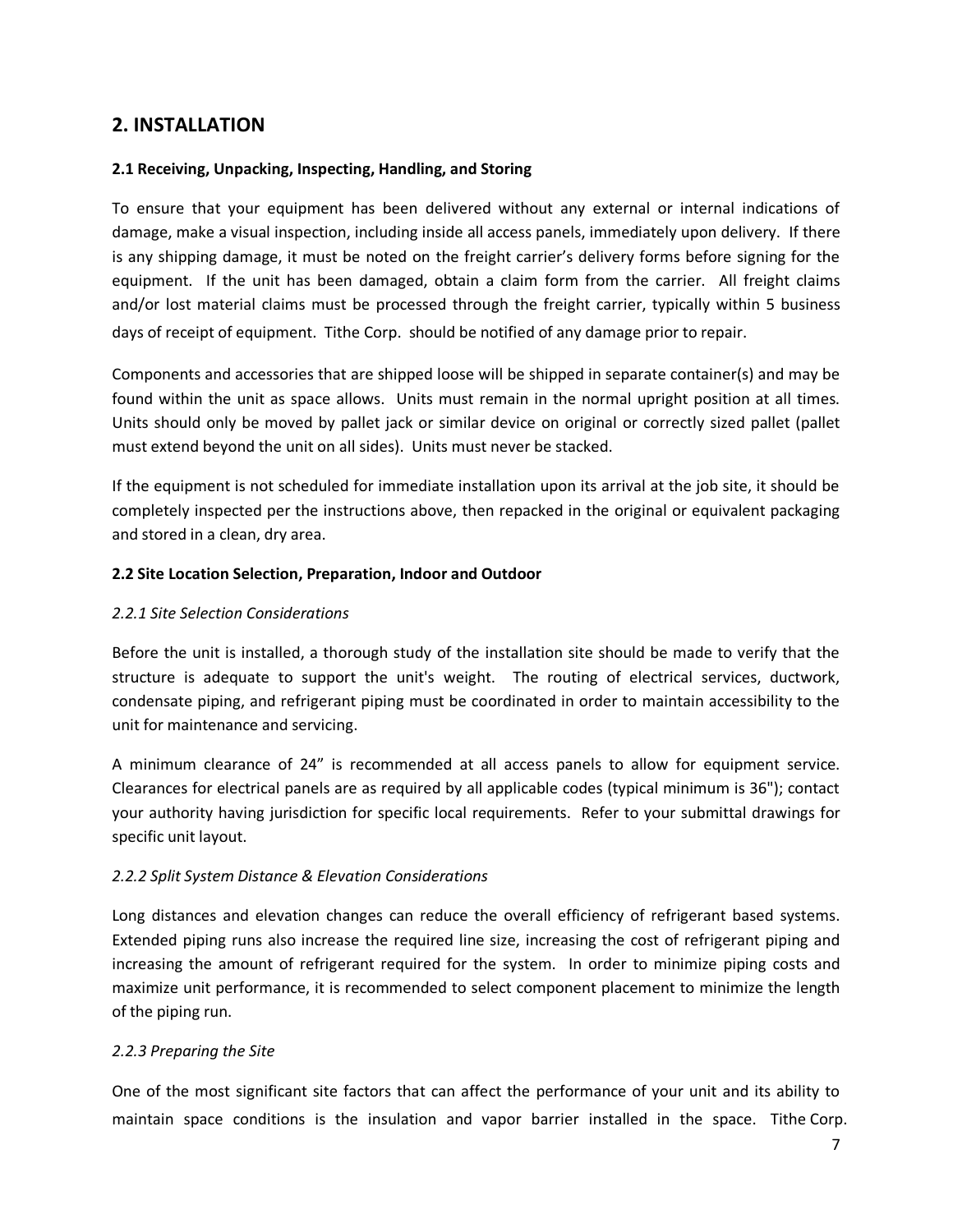recommends that the insulation and air/vapor barrier installation meet the standards of ASHRAE/ANSI 90.1 or the local code as a minimum for optimum unit operation. In particular, the air/vapor barrier is vital to properly maintaining space conditions - leakage causes increased heating, cooling, humidification, and dehumidification loads. Failure to provide adequate insulation and a proper air/vapor barrier can lead to unstable room conditions and increased operational costs.

*2.2.*4 Duct Connections

## **Installation**

- 1. Air conditioner is shipped assembled and ready for operation.
- 2. Unit contains a full charge of R-410a refrigerant.
- 3. Evaporator section must be mounted so that there is a 0.375" to 0.5" tilt down toward the condensate drain connection. This is to ensure that the water drains to the condensate removal point
- 4. Install unit so that controls and side panels are accessible to the operator and maintenance personnel.
- 5. Run the condensate drain line by following the guidelines on page 15.



Figure 2.2.4.0 Titlting The Evaporator Section

#### Duct At Fan Outlet

The design of the duct at the fan outlet has a great effect on the system performance. Outlet duct is the concern not only of the sy stem designer but also of the technician who may hav e to modify the system after it is installed.

For the most efficient fan performance, the duct at the fan outlet should be straight and the same size as the fan outlet. It should be long enough so that the air velocity becomes uniform across the face of the duct. Achieving a uniform air velocity in the duct involves a process commonly called static regain.



**Figure 2.2.4.1** Duct velocity profiles showing static regain.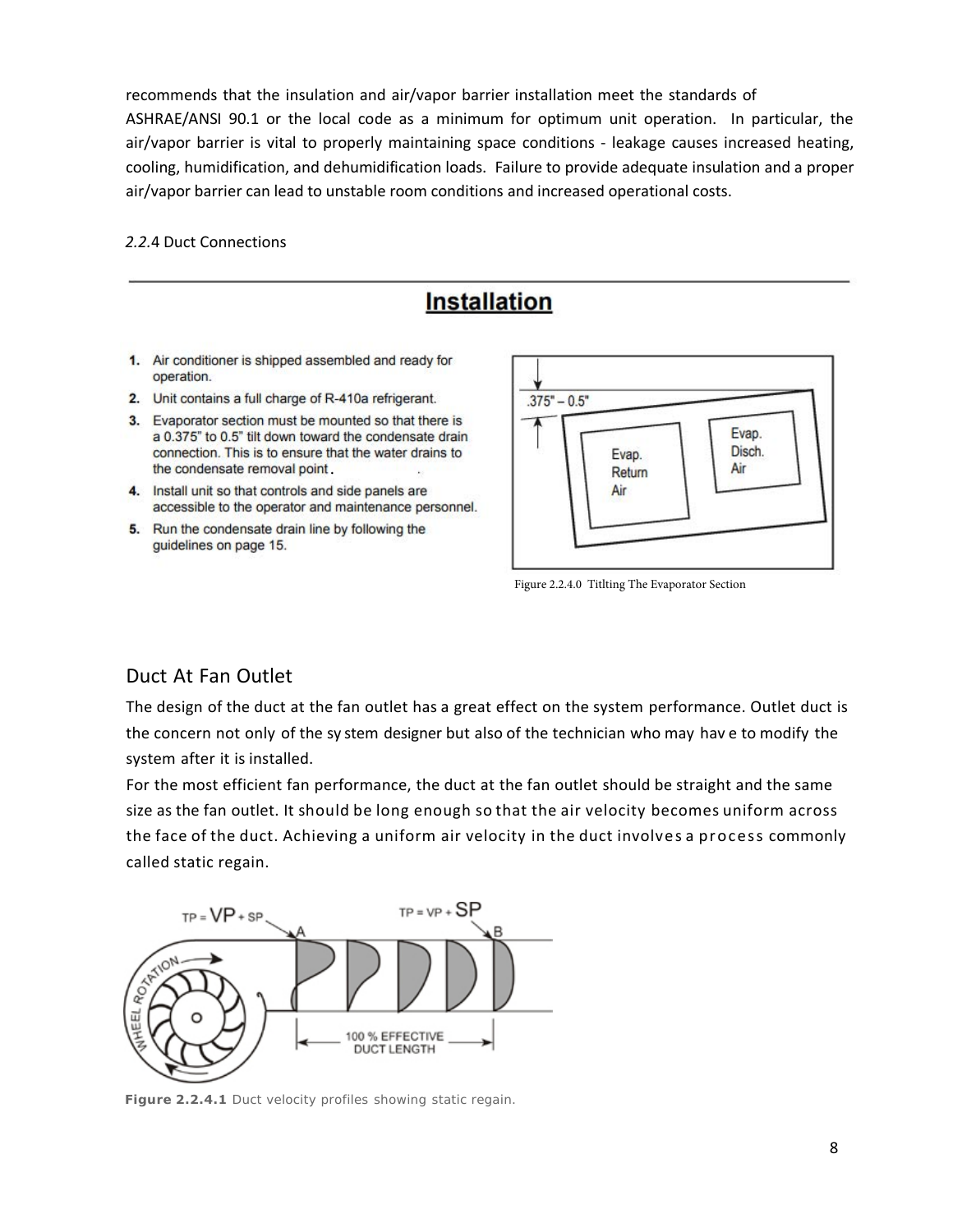#### Static Regain

Static regain is the process of converting velocity pressure (VP) to static pressure (SP). Remember that the total pressure (TP) in a duct system is the sum of velocity pressure plus static pressure (TP = VP + SP). Therefore, for a given TP, if the VP is high (usually because the duct area is small), then the static pressure (SP) must be low.

Minimizing System Effect - Technical -

SP is the pressure that **causes** the air in the duct to flow, and VP is the pressure that **results** from the air m ov ement. This means that it is desirable to have a high value of static pressure (SP) compared to the total pressure (TP) dev eloped by the fan.

Figure 2.2.4.1 shows the air velocity profiles in a duct at various distances from the outlet of a centrifugal fan. The air in the fan is pushed against the outside of the scroll by the mov ement of the fan wheel. Therefore, at the fan outlet, there is a high velocity at the top of the fan outlet. However, at the bottom of the fan outlet, there is a negative velocity, because the air is swirling back to the fan at the cut-off, attempting to re-enter the fan.

At point A in Figure 2.2.4.1 , the VP is high and the av ailable SP is low. As the air moves down the duct, the v elocity of the air becomes more uniform across the duct, and the static pressure increases as the velocity pressure decreases. At point B in Figure 1 , the air velocity is uniform across the duct and low compared to the outlet velocity (point A).

Remember that  $TP = VP + SP$ . Since the total pressure (TP) in the duct at point B is about the same as it was at point A, as the VP has decreased, the SP has increased. In other words, the system has gained static pressure. This is static regain. The system now has m ore potential to overcome the resistance in the system and thus the system can deliver more air.

#### **100 Percent-Effective Duct Length**

At point B in Figure 2.2.4.1, the air velocity is uniform across the duct area and has slowed. This is the point of highest static regain. The distance from A to B is called the 1 00 percent-effectiv e duct length. If possible, the fan outlet should be designed with straight duct for the 1 00 percent effective duct length in order to eliminate system effect at the outlet. The technician should try to maintain straight duct at the outlet. If possible, avoid putting a fitting near the fan outlet.

Calculating the 1 00 percent-effectiv e duct length depends upon the air velocity at the fan outlet:

- If the outlet v elocity is **less** than 2,500 fpm:
- 1 00 percent-effectiv e duct length = 2.5 x Duct diam eter
- If the outlet v elocity is **more** than 2,500 fpm:
- 1 00 percent-effective duct length = fpm/1 000 x Duct diameter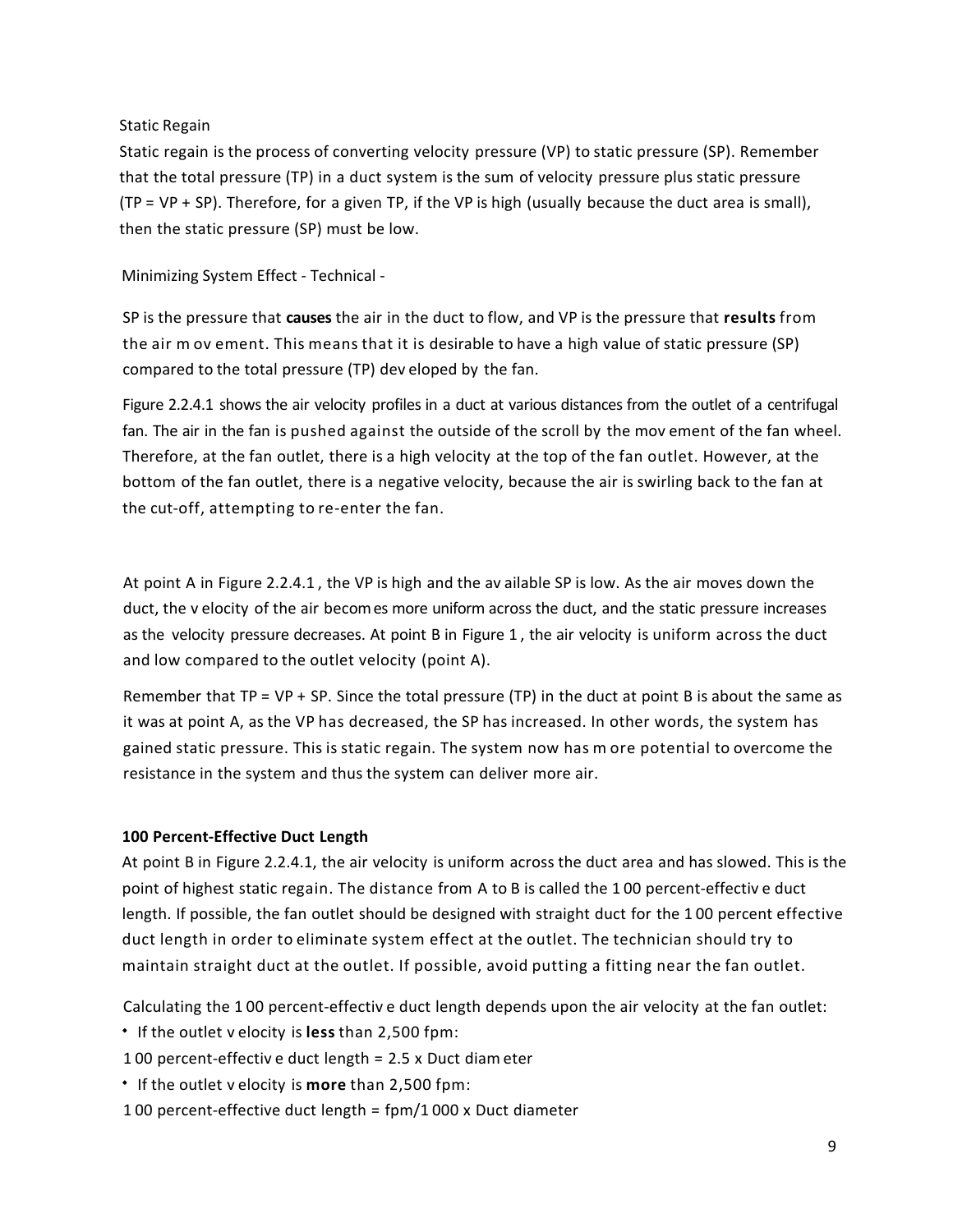| Side<br>Rectan-<br>gular<br>Duct | 6    | 7   | 8                | 9                          | 10                                                | 11                   | 12                              | 13   | 14   | 15                                                               | 16   | 17   | 18          | 19          | 20 | 22 |
|----------------------------------|------|-----|------------------|----------------------------|---------------------------------------------------|----------------------|---------------------------------|------|------|------------------------------------------------------------------|------|------|-------------|-------------|----|----|
| 6.                               | 6.6  |     |                  |                            |                                                   |                      |                                 |      |      |                                                                  |      |      |             |             |    |    |
| 7                                | 7.1  | 7.7 |                  |                            |                                                   |                      |                                 |      |      |                                                                  |      |      |             |             |    |    |
| 8                                | 7.6. | 8.2 | 8.7              |                            |                                                   |                      | <b>SOPIS</b>                    |      |      |                                                                  |      |      |             |             |    |    |
| 9                                | 8.0  | 8.7 | 9.3              | 9.8                        |                                                   |                      | 122770<br><b>Paradox 2</b> (2)  |      |      |                                                                  |      |      |             |             |    |    |
| 10                               | 8.4  | 9.1 |                  | $9.8$ 10.4 10.9            |                                                   |                      | carsicio de<br><b>Search of</b> |      |      |                                                                  |      |      |             |             |    |    |
| 11                               | 8.8. |     |                  |                            | $9.5$ 10.2 10.9 11.5 12.0                         |                      | 13301                           |      |      |                                                                  |      |      |             |             |    |    |
| 12                               | 9.1  |     |                  |                            | 9.9 10.7 11.3 12.0 12.6 13.1                      |                      |                                 |      |      |                                                                  |      |      |             |             |    |    |
| 13                               | 9.5  |     |                  |                            | 10.3 11.1 11.8 12.4 13.1 13.7 14.2                |                      |                                 |      |      |                                                                  |      |      |             |             |    |    |
| 14                               |      |     |                  |                            | 9.8 10.7 11.5 12.2 12.9 13.5 14.2 14.7 15.3       |                      |                                 |      |      |                                                                  |      |      |             |             |    |    |
| 15                               |      |     |                  |                            | 10.1 11.0 11.8 12.6 13.3 14.0 14.6 15.3 15.8 16.4 |                      |                                 |      |      |                                                                  |      |      |             |             |    |    |
| 16                               |      |     |                  | 10.4 11.3 12.2 13.0 13.7   |                                                   |                      |                                 |      |      | 14.4 15.1 15.7 16.4 16.9 17.5                                    |      |      |             |             |    |    |
| 17                               |      |     |                  | $10.7$ 11.6 12.5 13.4 14.1 |                                                   |                      |                                 |      |      | 14.9 15.6 16.2 16.8 17.4 18.0 18.6                               |      |      |             |             |    |    |
| 18                               |      |     |                  |                            |                                                   |                      |                                 |      |      | 11.0 11.9 12.9 13.7 14.5 15.3 16.0 16.7 17.3 17.9 18.5 19.1 19.7 |      |      |             |             |    |    |
| 19                               | 11.2 |     | $12.2$ 13.2 14.1 |                            |                                                   | $14.9$   15.7   16.4 |                                 | 17.1 | 17.8 | 18.4                                                             | 19.0 | 19.6 | $20.2$ 20.8 |             |    |    |
| 20                               | 11.5 |     |                  |                            | 12.5 13.5 14.4 15.2 16.0 16.8 17.5 18.2 18.9 19.5 |                      |                                 |      |      |                                                                  |      | 20.1 | 20.7        | $21.3$ 21.9 |    |    |

**Figure 2.2.4.2** Partial equivalent diameter table.

The 1 00 percent-effectiv e duct length is alway s given in **equivalent duct diameters**. However, centrifugal fan outlets are almost always rectangular. To find the equivalent diameter for a rectangular duct of specific dimensions, consult a table (Figure 2.2.4.2) or a duct calculator (Figure 2.2.4.3). An equivalent diameter is the diameter of round duct that will handle the same amount of air (cfm) at the same friction loss as a given size of rectangular duct. Note that these are NOT **equal areas** — they hav e **equal resistance** to airflow. (Rectangular and round duct with equal areas hav e different perimeters and thus offer different resistance to airflow.)

Figure 2.2.4.2 shows only a part of a table for equiv alent duct diameters. For a full table for duct up to 90 inches x 88 inches, see the SMACNA publication *HVAC Systems and Duct Design*. To use the table (Figure 2.2.4.2), locate one of the duct dimensions in the column on the left, and the other duct dimension in the row at the top. The intersection of the vertical and horizontal columns shows the equiv alent diameter. For example, to find the equivalent diameter of a 14-inch x 12-inch duct in the table in Figure 2.2.4.2:

- **1.**Locate 14 in the column on the left.
- **2.** Locate 12 in the row on the top.
- **3.** The intersection of the vertical column and the horizontal row shows 14.2, so the equivalent round duct for a 14-inch x 12-inch duct is a14.2-inch diameter.



**Figure 2.2.4.3.** Duct calculator.

A duct calculator (Figure 2.2.4.3 ) works in much the same way . Align the marks for two duct dimensions for rectangular duct. Another scale will indicate the equiv alent round duct diameter.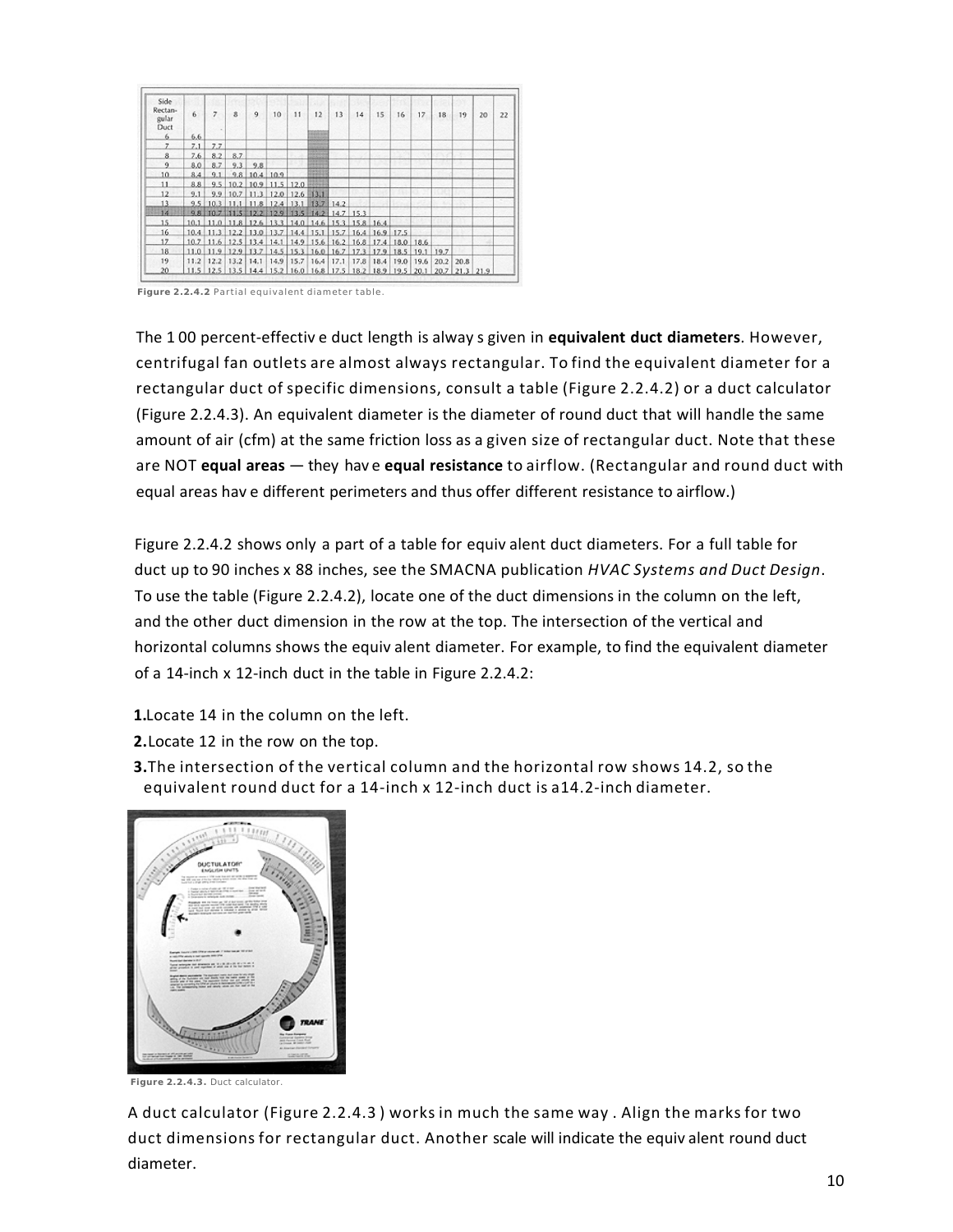#### **Example:**

What is the 100 percent-effective duct length for a fan outlet that m easures 20 inches x 14 inches if the air velocity is 3 ,500 fpm?

- **1.** The table in Figure 2.2.4.2 shows that the equivalent duct diameter for a 20-inch x 14-inch duct is18.2 inches.
- **2.** Calculate the 1 00 percent-effective duct length:

100 percent-effectiv e duct length = fpm/1000 x Duct diameter

100 percent-effectiv e duct length = 3,500/1,000 x 1 8.2 inches

100 percent-effectiv e duct length = 63.7 inches

| Percent of effective duct length             |                                      |     |     |     |      |  |  |  |  |  |  |
|----------------------------------------------|--------------------------------------|-----|-----|-----|------|--|--|--|--|--|--|
|                                              | 100%<br>90%<br>No Duct<br>12%<br>50% |     |     |     |      |  |  |  |  |  |  |
| Percent<br>of static<br>regain               | 0%                                   | 50% | 80% | 90% | 100% |  |  |  |  |  |  |
| Figure .2.2.4.4 Relation of static regain to |                                      |     |     |     |      |  |  |  |  |  |  |

effective duct length.

#### **Straight Duct Length**

Even if a 100 percent-effective duct length is not possible, make the straight duct as long as possible. The closer it is to 1 00 percent-effectiv e duct length, the more static regain occurs. The table in Figure 2.2.4.4 illustrates the percentage of static regain for a centrifugal fan at different percentages of effectiv e duct length. For example, at 50 percent of the effectiv e duct length, the duct has 80 percent of the static regain.

#### **2.3 Rigging**

Units are shipped on a skid in order to ease movement and are designed to be kept in the orientation in which they are shipped. This orientation must be maintained at all times during installation. Tithe Corp. units should only be moved by pallet jack or other similar device. Refer to unit documentation for weights.

#### **2.4 Mounting**

#### *2.4.1 Indoor Equipment*

#### *2.4.1.1 Ceiling Mounted Equipment*

For detailed dimensional data, refer to your submittal drawings. Packaged units are shipped as an integral unit with a cross-member angle attached to both sides of the unit at each of the six mounting channels. Refer to submittal dimensions for mounting system if the evaporator system is separated from the condensing section.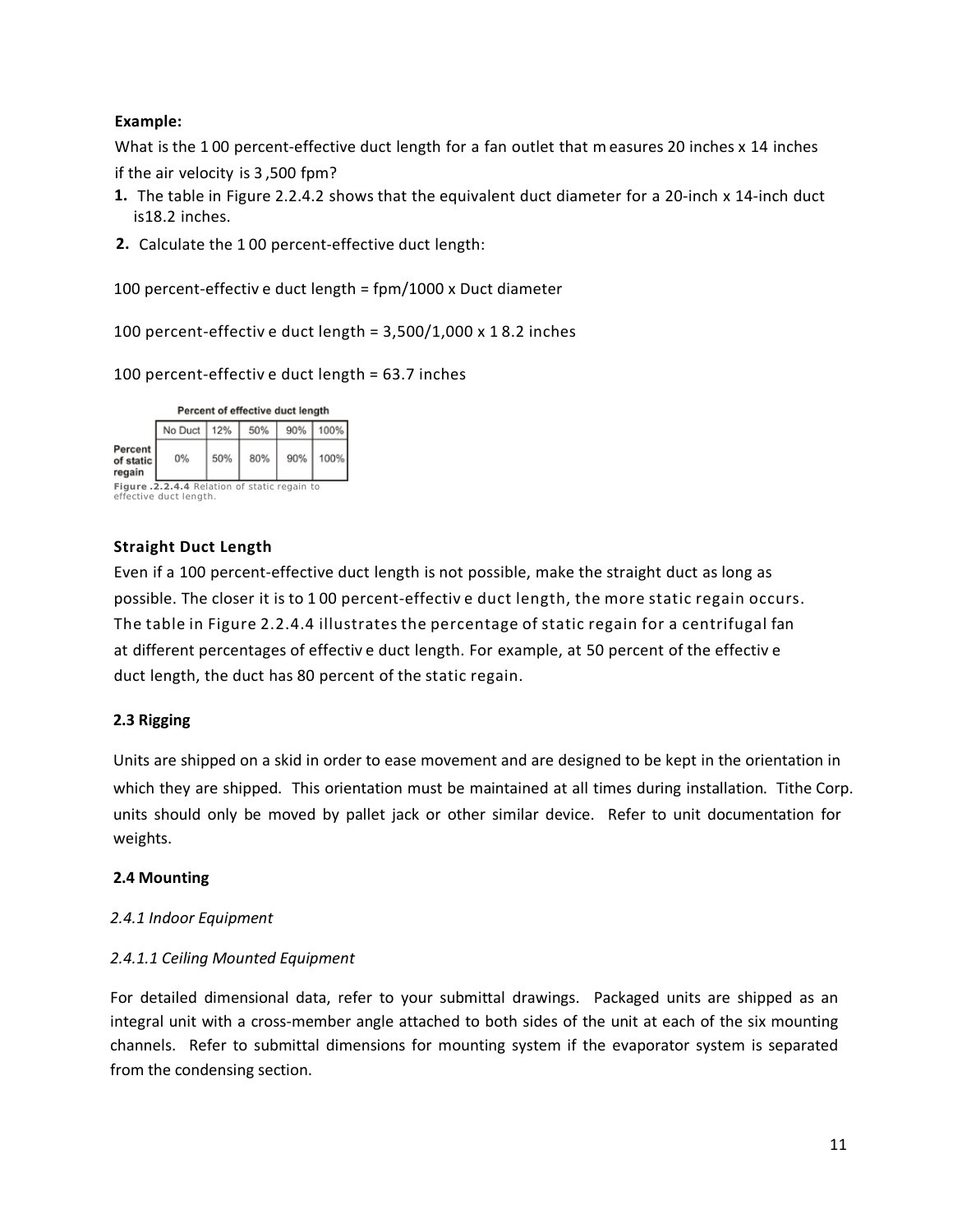Use 3/8" minimum diameter threaded rod (field-supplied) with proper washers and locknuts to hang equipment. Consult the authority having jurisdiction and/or your project documentation for other requirements. Unit should be lifted into place from underneath. Refer to unit documentation for the unit weight.

#### *2.4.1.2 Floor Mounted Equipment*

Floor mounted equipment is designed to be mounted directly on to a slab floor. Consult the local authority having jurisdiction and/or your project documentation for other requirements.

#### *2.4.1.3 Vibration Isolation*

While various internal components may have their own internal vibration isolation, Tithe Corp. recommends that all of its equipment be provided with external vibration isolation to maximize equipment life and to minimize noise generation.

Floor-mounted units may be mounted on vibration isolation pads or spring isolators. Spring isolators are recommended for ceiling hung units. Vibration isolators may be provided with your unit or fieldsupplied. Refer to your unit submittal and packing list to determine if vibration isolators have been supplied by the manufacturer.

#### *2.4.2 Outdoor Equipment*

Tithe Corp. recommends mounting all outdoor equipment on a concrete housekeeping pad or equipment supports.

#### **2.5 Condensate Line**

#### *2.5.1 Gravity (Units without condensate pumps)*

Units have a 3/4" or 1" OD copper condensate drain connection stubbed out through the side of the cabinet. A P-trap is required on the drain line (refer to Figure 1). Note that dimension A must be equal to at least twice the negative static pressure for the unit in order to ensure proper drain operation. The negative static pressure is approximately equal to the unit's fan static pressure minus the ESP allowance. Improperly sizing the trap may result in water being entrained in the air stream or cause the drain pan to overflow. The drain line pipe size should match the connection size. Slope all drain piping away from the unit in accordance with local code and project requirements.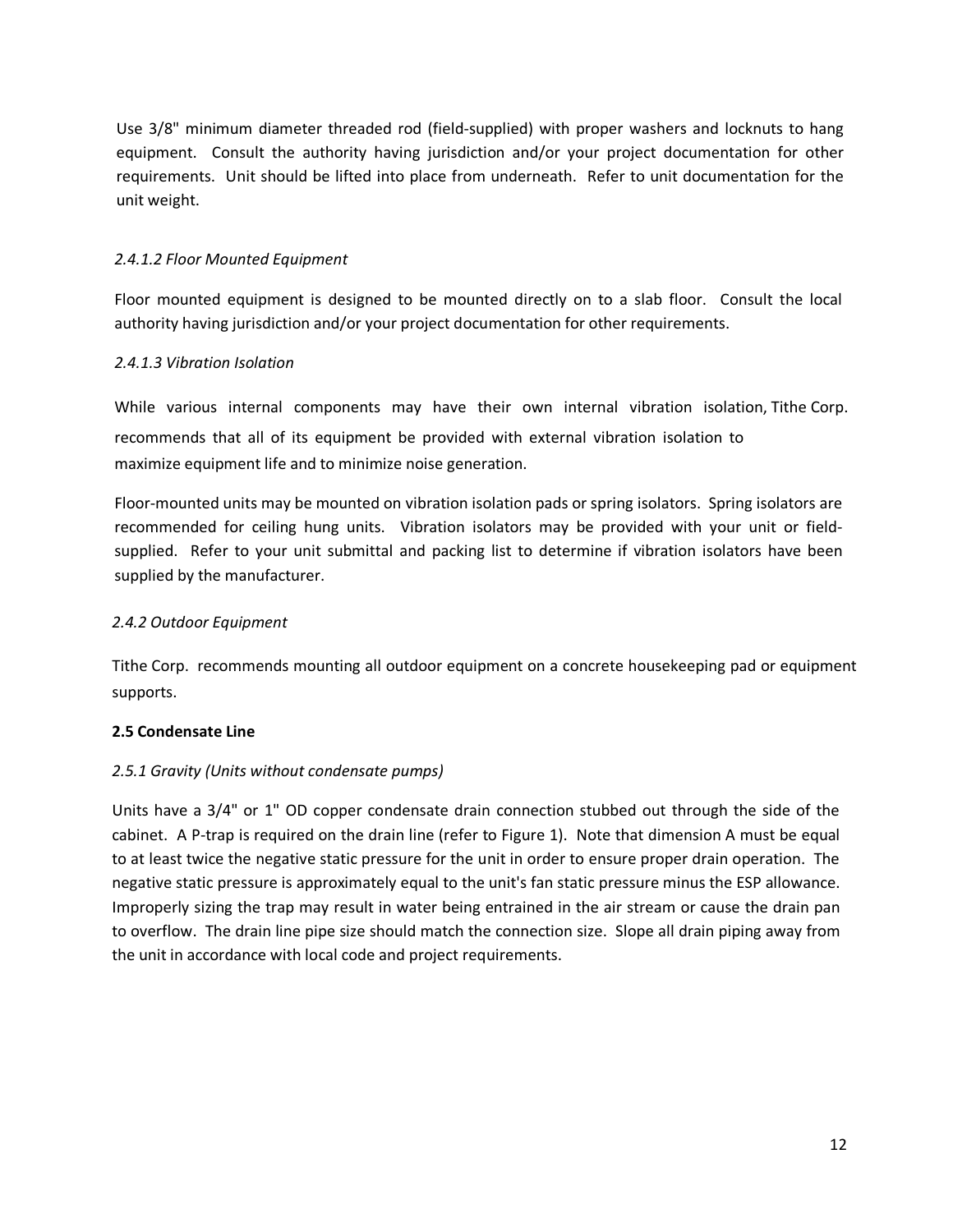

**Figure 1 - Gravity Condensate Drain** 

#### *2.5.2 Condensate Pump (Installed in Unit)*

Units with a factory mounted condensate pump have a 1/2" OD copper drain stubbed out through the cabinet. A 1/2" copper sweat connection or 1/2" ID vinyl tubing may be used for connection.

#### *2.5.3 Condensate Pump (Field Installed)*

Units have a 3/4" or 1" OD copper condensate drain connection stubbed out through the side of the cabinet. A 2" p-trap is required on the drain line. In order to ensure proper drainage, the top of the pipe at the inlet to the condensate pump must be below the top of the drain pan. Condensate pump discharge may be 1/2" OD copper or vinyl tubing.

The condensate pump must be independently supported and level. Do not support pump from piping. Do not support from unit panels - supporting from unit structure is acceptable, if other piping requirements can be met.

#### **2.6 Controls**

Tithe Corp. units are available with a variety of controls options, from standard thermostats to advanced microprocessor controls systems. Refer to the supplemental documentation included with your unit for specific information based on the options selected with your unit.

#### **2.7 Optional Remote Sensors**

Remote sensors are shipped loose from the equipment for field installation and wiring. Refer to the packing list, submittal, and electrical wiring diagram to identify sensors included with your unit.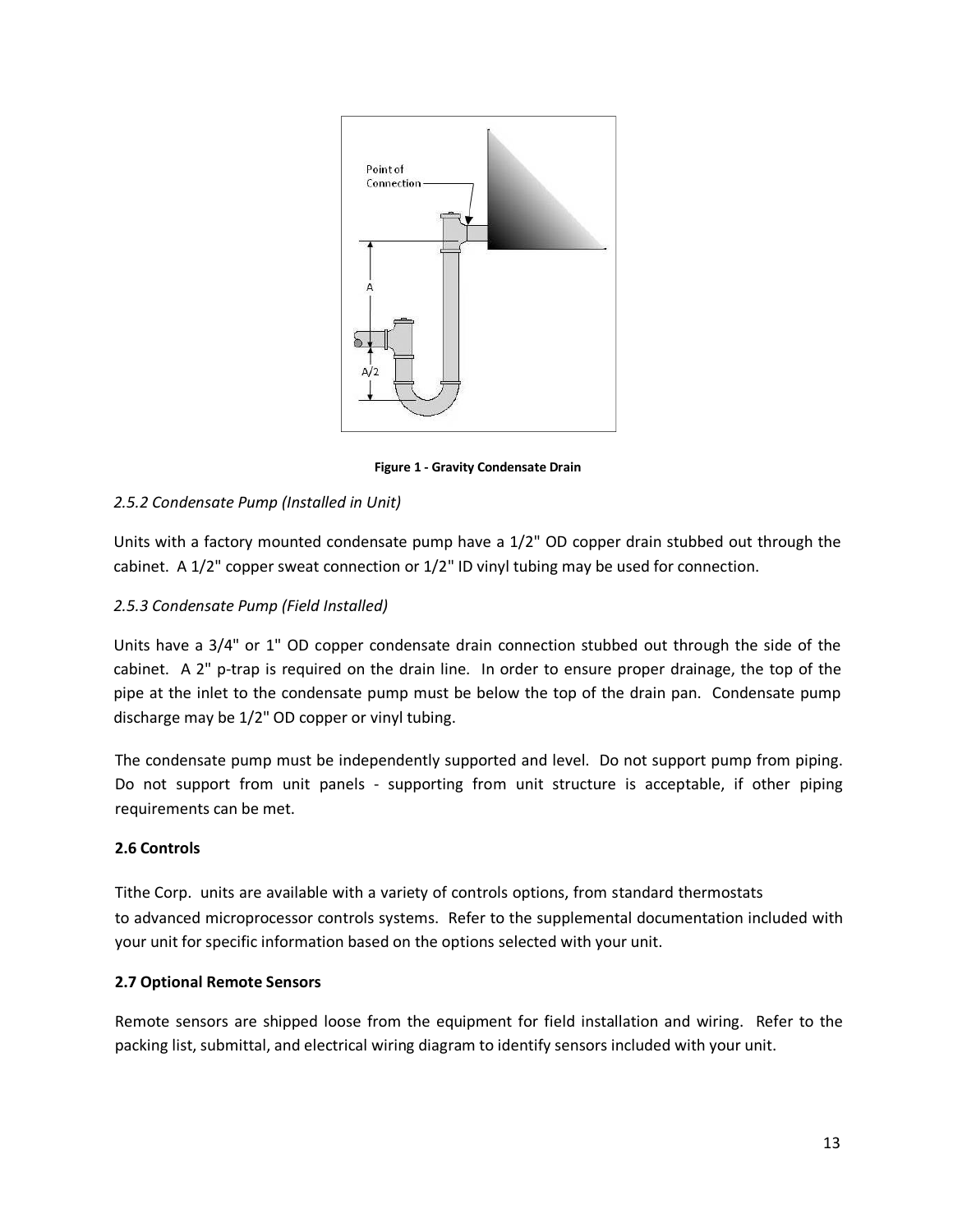#### *2.7.1 Remote Temperature and Temperature/Humidity Sensors*

Wall-mounted temperature sensors should be mounted in the space the unit is serving, on an internal wall, and away from direct sunlight. Sensors should be placed so that they will not be obstructed by furniture or any other equipment. Do not place sensors in close proximity to heat generating equipment such as computers, coffee makers, or ovens. Do not mount sensors directly over sinks. Sensors should be mounted 60 inches above the finished floor, unless otherwise directed.

#### *2.7.2 Duct-Mounted Temperature and Temperature/Humidity Sensors*

Refer to the specific project documentation to determine whether duct mounted sensors are to be installed in the supply or return ductwork.

Install sensors on the supply side of the unit in a straight length of duct at least 36 inches away from the unit or any duct-mounted heaters. Do not install the sensors in elbows or any other fittings. Install the sensor in the duct main, prior to any take-offs.

Install sensors on the return side of the unit in a straight length of duct at least 36 inches away from any heater installed in the unit intake. Do not install the sensor in elbows or any other fittings. Install the sensor downstream of all return air and outdoor air connections.

#### *2.7.3 Remote Water Detector*

Install the remote water detector in the unit's auxiliary drain pan. Adjust the height of the sensing probes as required, ensuring that they do not come into direct contact with the drain pan.

#### **2.8 Optional Equipment**

Tithe Corp. units air available with a variety of optional equipment, including electric heaters, hot-water heating coils, steam heating coils, and humidifiers. This equipment may be unit mounted or duct mounted. Refer to your system's submittal to identify additional equipment and supplemental documentation for additional requirements for options not listed in this manual.

#### **2.9 Electrical Connections**

#### *2.9.1 High Voltage Power Wiring*

Tithe Corp. units are shipped from the factory with components selected and internally wired for the specified electrical requirements. Refer to the unit's nameplate for the voltage, phase, and frequency information. Prior to beginning wiring, verify that the main electrical service to be routed to the unit and the nameplate information are properly coordinated

#### *2.9.1.1 Wire & Fuse Sizing*

Check the unit specification plate for the full load amps (FLA), minimum circuit ampacity (MCA), and maximum overcurrent protection (MOP). Select wire and fuse sizes in accordance with Local and National code requirements.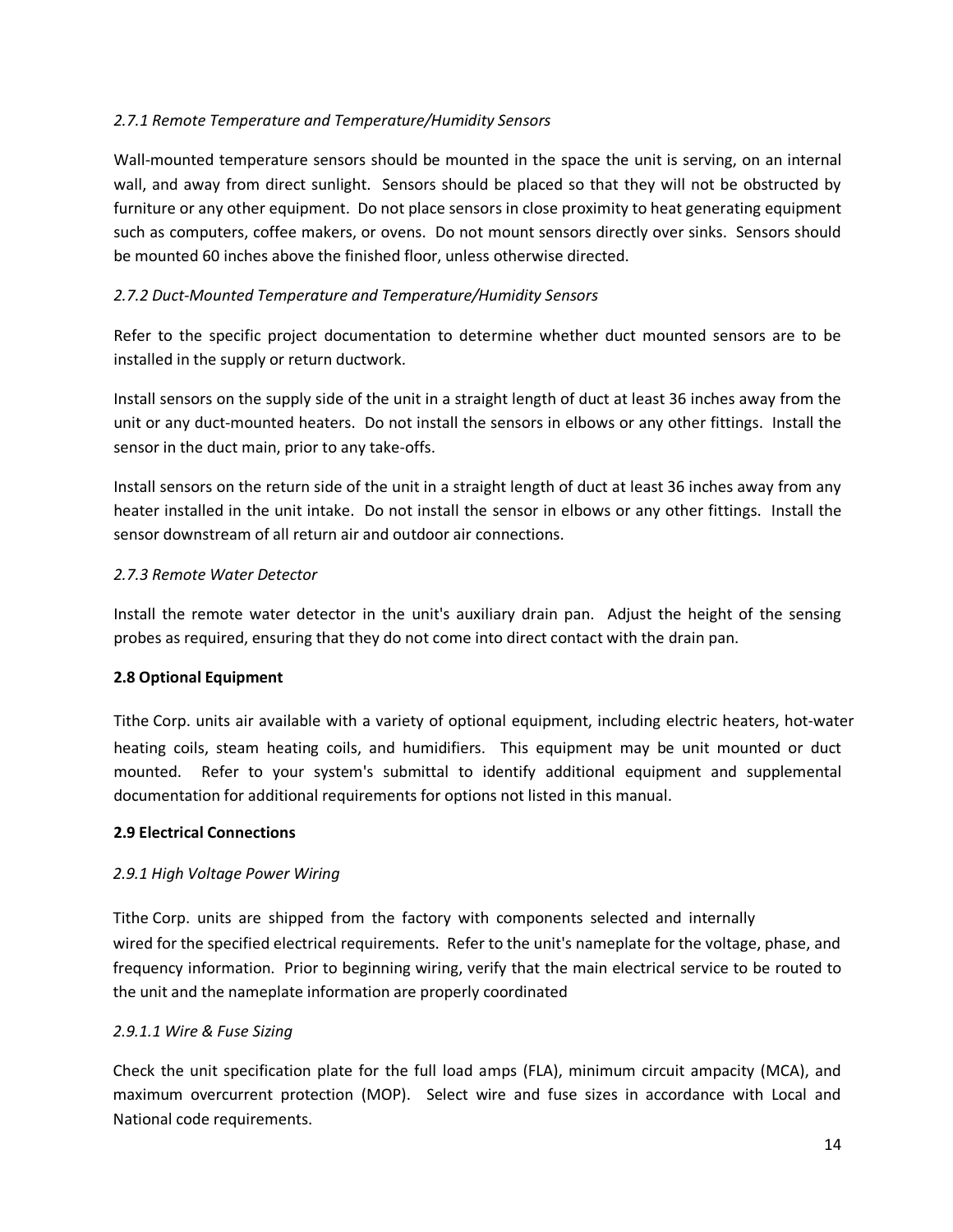#### *2.9.1.2 Connections*

The main power connections to packaged units or split unit sections must be made through a fused disconnect. The disconnect switches may be factory provided or field provided - refer to the submittal for more information.

Refer to the wiring diagram included with the unit for connection to the power distribution block and unit ground lug. Verify that the hot and neutral legs (single phase) or L1, L2, and L3 supply wires (three phase) are connected to the corresponding points on the power block.

Note: Improper wiring of the main power service may result in the unit's compressor(s) and fan operating backwards. This can cause damage to the compressor(s) and may void the unit's warranty.

#### *2.9.2 Low Voltage Control Wiring*

Tithe Corp. units are shipped from the factory with all internal components pre-wired. Terminals are provided for all field-wired connections. Refer to the electrical wiring diagram included with the unit for specific information.

#### *2.9.2.1 Wire Sizing*

Tithe Corp. control wiring is 24 V. Select wire sizes in accordance with Local and National code requirements.

#### *2.9.2.2 Connections*

Refer to the wiring diagram included with the unit to identify the components to be field wired and for the terminal connections.

#### *2.9.3 Optional Connections*

Your Tithe Corp. unit may include a variety of features depending on the configuration. These features may include dedicated terminals or relays for control wiring and dedicated power/fuse blocks for power wiring.

#### *2.9.3.1 Remote On/Off*

Units may be wired to a field provided, normally closed switch in order to provide remote shutoff control. The two wires from the switch must be routed to the electrical box and connected to the appropriate terminals. Refer to the wiring diagram for the points of connection for the remote shutdown switch.

#### *2.9.3.2 Compressor Lockout*

Units may be wired to a field-provided, normally closed switch in order to provide compressor lockout. The two wires from the switch must be routed to the electrical box and connected to the appropriate terminals. Refer to the wiring diagram for the points of connection for the compressor lockout switch.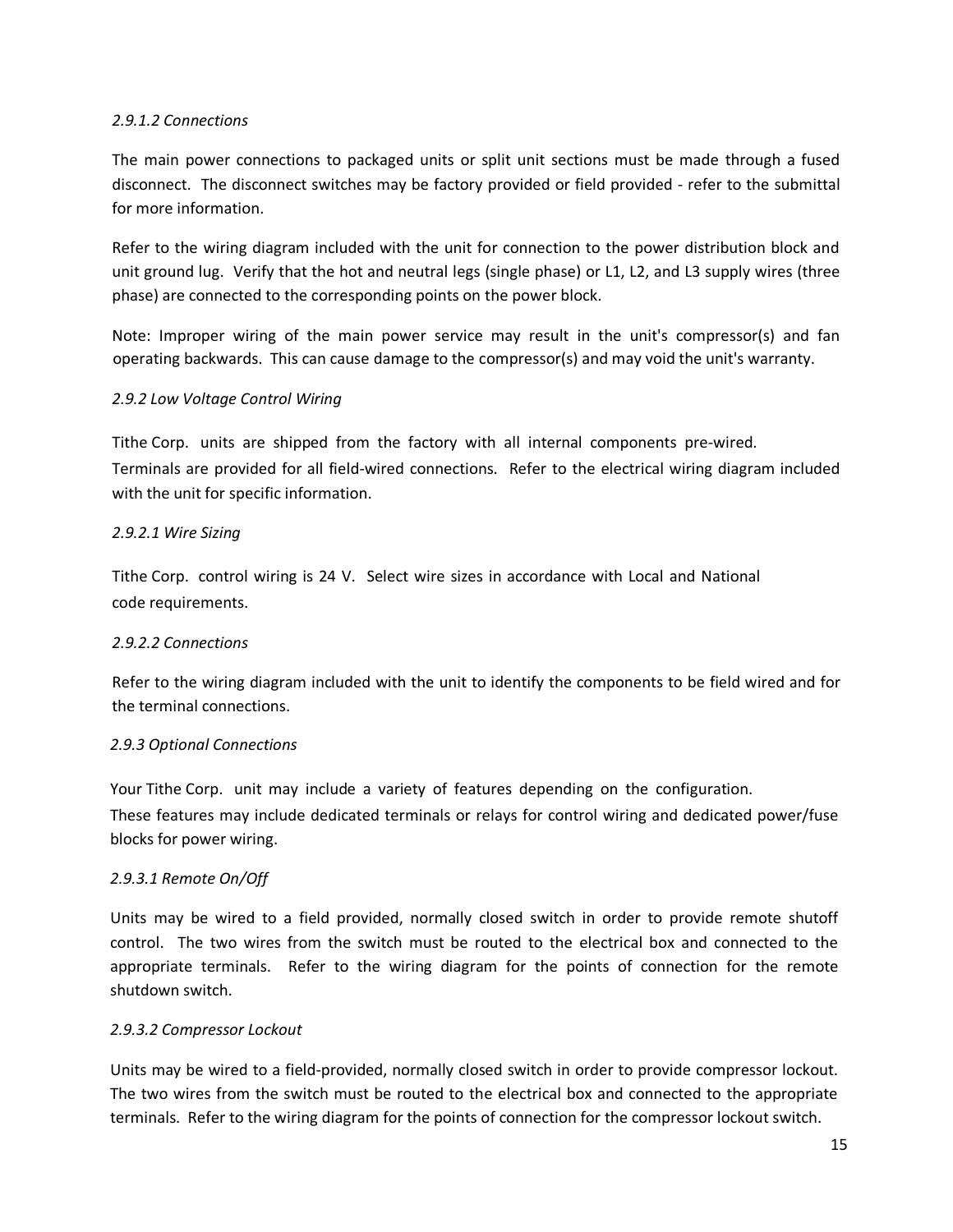#### *2.9.3.3 Field Installed Condensate Pump*

Field installed condensate pumps require power and control wiring to be connected to the unit. The control wiring must be run to the terminals for the overflow switch (NC and ground terminals) in the condensate pump housing. Two power wires and a ground wire must be connected to the dedicated power terminals on the fuse block and to the ground stud, respectively. Refer to the wiring diagram included with the unit for wiring termination at the unit and the wiring diagram included with the condensate pump for wiring at the pump. Note: Condensate pump overflow switch control wiring will be wired in series with the remote water detector, if provided.

#### *2.9.3.4 Remote Water Detector*

The remote water detector requires control wiring to be run to the NC and ground terminals and may require an additional power connection (provided from the 24 V control wiring). Refer to the wiring diagram included with the water detector for more information. Refer to the unit wiring diagram for wiring configuration. Note: Remote water detector control wiring will be wired in series with the condensate pump overflow switch, if provided

#### *2.9.3.5 Remote Temperature & Temperature/Humidity Sensors*

Use shielded, multi-core cable with 3-5 wires for all sensor connections. Wire should be 16-20 AWG. Use the largest acceptable gage wire in order to minimize signal noise. Avoid running the sensor wiring near power cables or near cables running to contactors. Where possible, minimize the length of the cable run. Refer to the wiring diagram for points of connection.

#### *2.9.3.6 Duct Heaters*

Duct heaters may be powered through the unit or powered separately. Control wiring must be connected to the unit. Refer to the documentation included with the duct heater for additional requirements. Refer to the wiring diagram for points of connection and to determine if a dry contact is provided for power from the unit.

#### *2.9.3.7 Damper Actuators*

Damper actuators are generally powered separately. A dry contact may be provided for power wiring (typically labeled EDR on the wiring diagram). Refer to the wiring diagram for more information.

#### *2.9.3.8 Pump Enable*

For units with the pump enable feature, a dry contact may be provided (typically labeled PER on the wiring diagram). Refer to the wiring diagram for more information.

#### *2.9.3.9 Smoke/Fire Detector*

Smoke/fire detectors may be field-wired or factory-wired. Terminals are provided for connection. Refer to the wiring diagram for more information.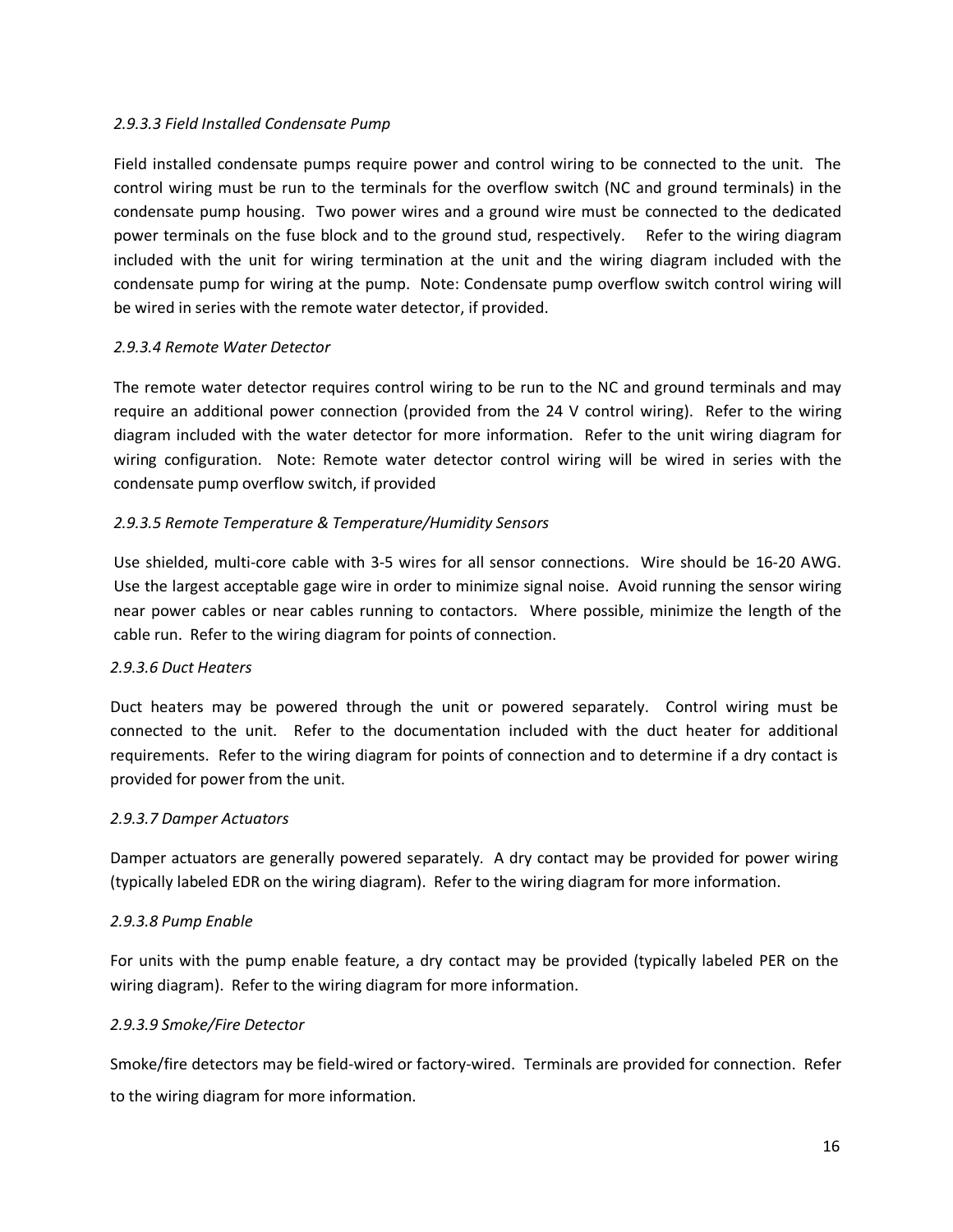#### **2.10 Refrigerant Piping**

#### *2.10.1 General*

Use Type L or K copper refrigerant grade piping for all refrigerant lines. Securely mount all refrigerant lines to the building structure with brackets intended for use with refrigerant/copper piping. Where refrigerant lines pass through walls or floors, provide a sleeve to prevent the line from rubbing. Select refrigerant piping routes through chases, ceiling plenums, wall cavities, conduit, or similarly protected areas to minimize the possibility of damage to piping and surrounding materials. Ensure that installation takes into account potential pipe expansion.

Piping should be insulated as indicated in Table 1:

| Liquid Line            | Insulation is<br>Typical temperatures are 110-120°F.            |
|------------------------|-----------------------------------------------------------------|
|                        | recommended on external installations and where piping is       |
|                        | routed through non-conditioned spaces. Insulation is also       |
|                        | recommended where the hot pipe may present a hazard.            |
| <b>Suction Line</b>    | Typical temperatures are in the vicinity of 40-50°F. Insulation |
|                        | is required to prevent condensation and to minimize             |
|                        | temperature loss to the environment.                            |
| Hot Gas Discharge Line | Typical temperatures may be in excess of 150°F. Insulation is   |
|                        | not required. Insulation is recommended where the hot pipe      |
|                        | may present a hazard.                                           |

#### **Table 1 - Refrigerant Piping Insulation Requirements**

#### *2.10.2 Pipe Connections*

Braze all piping connections with a high quality, high temperature brazing compound of 15% silver suitable for use with the refrigerant used in your unit and in accordance with all local, national and ASHRAE code requirements. Take care to avoid introducing debris to the piping system. Run dry nitrogen through the piping continuously during the brazing process.

#### *2.10.3 Pipe Routing*

For best unit performance, pipe should be routed in the most direct, shortest path possible with as few fittings as possible.

Slope all refrigerant piping in the direction of flow at 1/4" per ten feet: slope the liquid line towards the evaporator, the hot gas discharge line towards the condenser, and/or the suction line towards the compressor. Piping should be installed without sags or bends.

#### *2.10.4 Pipe Sizing*

Pipe sizing is based on the method detailed in the 2010 ASHRAE Refrigeration Handbook. The following charts and recommendations are provided for your convenience - Tithe Corp. recommends all refrigerant pipe sizes be calculated by an engineer in accordance with the latest ASHRAE Refrigeration sizing guidelines.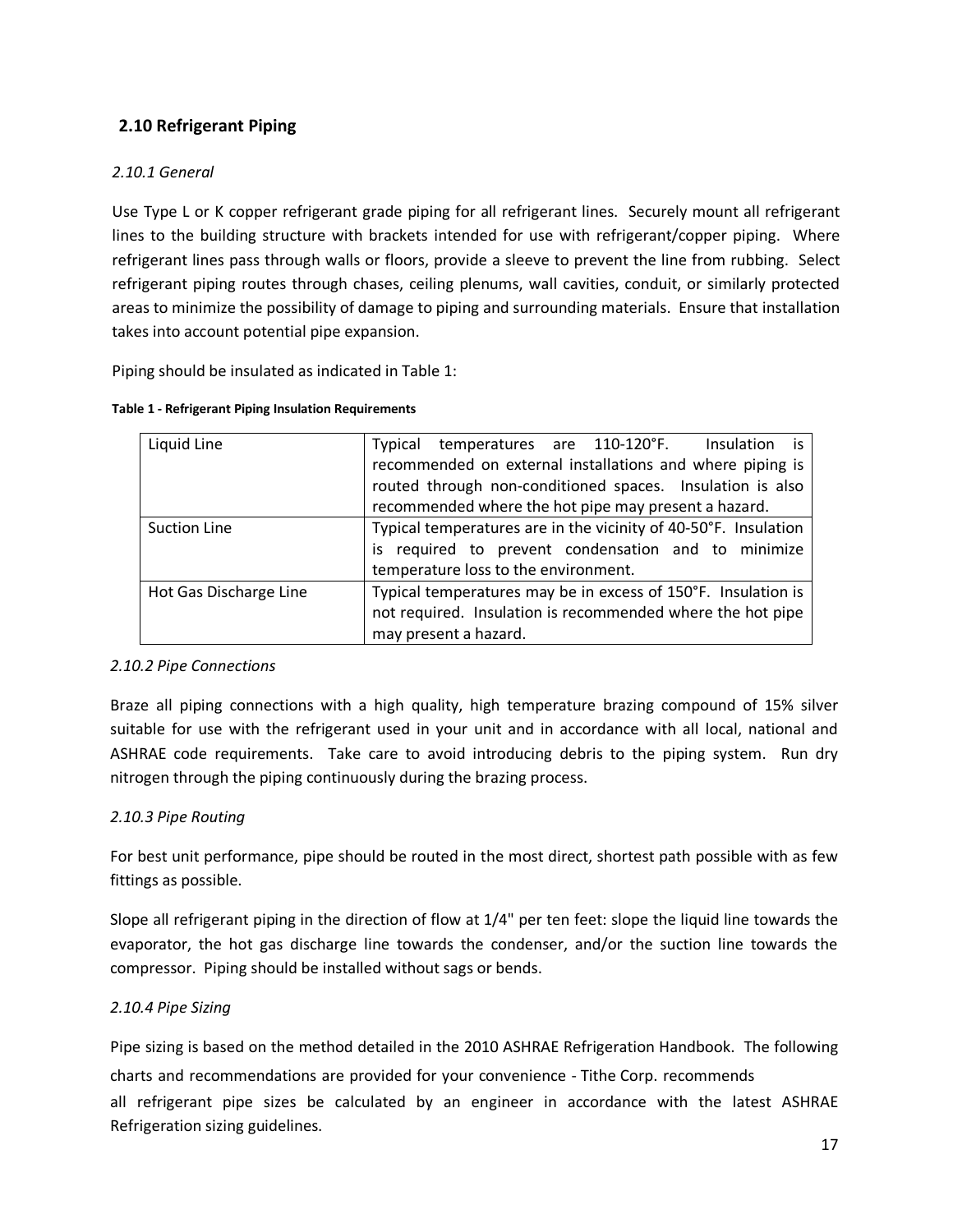For optimal unit operation, a maximum total equivalent length (linear feet of pipe + equivalent lengths of fittings) of 150 feet is permissible. The allowed vertical component varies depending on system configuration. Refer to Table 2 for maximum total equivalent piping lengths including vertical components and fittings. Installations that exceed these lengths without consultation with the manufacturer prior to the submittal phase of the project may result in degraded unit performance.

| Table 2 - Maximum Total Equivalent Lengths for Refrigerant Piping |  |  |
|-------------------------------------------------------------------|--|--|
|                                                                   |  |  |

| Condenser or Condensing Unit, Same Level | 150 total equivalent feet.                                    |
|------------------------------------------|---------------------------------------------------------------|
| Condenser above Evaporator               | 150 total equivalent feet, including up to 100 feet vertical. |
| Condenser below Evaporator               | 150 total equivalent feet, including up to 20 feet vertical.  |
| Condensing Unit above Evaporator         | 150 total equivalent feet, including up to 50 feet vertical.  |
| Condensing Unit below Evaporator         | 150 total equivalent feet, including up to 50 feet vertical.  |

To calculate the required line sizes for your system and for future reference, note the refrigerant type, unit tonnage, and number of circuits in the table below.

| Table 3 - Record of Tonnage per Refrigerant Circuit |  |
|-----------------------------------------------------|--|
|-----------------------------------------------------|--|

| Refrigerant Type:          |  |
|----------------------------|--|
| Unit Tonnage:              |  |
| <b>Number of Circuits:</b> |  |
| Tonnage per Circuit:       |  |

Calculate the tonnage per circuit by dividing the unit tonnage by the number of circuits; record this value above.

To determine the pipe size to be used for installation, the total equivalent length must be determined. The following worksheets in Tables 4-6 provide a basic walk through of the method to determine pipe size. Start by recording the total length of piping to be installed, including any risers, in box a. for each pipe type on your project. For an initial estimated total equivalent length, multiply this value by 1.5. Using Tables 11 and 12 for R-407c or R-410a, round up to the nearest 25 feet and record the initial line sizes in the worksheets.

Record the total number of any 90 degree, 45 degree, and traps/180 degree fittings in the worksheets. Refer to Table 7 to find the equivalent length for the fitting at the initial line size and record all applicable values in the indicated space on the worksheet. Multiply the quantity of fittings times the equivalent length for the fitting type and record the value in boxes b, c, and d. Add boxes a, b, c, and d together to determine the total equivalent feet of piping for your system; use this value with the R-407c or R-410a sizing table to determine the line size and record this final line size in the worksheet. *Note: this calculation should be repeated with the new line size as a new initial value if there are significant changes in the line size*. Record the final total equivalent feet and line sizes in Table 8 for future reference.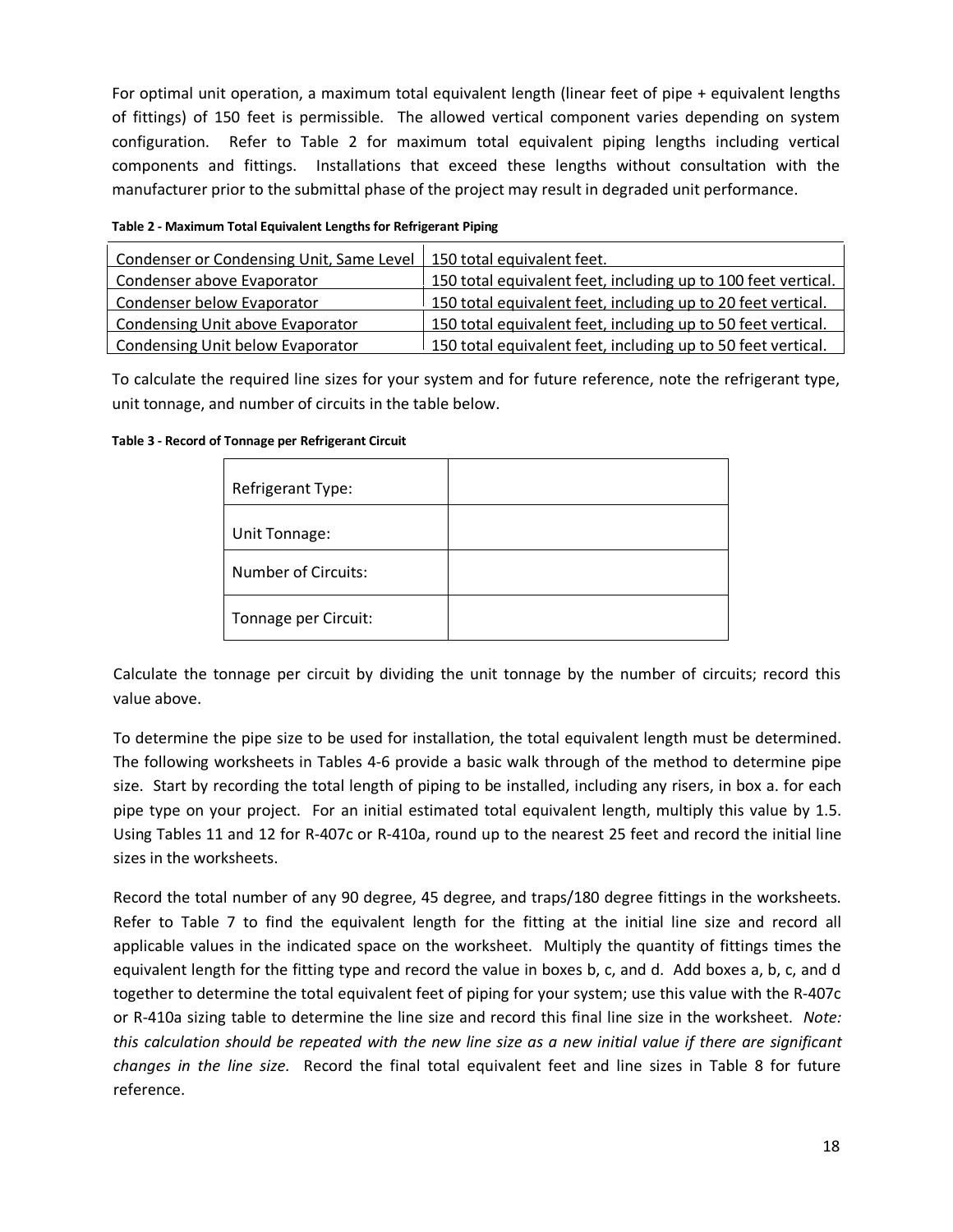#### **Table 4 - Discharge Line Sizing**

| Discharge Line Sizing Worksheet                     |                                                      |   |                                   |     |    |                                |  |  |
|-----------------------------------------------------|------------------------------------------------------|---|-----------------------------------|-----|----|--------------------------------|--|--|
| Total Line Length (ft)                              | Total length of all piping,<br>including any risers. |   |                                   |     | a. | Initial Line<br>Size (in)      |  |  |
| Length for estimating<br>initial line size (ft)     | a.                                                   | x | 1.5                               | $=$ |    | <b>Final Line</b><br>Size (in) |  |  |
| <b>Fitting Type</b>                                 | Qty                                                  | X | Equivalent<br>Length<br>(Table 5) | $=$ |    |                                |  |  |
| 90 Degree fittings                                  |                                                      | X |                                   | $=$ | b. |                                |  |  |
| 45 Degree fittings                                  |                                                      | X |                                   | $=$ | c. |                                |  |  |
| Traps/180 fittings                                  |                                                      | X |                                   | $=$ | d. |                                |  |  |
| <b>Total Equivalent Length</b><br>(f <sup>t</sup> ) | $a + b + c + d =$                                    |   |                                   |     | e. |                                |  |  |

#### **Table 5 - Suction Line Sizing**

|                                                     | <b>Suction Line Sizing Worksheet</b> |   |                                                      |     |                                  |                                |  |  |  |
|-----------------------------------------------------|--------------------------------------|---|------------------------------------------------------|-----|----------------------------------|--------------------------------|--|--|--|
| Total Line Length (ft)                              |                                      |   | Total length of all piping,<br>including any risers. | a.  | <b>Initial Line</b><br>Size (in) |                                |  |  |  |
| Length for estimating<br>initial line size (ft)     | 1.5<br>a.<br>X                       |   |                                                      |     |                                  | <b>Final Line</b><br>Size (in) |  |  |  |
| <b>Fitting Type</b>                                 | Qty                                  | X | Equivalent<br>Length<br>(Table 5)                    | Ξ   |                                  |                                |  |  |  |
| 90 Degree fittings                                  | X                                    |   |                                                      |     | b.                               |                                |  |  |  |
| 45 Degree fittings                                  |                                      | X |                                                      | $=$ | c.                               |                                |  |  |  |
| Traps/180 fittings                                  |                                      | X |                                                      | $=$ | d.                               |                                |  |  |  |
| <b>Total Equivalent Length</b><br>(f <sup>t</sup> ) |                                      |   | $a + b + c + d =$                                    |     | e.                               |                                |  |  |  |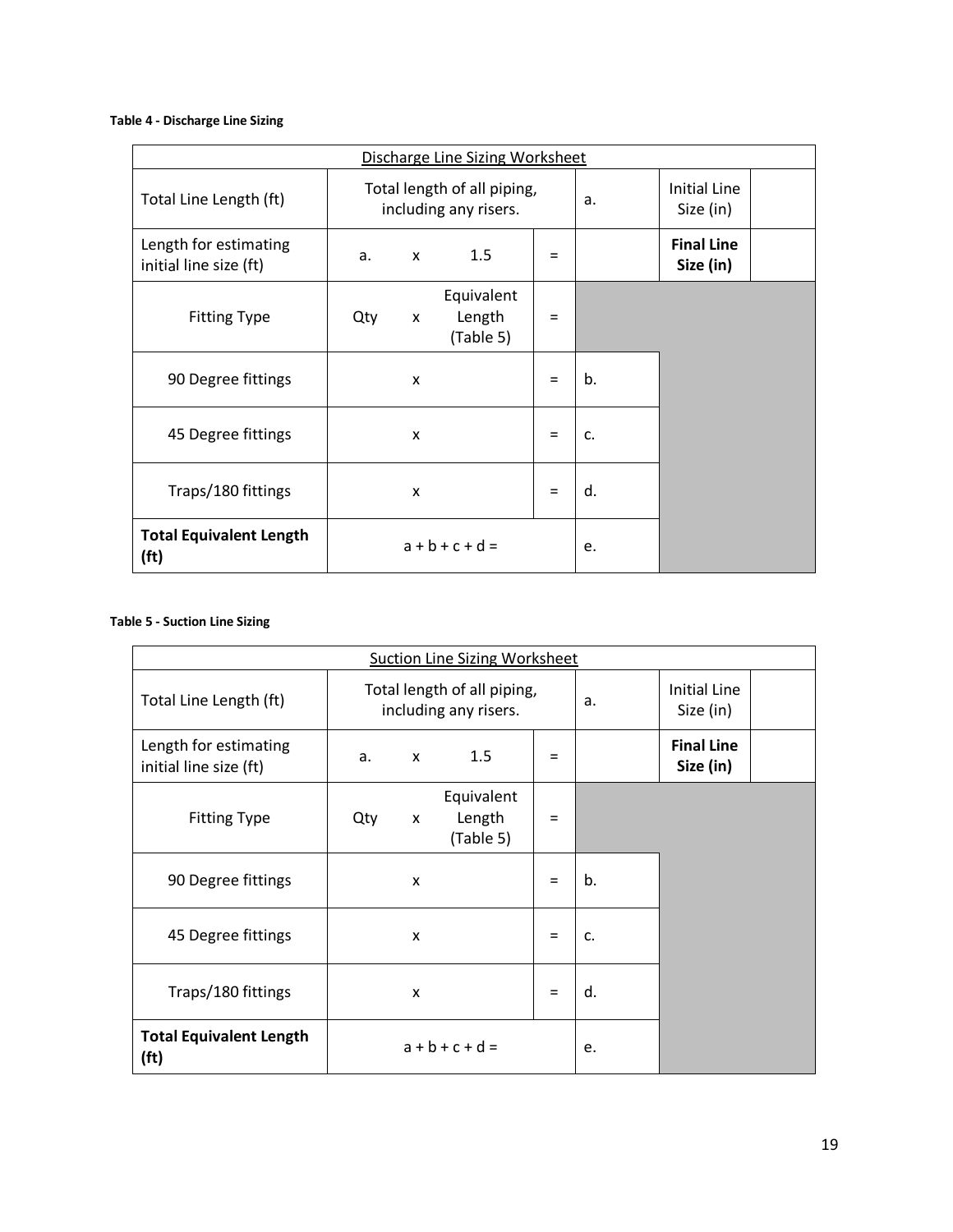#### **Table 6 - Liquid Line Sizing**

|                                                     | <b>Liquid Line Sizing Worksheet</b> |   |                                                      |     |                           |                                |  |  |  |
|-----------------------------------------------------|-------------------------------------|---|------------------------------------------------------|-----|---------------------------|--------------------------------|--|--|--|
| Total Line Length (ft)                              |                                     |   | Total length of all piping,<br>including any risers. | a.  | Initial Line<br>Size (in) |                                |  |  |  |
| Length for estimating<br>initial line size (ft)     | a.                                  | X | 1.5                                                  | $=$ |                           | <b>Final Line</b><br>Size (in) |  |  |  |
| <b>Fitting Type</b>                                 | Qty                                 | X | Equivalent<br>Length<br>(Table 5)                    | $=$ |                           |                                |  |  |  |
| 90 Degree fittings                                  | x                                   |   |                                                      |     | b.                        |                                |  |  |  |
| 45 Degree fittings                                  |                                     | X |                                                      | $=$ | c.                        |                                |  |  |  |
| Traps/180 fittings                                  | X                                   |   |                                                      |     | d.                        |                                |  |  |  |
| <b>Total Equivalent Length</b><br>(f <sup>t</sup> ) |                                     |   | $a + b + c + d =$                                    |     | e.                        |                                |  |  |  |

**Table 7 - Equivalent Feet for Pipe Fittings** 

| <b>Equivalent Feet for Common Fittings</b> |                     |            |             |  |  |  |  |  |
|--------------------------------------------|---------------------|------------|-------------|--|--|--|--|--|
|                                            | <b>Fitting Type</b> |            |             |  |  |  |  |  |
| Pipe Size                                  | $90^{\circ}$        | $45^\circ$ | $180^\circ$ |  |  |  |  |  |
| 3/8                                        | 0.9                 | 0.7        | 2.3         |  |  |  |  |  |
| 1/2                                        | 1.0                 | 0.8        | 2.5         |  |  |  |  |  |
| 5/8                                        | 1.2                 | 0.9        | 2.9         |  |  |  |  |  |
| 3/4                                        | 1.4                 | 0.9        | 3.2         |  |  |  |  |  |
| 7/8                                        | 1.6                 | 1.1        | 3.7         |  |  |  |  |  |
| 11/8                                       | 2.0                 | 1.4        | 4.9         |  |  |  |  |  |
| 13/8                                       | 2.5                 | 1.8        | 6.0         |  |  |  |  |  |
| 15/8                                       | 2.8                 | 2.2        | 6.8         |  |  |  |  |  |
| 21/8                                       | 3.5                 | 2.8        | 8.7         |  |  |  |  |  |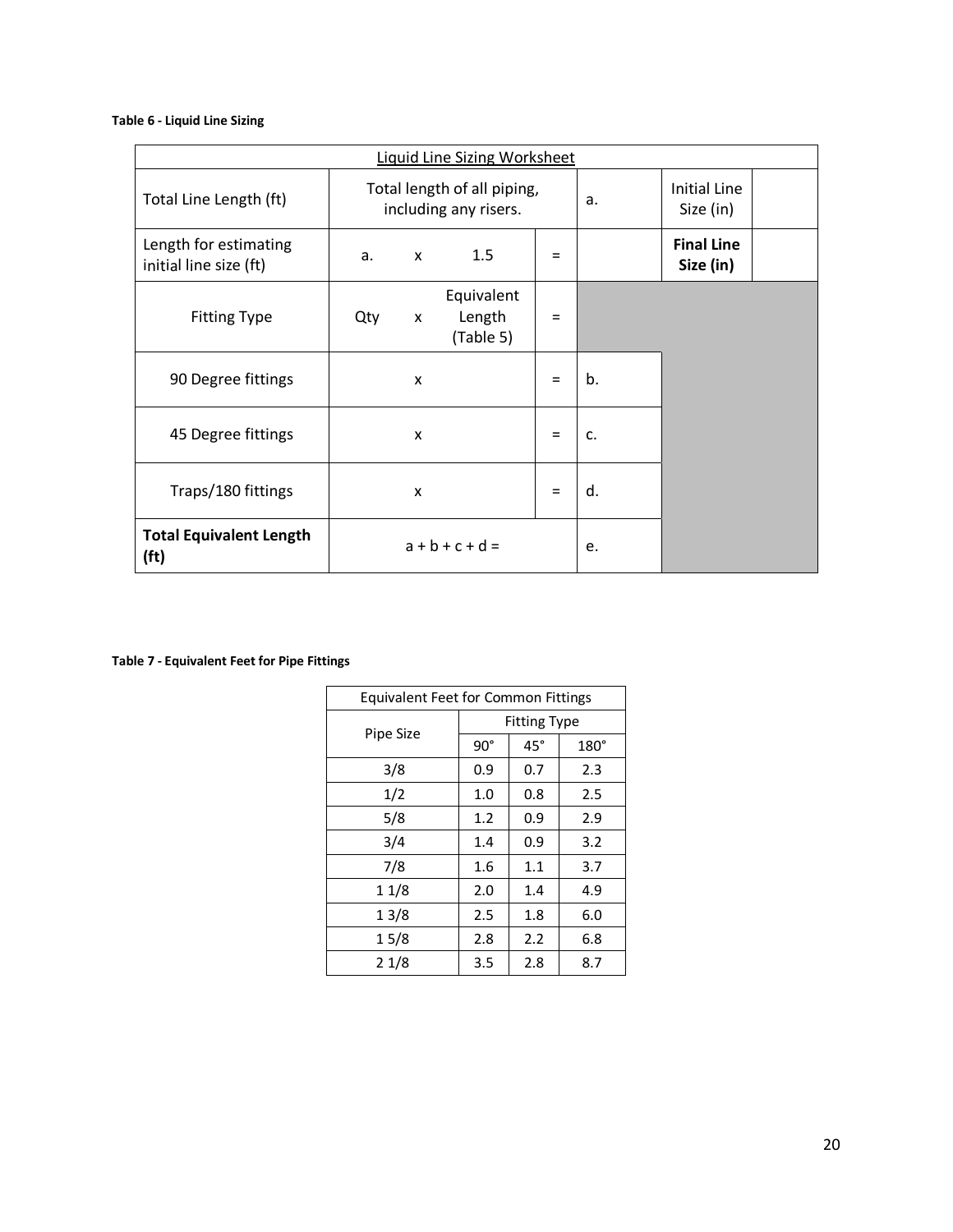#### **Table 8 - Line Set Information**

|                              | Hot Gas Discharge | Suction | Liquid |
|------------------------------|-------------------|---------|--------|
| <b>Total Equivalent Feet</b> |                   |         |        |
| Installed Pipe Size          |                   |         |        |
| Riser Length (ft)            |                   |         |        |
| <b>Riser Size</b>            |                   |         |        |

#### *2.10.4.1 Flooded Condenser to Receiver Sizing*

Pipes from a remote flooded condenser to a receiver should be sized for a maximum of 100 fpm. Refer to the following table for the required pipe sizes.

#### **Table 9 - Flooded Condenser to Receiver**

| Flooded Condenser to Receiver Sizing Chart (100 fpm max flow rate) |                        |     |     |     |     |     |     |     |      |      |      |      |
|--------------------------------------------------------------------|------------------------|-----|-----|-----|-----|-----|-----|-----|------|------|------|------|
|                                                                    | <b>Circuit Tonnage</b> |     |     |     |     |     |     |     |      |      |      |      |
| Refrigerant Type                                                   |                        | 1.5 | 2   | 2.5 | 3   | 4   | 5   | 6   | 7.5  | 8    | 10   | 15   |
| R-407c                                                             | 3/8                    | 1/2 | 1/2 | 5/8 | 5/8 | 3/4 | 3/4 | 7/8 | 11/8 | 11/8 | 11/8 | 13/8 |
| R-410a                                                             | 3/8                    | 1/2 | 1/2 | 5/8 | 5/8 | 3/4 | 3/4 | 7/8 | 11/8 | 11/8 | 11/8 | 13/8 |

#### *2.10.4.2 Riser Sizing*

Vapor piping must be sized to maintain a minimum velocity of 1,000 fpm for oil transport. Refer to the following table for the maximum pipe sizes to maintain this velocity; if your horizontal piping run is larger than the indicated pipe size, use the value from the table for the risers. Note that this may increase system pressure drop and degrade unit performance - long risers should be avoided, if possible. Record riser sizes in Table 8 for future reference.

#### **Table 10 - Riser Sizing**

|                         | Riser Sizing Chart (Maximum pipe size to maintain 1,000 fpm for oil return) |                 |     |     |     |      |      |      |      |      |      |      |      |
|-------------------------|-----------------------------------------------------------------------------|-----------------|-----|-----|-----|------|------|------|------|------|------|------|------|
| <b>Refrigerant Type</b> |                                                                             | Circuit Tonnage |     |     |     |      |      |      |      |      |      |      |      |
|                         | Line Type                                                                   |                 | 1.5 |     | 2.5 | 3    | 4    | 5    | 6    | 7.5  | 8    | 10   | 15   |
| R-407c                  | <b>Discharge</b>                                                            | 3/8             | 1/2 | 1/2 | 5/8 | 5/8  | 3/4  | 7/8  | 7/8  | 7/8  | 11/8 | 11/8 | 13/8 |
|                         | Suction                                                                     | 5/8             | 3/4 | 7/8 | 7/8 | 11/8 | 11/8 | 13/8 | 15/8 | 15/8 | 15/8 | 15/8 | 21/8 |
|                         | <b>Discharge</b>                                                            | 3/8             | 3/8 | 1/2 | 1/2 | 5/8  | 5/8  | 3/4  | 7/8  | 7/8  | 7/8  | 11/8 | 13/8 |
| R-410a<br>Suction       | 1/2                                                                         | 5/8             | 3/4 | 7/8 | 7/8 | 11/8 | 11/8 | 11/8 | 13/8 | 13/8 | 15/8 | 21/8 |      |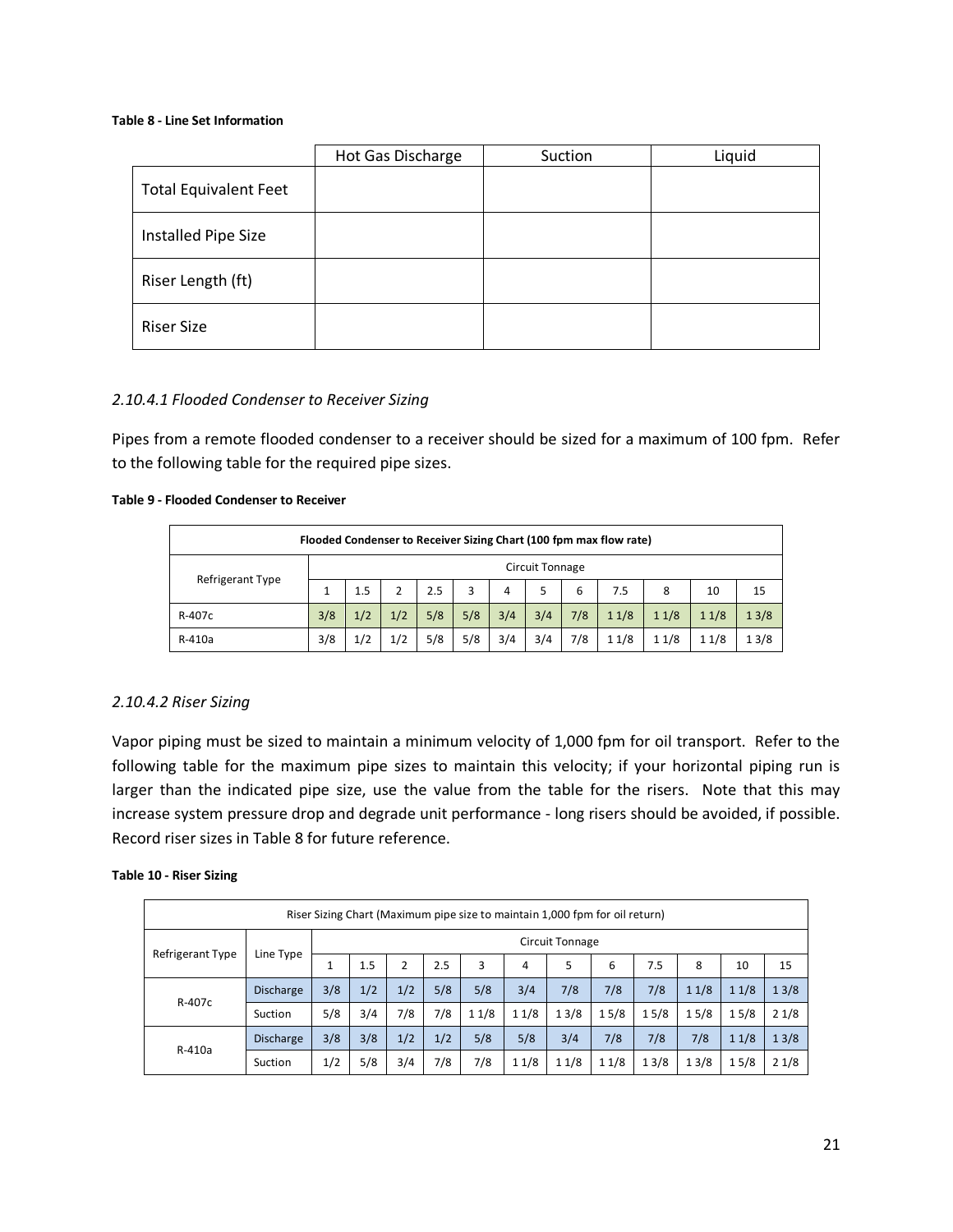|                                  | Refrigerant Line Sizing Chart for R-407c |              |     |                |          |      |      |                     |      |      |      |      |      |
|----------------------------------|------------------------------------------|--------------|-----|----------------|----------|------|------|---------------------|------|------|------|------|------|
| <b>Total Equivalent</b>          |                                          |              |     |                |          |      |      | Tonnage per Circuit |      |      |      |      |      |
| Length                           | Line Type                                | $\mathbf{1}$ | 1.5 | $\overline{2}$ | 2.5      | 3    | 4    | 5                   | 6    | 7.5  | 8    | 10   | 15   |
|                                  | Discharge                                | 3/8          | 1/2 | 1/2            | 5/8      | 5/8  | 5/8  | 3/4                 | 3/4  | 7/8  | 7/8  | 7/8  | 11/8 |
| $< 25$ ft (7.6 m)                | Suction                                  | 1/2          | 5/8 | 5/8            | 3/4      | 3/4  | 7/8  | 7/8                 | 11/8 | 11/8 | 11/8 | 11/8 | 13/8 |
|                                  | Liquid                                   | 3/8          | 3/8 | 3/8            | 3/8      | 3/8  | 1/2  | 1/2                 | 1/2  | 5/8  | 5/8  | 5/8  | 3/4  |
|                                  |                                          |              |     |                |          |      |      |                     |      |      |      |      |      |
|                                  | Discharge                                | 1/2          | 1/2 | 5/8            | 5/8      | 3/4  | 3/4  | 7/8                 | 7/8  | 7/8  | 11/8 | 11/8 | 11/8 |
| $< 50$ ft (15.2 m)               | Suction                                  | 5/8          | 3/4 | 3/4            | 3/4      | 7/8  | 11/8 | 11/8                | 11/8 | 11/8 | 13/8 | 13/8 | 15/8 |
|                                  | Liquid                                   | 3/8          | 3/8 | 3/8            | 3/8      | 1/2  | 1/2  | 1/2                 | 5/8  | 5/8  | 5/8  | 5/8  | 3/4  |
|                                  |                                          |              |     |                |          |      |      |                     |      |      |      |      |      |
|                                  | Discharge                                | 1/2          | 5/8 | 5/8            | 3/4      | 3/4  | 7/8  | 7/8                 | 7/8  | 11/8 | 11/8 | 11/8 | 13/8 |
| < 75 ft (22.9 m)                 | Suction                                  | 5/8          | 3/4 | 3/4            | 7/8      | 7/8  | 11/8 | 11/8                | 11/8 | 13/8 | 13/8 | 13/8 | 15/8 |
|                                  | Liquid                                   | 3/8          | 3/8 | 3/8            | 1/2      | 1/2  | 1/2  | 5/8                 | 5/8  | 5/8  | 5/8  | 3/4  | 7/8  |
|                                  |                                          |              |     |                |          |      |      |                     |      |      |      |      |      |
|                                  | Discharge                                | 1/2          | 5/8 | 3/4            | 3/4      | 3/4  | 7/8  | 7/8                 | 11/8 | 11/8 | 11/8 | 11/8 | 13/8 |
| $< 100$ ft (30.5 m)              | Suction                                  | 3/4          | 3/4 | 7/8            | 7/8      | 11/8 | 11/8 | 11/8                | 13/8 | 13/8 | 13/8 | 15/8 | 21/8 |
|                                  | Liquid                                   | 3/8          | 3/8 | 1/2            | 1/2      | 1/2  | 1/2  | 5/8                 | 5/8  | 3/4  | 3/4  | 3/4  | 7/8  |
|                                  |                                          |              |     |                |          |      |      |                     |      |      |      |      |      |
|                                  | Discharge                                | $***$        | 5/8 | 3/4            | 3/4      | 7/8  | 7/8  | 11/8                | 11/8 | 11/8 | 11/8 | 13/8 | 13/8 |
| $<$ 125 ft (38.1 m)              | Suction                                  | 3/4          | 3/4 | 7/8            | 11/8     | 11/8 | 11/8 | 13/8                | 13/8 | 13/8 | 13/8 | 15/8 | 21/8 |
|                                  | Liquid                                   | 3/8          | 3/8 | 1/2            | 1/2      | 1/2  | 5/8  | 5/8                 | 5/8  | 3/4  | 3/4  | 3/4  | 7/8  |
|                                  |                                          |              |     |                |          |      |      |                     |      |      |      |      |      |
|                                  | Discharge                                | $***$        | 5/8 | 3/4            | 3/4      | 7/8  | 7/8  | 11/8                | 11/8 | 11/8 | 11/8 | 13/8 | 15/8 |
| < 150 ft (45.7 m)                | Suction                                  | 3/4          | 7/8 | 7/8            | $1\,1/8$ | 11/8 | 11/8 | 13/8                | 13/8 | 15/8 | 15/8 | 15/8 | 21/8 |
|                                  | Liquid                                   | 3/8          | 3/8 | 1/2            | 1/2      | 1/2  | 5/8  | 5/8                 | 5/8  | 3/4  | 3/4  | 3/4  | 7/8  |
| ** Installation not recommended. |                                          |              |     |                |          |      |      |                     |      |      |      |      |      |

## Table 11 - R-407c Line Sizing Chart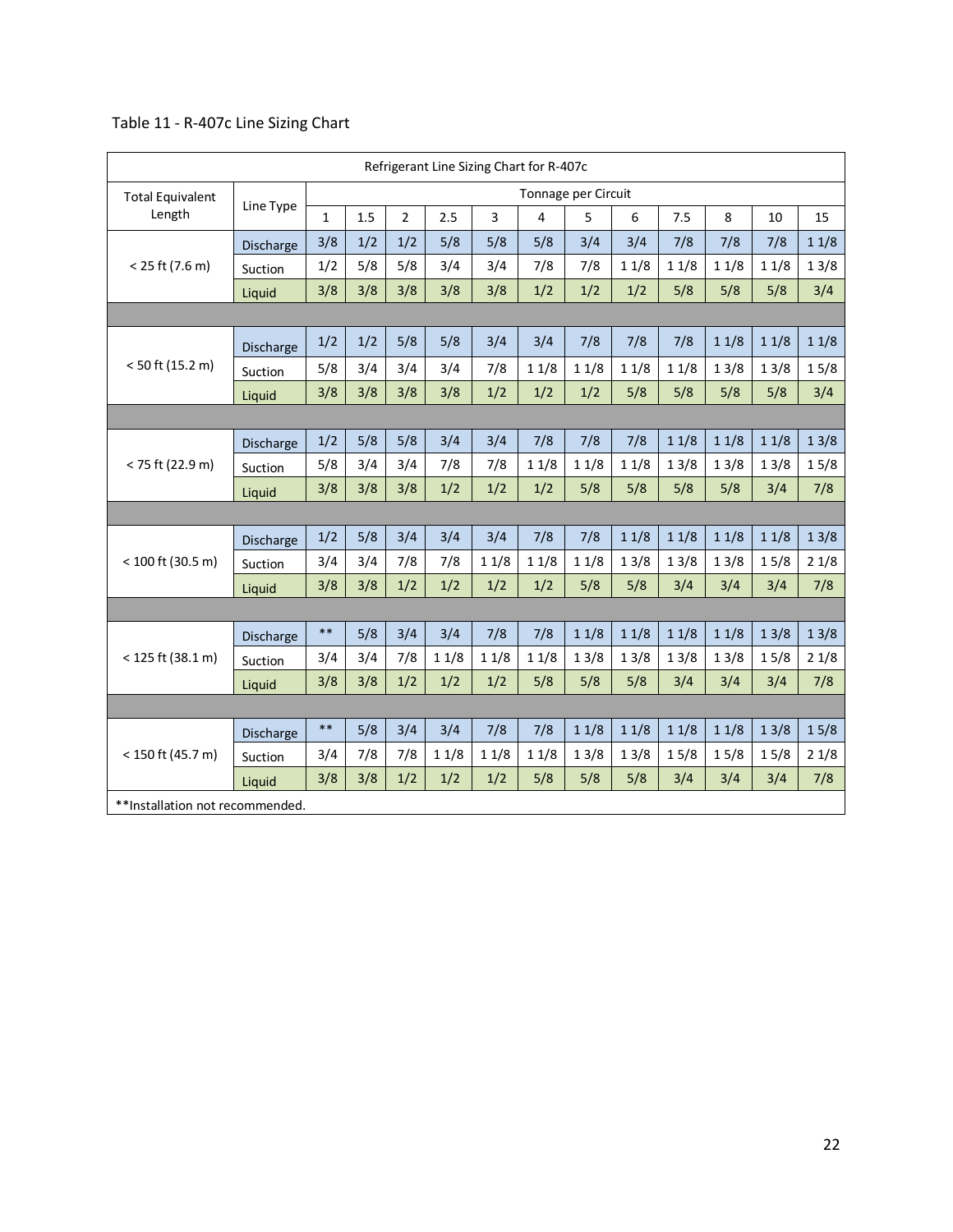#### **Table 12 - R-410a Line Sizing Chart**

|                                  |                  |              |     |                |     |     | Refrigerant Line Sizing Chart for R-410a |                     |      |      |      |      |      |
|----------------------------------|------------------|--------------|-----|----------------|-----|-----|------------------------------------------|---------------------|------|------|------|------|------|
| <b>Total Equivalent</b>          |                  |              |     |                |     |     |                                          | Tonnage per Circuit |      |      |      |      |      |
| Length                           | Line Type        | $\mathbf{1}$ | 1.5 | $\overline{2}$ | 2.5 | 3   | 4                                        | 5                   | 6    | 7.5  | 8    | 10   | 15   |
|                                  | Discharge        | 3/8          | 1/2 | 1/2            | 1/2 | 5/8 | 5/8                                      | 5/8                 | 3/4  | 3/4  | 3/4  | 7/8  | 11/8 |
| $< 25$ ft (7.6 m)                | Suction          | 1/2          | 1/2 | 5/8            | 5/8 | 5/8 | 3/4                                      | 3/4                 | 7/8  | 7/8  | 7/8  | 11/8 | 11/8 |
|                                  | Liquid           | 3/8          | 3/8 | 3/8            | 3/8 | 3/8 | 1/2                                      | 1/2                 | 1/2  | 5/8  | 5/8  | 5/8  | 3/4  |
|                                  |                  |              |     |                |     |     |                                          |                     |      |      |      |      |      |
|                                  | Discharge        | 1/2          | 1/2 | 5/8            | 5/8 | 5/8 | 3/4                                      | 3/4                 | 7/8  | 7/8  | 7/8  | 11/8 | 11/8 |
| $< 50$ ft (15.2 m)               | Suction          | 1/2          | 5/8 | 5/8            | 3/4 | 3/4 | 7/8                                      | 7/8                 | 7/8  | 11/8 | 11/8 | 11/8 | 11/8 |
|                                  | Liquid           | 3/8          | 3/8 | 3/8            | 3/8 | 3/8 | 1/2                                      | 1/2                 | 1/2  | 5/8  | 5/8  | 5/8  | 3/4  |
|                                  |                  |              |     |                |     |     |                                          |                     |      |      |      |      |      |
|                                  | <b>Discharge</b> | 1/2          | 1/2 | 5/8            | 5/8 | 3/4 | 3/4                                      | 3/4                 | 7/8  | 7/8  | 11/8 | 11/8 | 11/8 |
| < 75 ft (22.9 m)                 | Suction          | 1/2          | 5/8 | 3/4            | 3/4 | 3/4 | 7/8                                      | 11/8                | 11/8 | 11/8 | 11/8 | 13/8 | 13/8 |
|                                  | Liquid           | 3/8          | 3/8 | 3/8            | 3/8 | 1/2 | 1/2                                      | 1/2                 | 5/8  | 5/8  | 5/8  | 5/8  | 3/4  |
|                                  |                  |              |     |                |     |     |                                          |                     |      |      |      |      |      |
|                                  | Discharge        | 1/2          | 5/8 | 5/8            | 5/8 | 3/4 | 3/4                                      | 7/8                 | 7/8  | 11/8 | 11/8 | 11/8 | 13/8 |
| < 100 ft (30.5 m)                | Suction          | 5/8          | 5/8 | 3/4            | 3/4 | 7/8 | 7/8                                      | 11/8                | 11/8 | 11/8 | 11/8 | 13/8 | 13/8 |
|                                  | Liquid           | 3/8          | 3/8 | 3/8            | 1/2 | 1/2 | 1/2                                      | 5/8                 | 5/8  | 5/8  | 5/8  | 3/4  | 7/8  |
|                                  |                  |              |     |                |     |     |                                          |                     |      |      |      |      |      |
|                                  | Discharge        | $**$         | 5/8 | 5/8            | 3/4 | 3/4 | 7/8                                      | 7/8                 | 11/8 | 11/8 | 11/8 | 11/8 | 13/8 |
| $<$ 125 ft (38.1 m)              | Suction          | 5/8          | 3/4 | 3/4            | 7/8 | 7/8 | 11/8                                     | 11/8                | 11/8 | 11/8 | 13/8 | 13/8 | 15/8 |
|                                  | Liquid           | 3/8          | 3/8 | 3/8            | 1/2 | 1/2 | 1/2                                      | 5/8                 | 5/8  | 5/8  | 5/8  | 3/4  | 7/8  |
|                                  |                  |              |     |                |     |     |                                          |                     |      |      |      |      |      |
|                                  | Discharge        | $**$         | 5/8 | 5/8            | 3/4 | 3/4 | 7/8                                      | 7/8                 | 11/8 | 11/8 | 11/8 | 11/8 | 13/8 |
| < 150 ft (45.7 m)                | Suction          | 5/8          | 3/4 | 3/4            | 7/8 | 7/8 | 11/8                                     | 11/8                | 11/8 | 13/8 | 13/8 | 13/8 | 15/8 |
|                                  | Liquid           | 3/8          | 3/8 | 1/2            | 1/2 | 1/2 | 5/8                                      | 5/8                 | 5/8  | 3/4  | 3/4  | 3/4  | 7/8  |
| ** Installation not recommended. |                  |              |     |                |     |     |                                          |                     |      |      |      |      |      |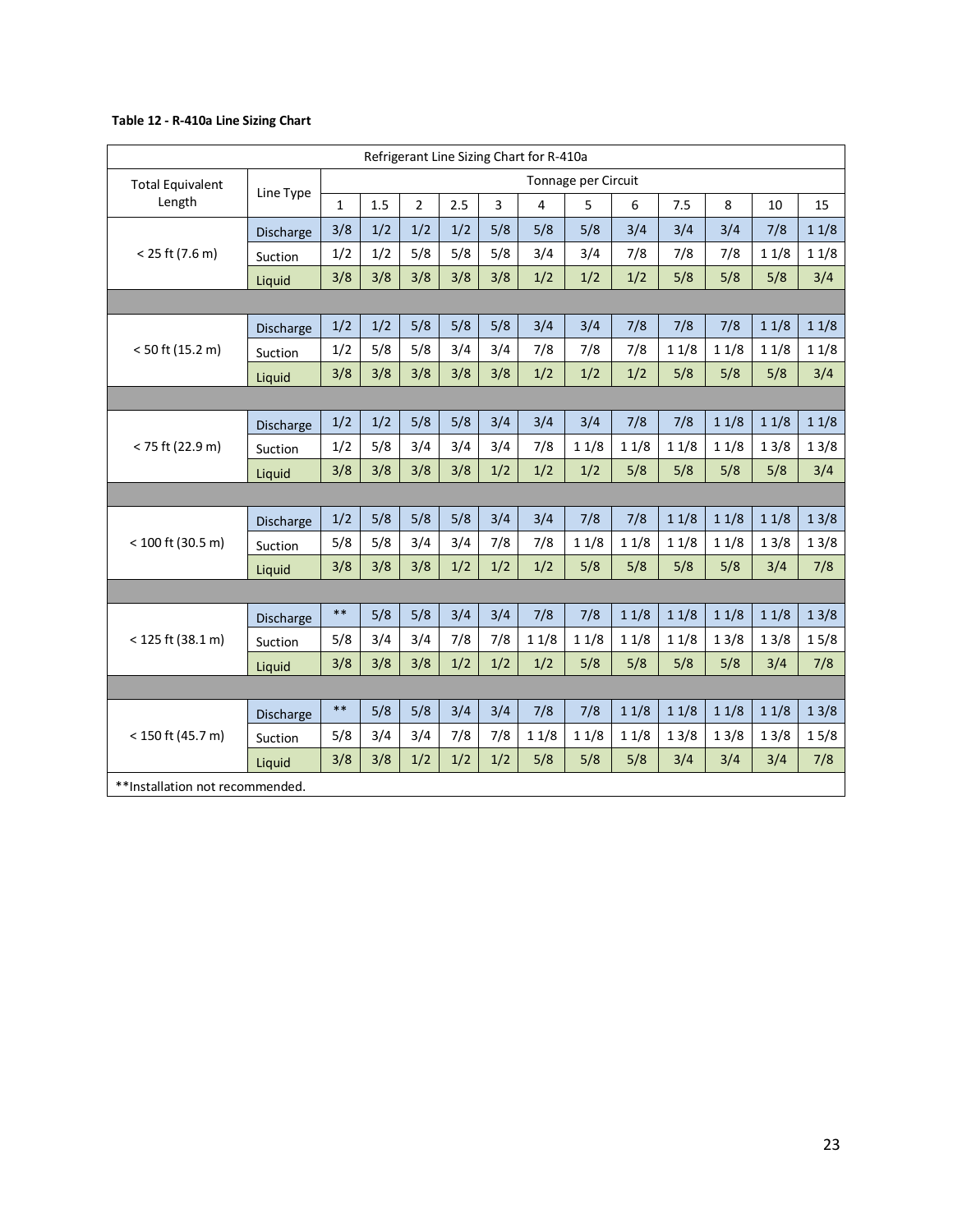#### *2.10.5 Traps*

Riser traps should be sized as small as possible. Trap risers as indicated in the following table:

| Liquid Line            | No traps required.                                             |
|------------------------|----------------------------------------------------------------|
| <b>Suction Line</b>    | Provide vertical risers with a trap at the bottom of the riser |
|                        | and an inverted trap at the top of the riser.                  |
| Hot Gas Discharge Line | Provide vertical risers with a trap at the bottom of the riser |
|                        | and an inverted trap at the top of the riser.                  |

In addition to these requirements, any vapor riser not sized for 1,000 fpm minimum pipe velocity should be trapped every 20 feet. Traps may be omitted for risers less than 5 feet in height.

#### **2.11 Water/Glycol Piping**

#### *2.11.1 General*

Tithe Corp. recommends Type L copper or Schedule 40 steel for all chilled water, condenser water, or glycol water installations. Weld or sweat joints should be used where possible. Support pipe with hangers designed for the appropriate pipe type. Comply with all national and local code requirements.

Insulation is required on chilled water piping. Glycol and condenser water piping do not require insulation unless fluid temperature will be below the ambient dewpoint temperature. Refer to project documentation, local, and national codes for additional requirements, insulation types, and thicknesses.

Tithe Corp. units are available with a variety of control valves when designed for chilled water service; refer to the documentation included with your control valve for installation requirements.

#### **2.12 Air Distribution**

#### *2.12.1 Ducted Units*

Tithe Corp. produces units with a variety of airflow patterns, including same-face, straight-

thru, and 90° configurations. Connections to the unit should be made with a 1-inch flange. The duct connection to the unit should be the same size as the connection on the unit - do not blank off any portion of the inlet or outlet. Refer to the project documentation for size, material, and other connection requirements.

Note: The unit's blower has been selected based on static pressure requirements included in the project documentation. While the unit is provided with adjustable pulleys for adjustment, significant deviations from the design external static pressure may result in blower stability issues or inadequate airflow. Consult the factory prior to making any changes that might cause significant changes in the external static pressure.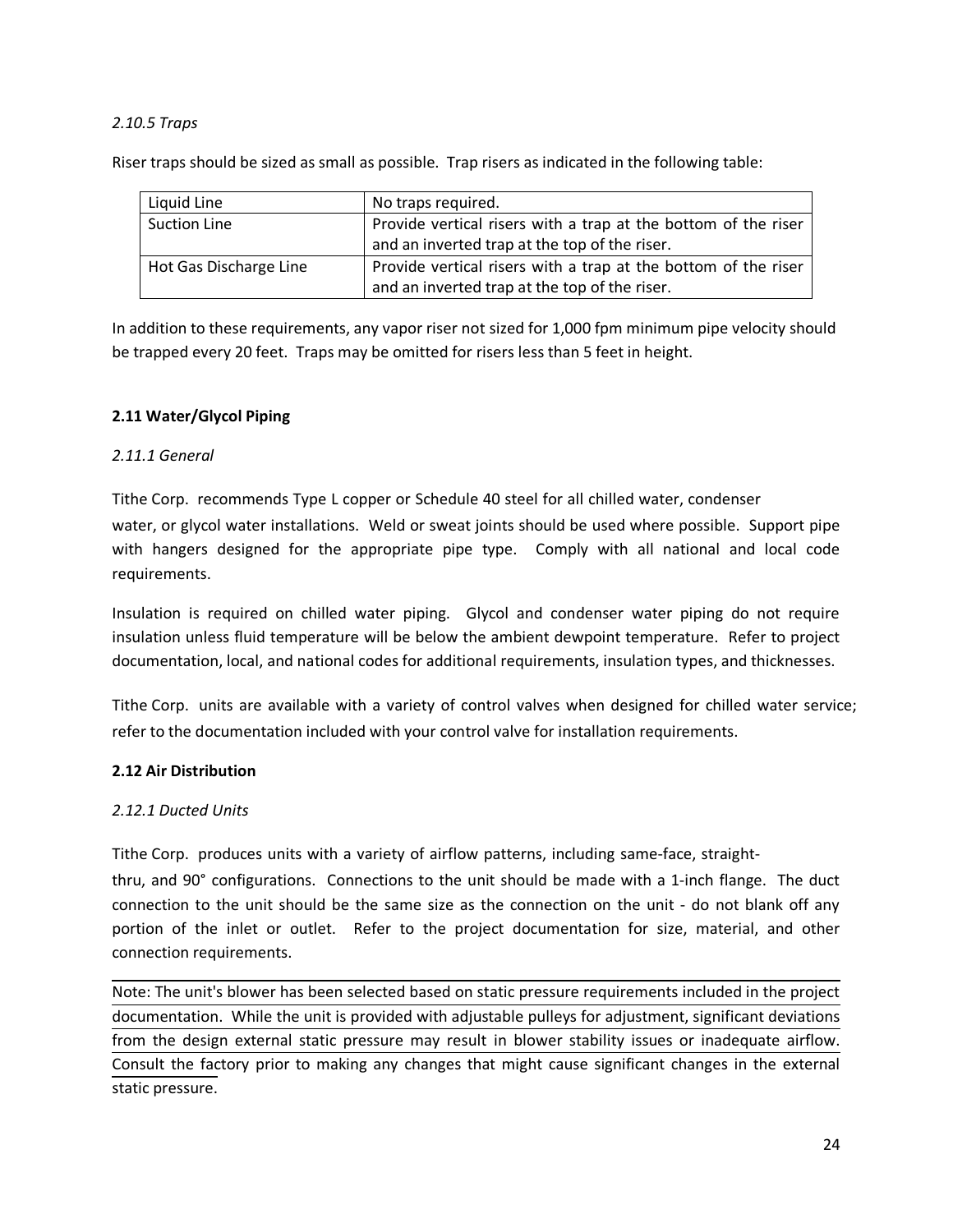#### *2.12.2 Free Discharge*

Tithe Corp. s units are available in a variety of free discharge options. When locating the unit, pay careful to the airflow pattern. Ensure the grille or air device is directed so that airflow is not directed into walls or corners.

#### **2.13 System Charging**

The procedures for charging your Tithe Corp. unit will vary according to the system features and refrigerant used in the system. Refer to your system documentation and the unit's nameplate prior to beginning system charging.

Packaged units and units with water or glycol condensers installed in the same cabinet as the evaporator ship pre-charged with the specified refrigerant and ready for operation - field charging is not required during initial installation. Refer to the nameplate for system operating parameters, including the system charge and system operating pressures.

Split systems ship with a dry nitrogen holding charge. Prior to piping and charging the unit, this charge must be removed.

Note: Your unit utilizes an HFC refrigerant and POE compressor oil. POE oil readily absorbs moisture excessive moisture levels in the POE oil may react with the refrigerant to form acid and contaminate the system. Maintain the holding charge for as long as possible and keep the system sealed as much as possible during installation to minimize the exposure to outside air.

#### *2.13.1 R-407C Refrigerant*

R-407C is a blended refrigerant (a zeotropic of R-32, R-125, and R-134a) formulated as a non-ozone depleting replacement for R-22 in residential and commercial air conditions and heat pumps, with operating temperatures and pressures similar to R-22.

Your equipment is designed specifically for use with this refrigerant, if indicated on the unit nameplate. The coil(s), compressor(s), and other components are selected specifically for R-407c refrigerant. In order to protect the compressor(s), the system is shipped with normally closed, automatically resetting low pressure switches (25 psi open, 50 psi reset) and high pressure switches (400 psi open, 200 psi reset) installed on each refrigeration circuit.

R-407C's component refrigerants remain well blended in its liquid phase, but tend to separate in the vapor phase. In order to ensure that your unit is charged with the proper composition of refrigerant, the system must be charged with liquid refrigerant only. Refer to the instructions printed on your refrigerant cylinder to verify that the cylinder is oriented properly for charging.

1. After completing all system piping connection and prior to introducing any refrigerant to the system, pressurize the system to 150 psig with dry nitrogen. Once the system has been pressurized, monitor the pressure to verify there are no leaks in the system.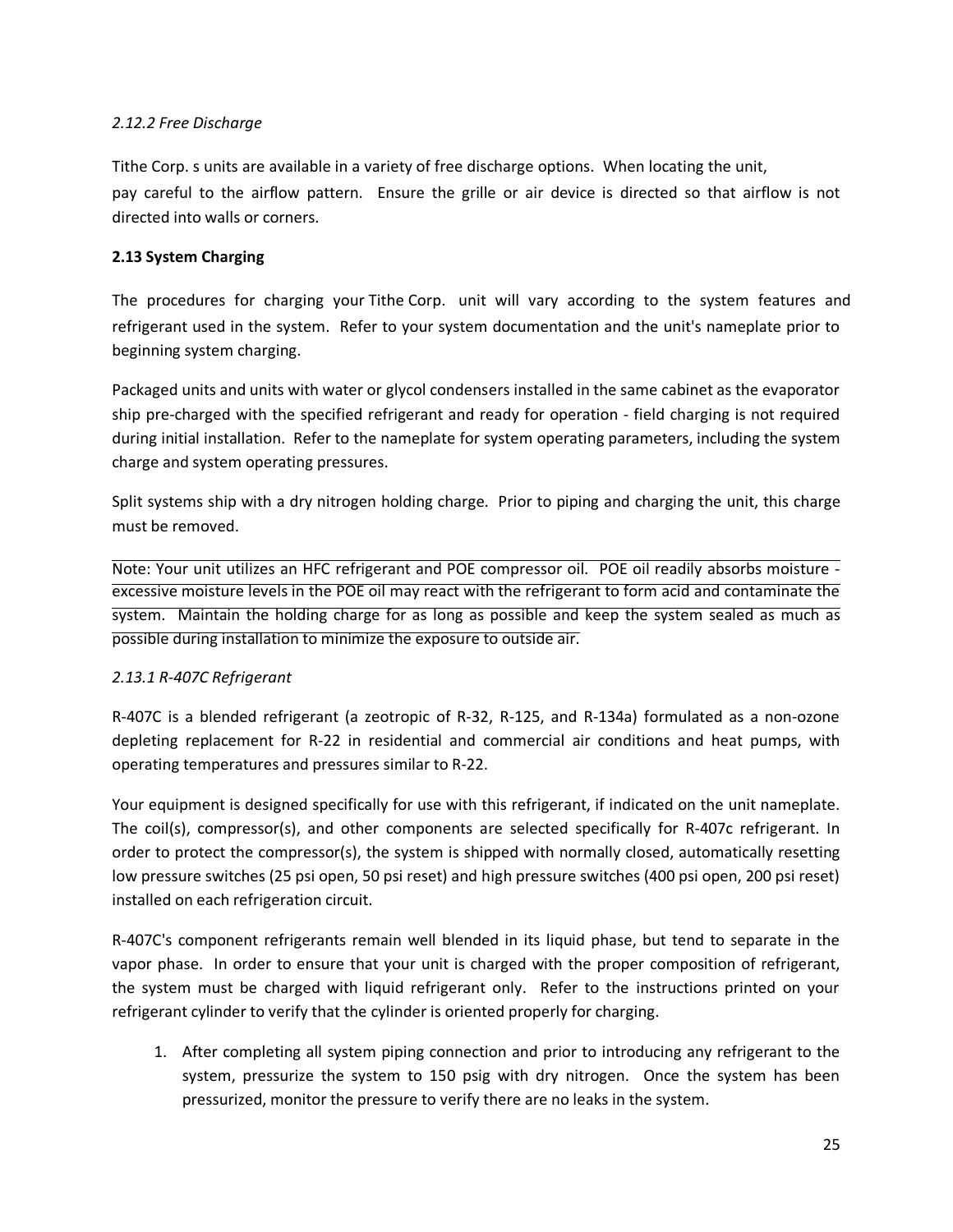- 2. In order to dehydrate the system, a high vacuum pump must be used to pull vacuum. Draw a vacuum of at least 50 micron (0.05 torr) and hold the vacuum for at least 2 hours. Proper system evacuation is essential because the formation of acid within the system can reduce the life of the compressor.
- 3. To break the vacuum on the system, supply R-407C to the discharge port near the compressor. Supply liquid refrigerant slowly until the pressure is raised to approximately 50 psig.
- 4. Remove the refrigerant cylinder connection from the discharge side of the system and reconnect it to the suction side.
- 5. Turn the system on.
	- a) Thermostat controlled systems: Set the system setpoint 5°F below room temperature to the compressor operates while the unit is charged.
	- b) Microprocessor controlled systems: Refer to the supplemental controller manual included with your system. Compressors should be set for manual control and run continuously while the unit is charged.
- 6. Allow the discharge pressure to rise to 225-280 psig. Refer to the unit nameplate for the unit's high side design pressure.
- 7. Supply liquid R-407C to the system to the suction side of the system slowly. Monitor the sight glass to clear of bubbles.
- 8. Measure the system superheat near the thermal expansion valve's sensing bulb the superheat should be 12-15°F and must not exceed 20°F.
- 9. Measure the system sub-cooling near the outlet of the condenser. The sub-cooling should be between 10°F and 20°F.
- 10. Continue to add liquid refrigerant as necessary to maintain adequate sub-cooling temperature at the outlet of condenser.
- 11. (UNITS WITH HOT GAS REHEAT) If the unit is equipped with hot gas reheat, the unit must be charged with the reheat valve open to obtain the proper system charge. Refer to the supplemental controller manual included with your system. Heater 1 should be set for manual control and set to open while the unit is charged. After charging with the hot gas reheat valve open, verify charge with valve closed.
- 12. (UNITS WITH FLOODED CONDENSER CONTROL) Units utilizing flooded condenser control for low ambient conditions contain a receiver for storing extra refrigerant to flood the condenser. After charging the system, additional refrigerant must be added to the receiver.
- 13. Return thermostat or microprocessor to their normal settings.

#### *2.13.2 R-410a Refrigerant*

R-410A is a blended refrigerant (a near azeotropic of R-32 and R-125) formulated as a non-ozone depleting replacement for R-22 in residential and commercial air conditions and heat pumps. R-410A exhibits higher operating pressures and refrigerant capacity than R-22. Due to the higher pressures, ensure that all service tools used for charging an R-410A system are designed for use with R-410A.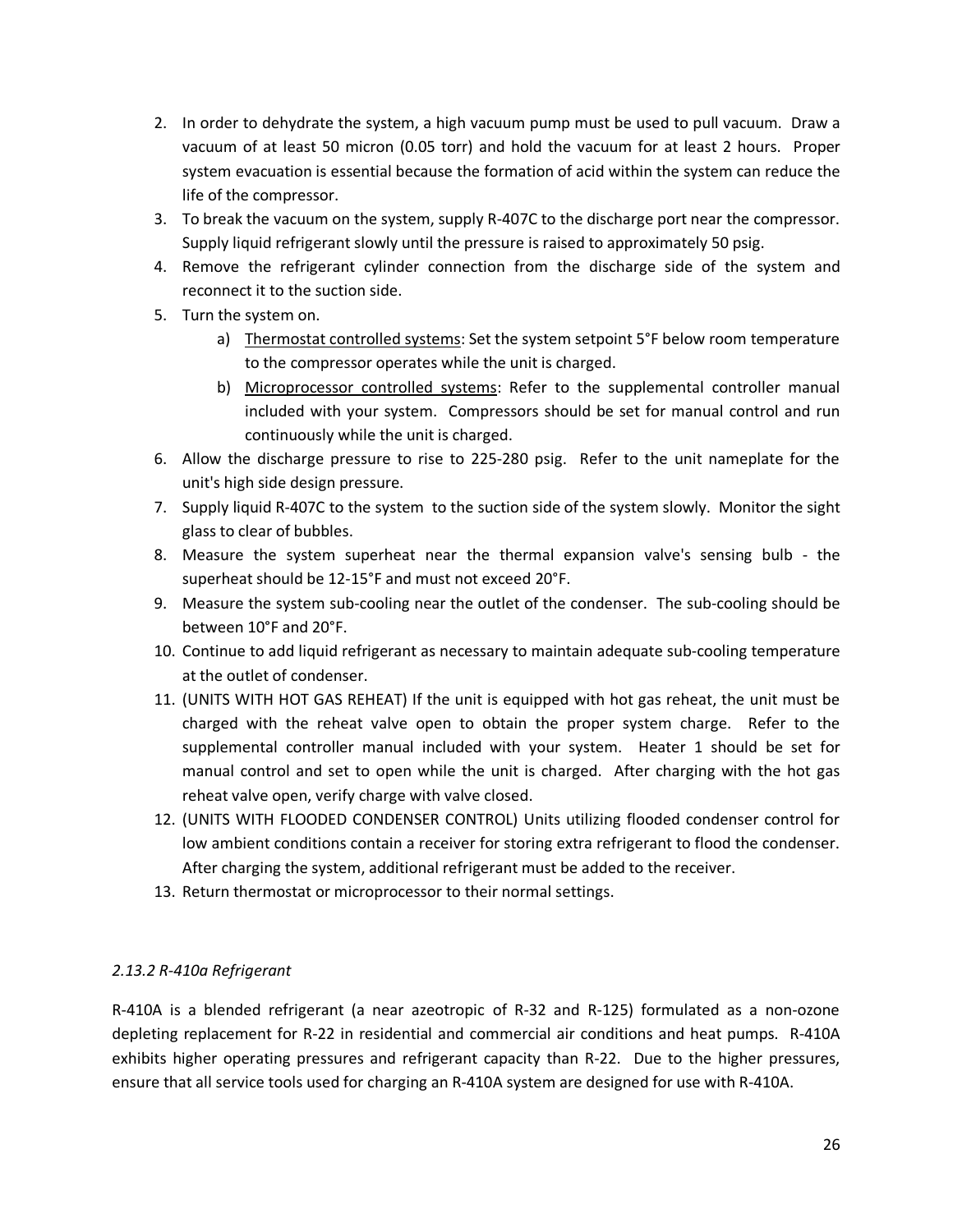Your equipment is designed specifically for use with this refrigerant, if indicated on the unit nameplate. The coil(s), compressor(s), and other components are selected specifically for R-407c refrigerant. In order to protect the compressor(s), the system is shipped with normally closed, automatically resetting low pressure switches (50 psi open, 90 psi reset) and high pressure switches (600 psi open, 475 psi reset) installed on each refrigeration circuit.

Even though R-410A retains a similar composition in both the liquid and vapor phases, it is recommended that the system be charged with liquid refrigerant only. Refer to the instructions printed on your refrigerant cylinder to verify that the cylinder is oriented properly for charging.

- 1. After completing all system piping connection and prior to introducing any refrigerant to the system, pressurize the system to 150 psig with dry nitrogen. Once the system has been pressurized, monitor the pressure to verify there are no leaks in the system.
- 2. In order to dehydrate the system, a high vacuum pump must be used to pull vacuum. Draw a vacuum of at least 50 micron (0.05 torr) and hold the vacuum for at least 2 hours. Proper system evacuation is essential because the formation of acid within the system can reduce the life of the compressor.
- 3. To break the vacuum on the system, supply R-410A to the discharge port near the compressor. Supply liquid refrigerant slowly until the pressure is raised to approximately 90 psig.
- 4. Remove the refrigerant cylinder connection from the discharge side of the system and reconnect it to the suction side.
- 5. Turn the system on.
	- a) Thermostat controlled systems: Set the system setpoint 5°F below room temperature to the compressor operates while the unit is charged.
	- b) Microprocessor controlled systems: Refer to the supplemental controller manual included with your system. Compressors should be set for manual control and run continuously while the unit is charged.
- 6. Allow the discharge pressure to rise to 335-420 psig. Refer to the unit nameplate for the unit's high side design pressure.
- 7. Supply liquid R-410A to the system to the suction side of the system slowly. Monitor the sight glass to clear of bubbles.
- 8. Measure the system superheat near the thermal expansion valve's sensing bulb the superheat should be 12-15°F and must not exceed 20°F.
- 9. Measure the system sub-cooling near the outlet of the condenser. The sub-cooling should be between 10°F and 20°F.
- 10. Continue to add liquid refrigerant as necessary to maintain adequate sub-cooling temperature at the outlet of the condenser.
- 11. (UNITS WITH HOT GAS REHEAT) If the unit is equipped with hot gas reheat, the unit must be charged with the reheat valve open to obtain the proper system charge. Refer to the supplemental controller manual included with your system. Heater 1 should be set for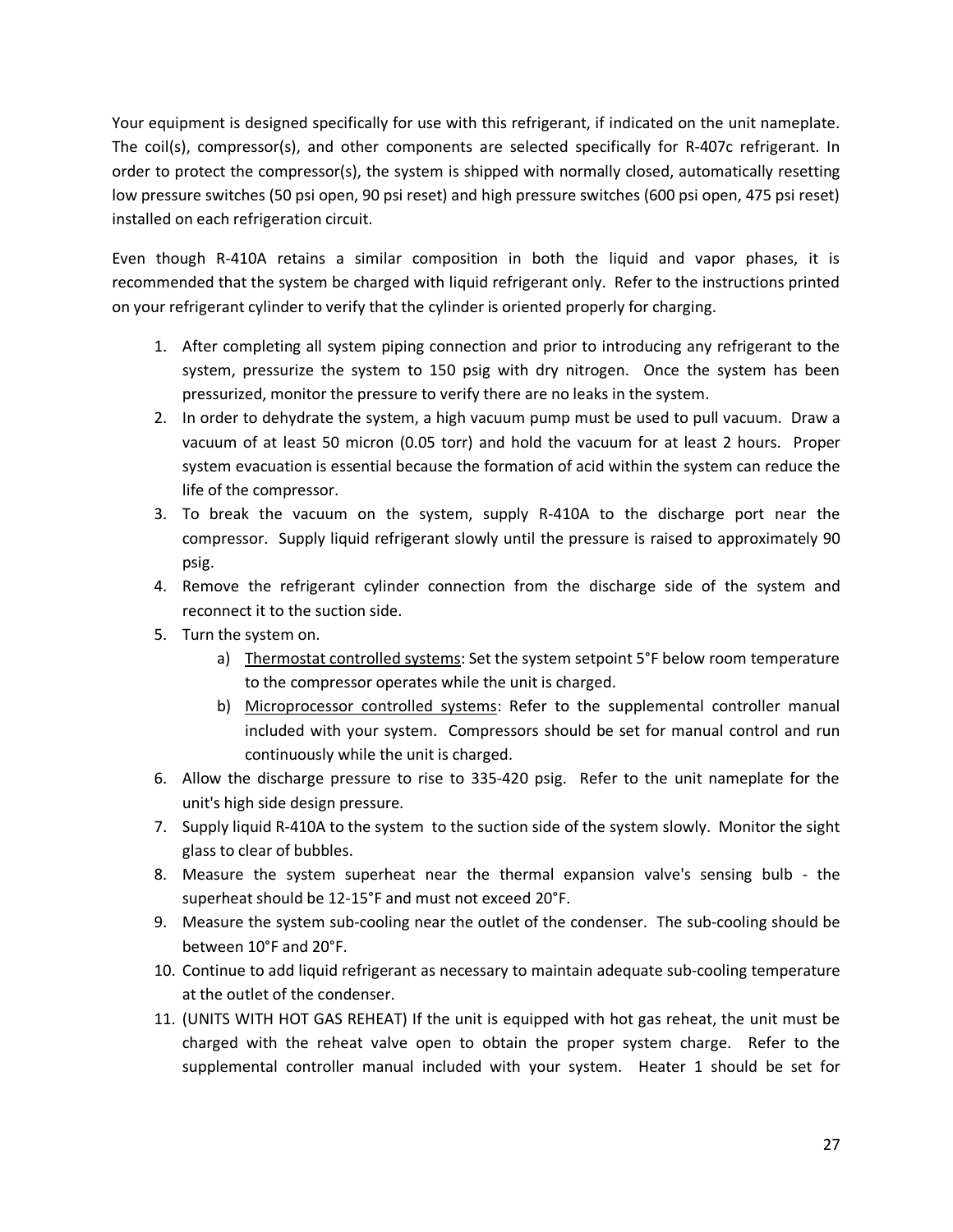manual control and set to open while the unit is charged. After charging with the hot gas reheat valve open, verify charge with valve closed.

- 12. (UNITS WITH FLOODED CONDENSER CONTROL) Units utilizing flooded condenser control for low ambient conditions contain a receiver for storing extra refrigerant to flood the condenser. After charging the system, additional refrigerant must be added to the receiver.
- 13. Return thermostat or microprocessor to their normal settings.

#### *2.13.3 Adding POE Oil*

Depending on the length of your piping installation, additional POE oil may be required. After your system has been fully charged with refrigerant, this can be calculated using the equations below. If b is larger than a, then no adjustment to the compressor's oil charge is necessary.

|                    | x | 0.352 | $=$ | а.                      |
|--------------------|---|-------|-----|-------------------------|
| Refrigerant Charge |   |       |     |                         |
|                    | x | 0.1   | $=$ | b.                      |
| Oil Charge         |   |       |     |                         |
| a.                 | ۰ | b.    | $=$ |                         |
|                    |   |       |     | Fl. Oz. of oil required |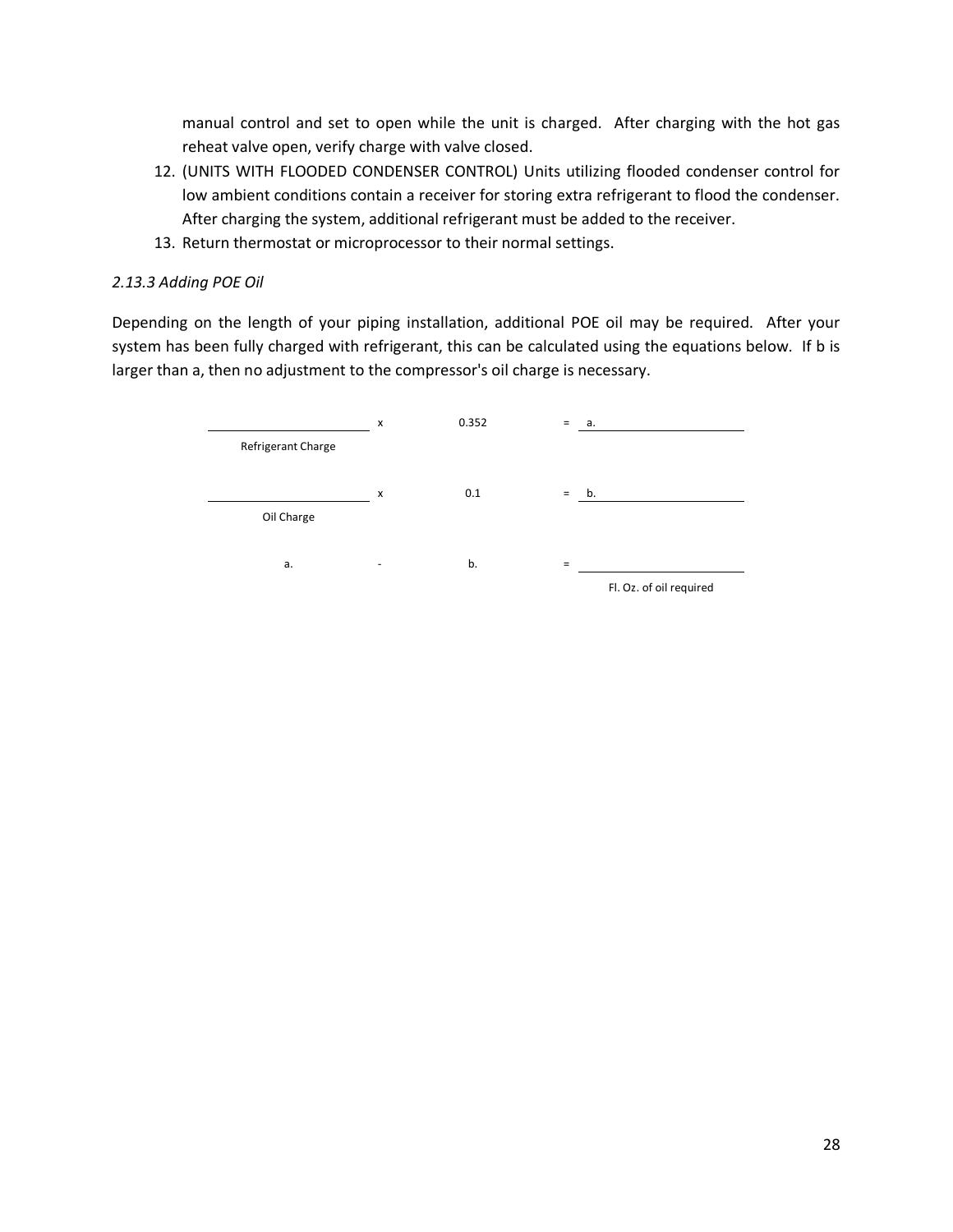#### **3. START-UP**

#### **3.1 Pre-Start-Up Checks**

#### *3.1.1 Electrical/Check Rotation*

The unit has been shipped from the factory wired properly phased for all of the components. Verify proper power wiring to ensure that the fan and compressor will operate as designed. Note that improper wiring may result in the compressor being operated backwards and this will void the compressor warranty.

#### *3.1.2 Refrigerant Charge*

If the unit is a refrigerant based system, verify that the unit has been fully charged prior to attempting start-up.

#### *3.1.3 Water/Glycol Source*

If the unit utilizes water or glycol, verify that the water or glycol system is fully installed and all pumps, dry coolers, chillers, and other associated equipment are active prior to equipment start-up. Verify that interlocks with pumps have been wired, if required.

#### *3.1.4 Blower Belts*

Drive belts should be inspected prior to start-up for correct tension. Refer to the Maintenance section of this manual for information on belt tensioning.

#### **3.2 Step-by-Step Start-Up Instructions**

Refer to the supplemental controller IOM manual or the pamphlet included with the thermostat in order to complete the following procedures.

- 1. After completing the installation procedure and final pre-start-up checks, ensure that all tools, meters, and other items are cleared from the unit case. Replace all access panels and ceiling tiles. After verifying fan operation, panels and tiles can be removed as necessary to verify component operation.
- 2. Move the disconnect switch to the ON position.
- 3. (MC controller systems only) Verify that all system components are enabled. Refer to controller IOM manual. Note that there may be a delay of up to a minute before the fan activates.
- 4. Verify that the fan is operating. Airflow should be felt at the unit outlet or air device.
- 5. Verify cooling operation (if applicable). Set the unit's setpoint approximately 2°F above room temperature.
	- a) DX units: The compressor should activate and the air discharged from the unit should be cooler than room temperature. For units with multiple compressors, increase set point in 0.5°F increments to activate all compressors in succession.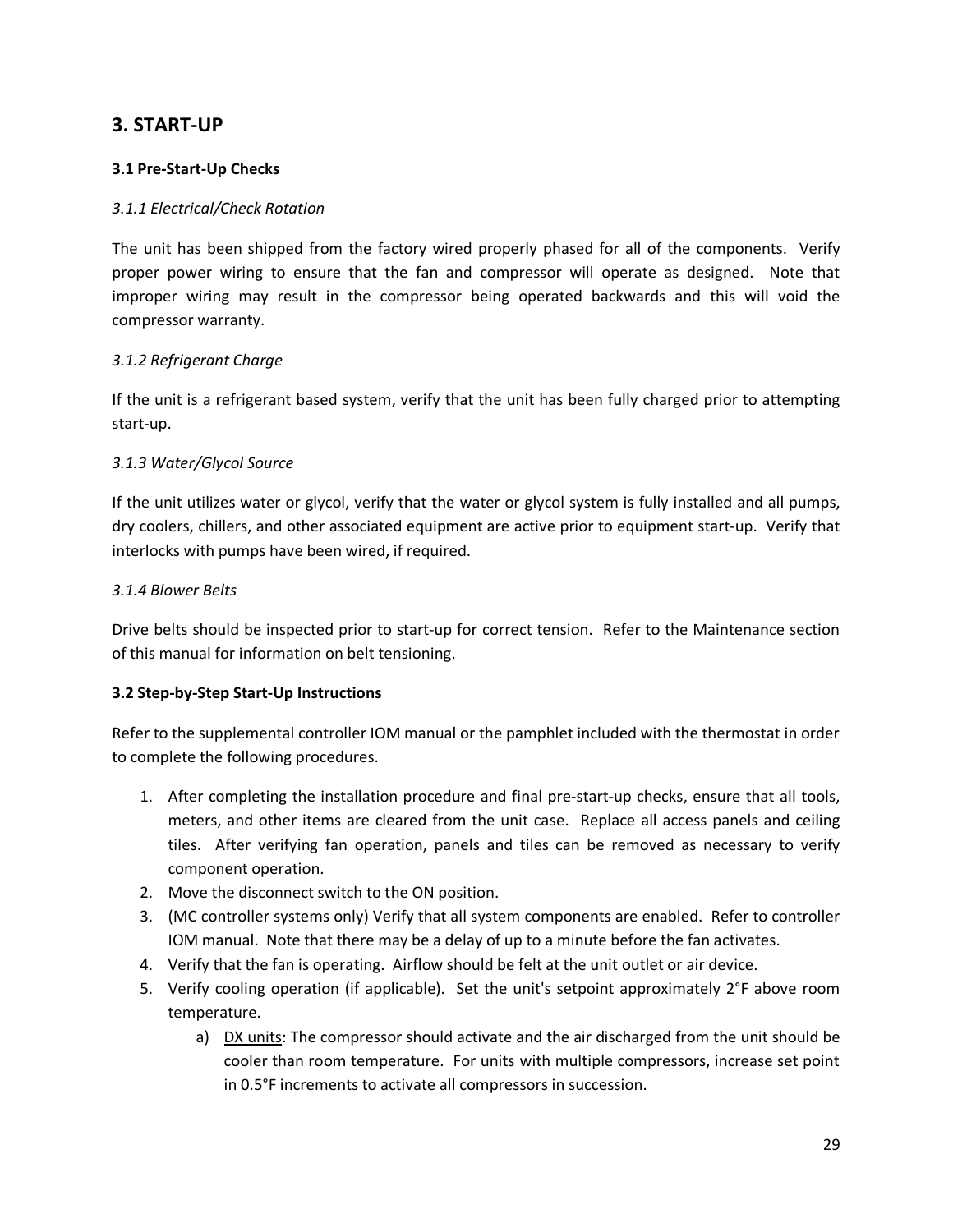- b) Chilled water units: The chilled water valve should be energized and the air discharge from the unit should be cooler than room temperature. Use a volt meter to check the voltage from the chilled water valve actuator and ground to verify the circuit is operational. Verify that the water temperature has increased after passing through the coil.
- 6. Verify heating operation (if applicable). Set the unit's setpoint approximately 5°F below room temperature. The air discharge from the unit should be warmer than room temperature.
	- a) Electric Heaters: Apply an amp meter to the electric heater circuit to verify the heater is operational.
	- b) Steam or Heating Water Heaters: Use a volt meter to check the voltage from the chilled water valve actuator to ground to verify the circuit is operational. Verify temperature has decrease after passing through the coil.
- 7. Verify dehumidification operation (if applicable). Set the unit's heating setpoint 2°F below room temperature to create a heating demand. Increase the unit's dewpoint temperature setpoint to create a call for dehumidification. Verify that a compressor or the chilled water valve is energized.
	- a) Hot Gas Reheat: Use a volt meter to verify the control signal to the hot gas reheat coil.
- 8. Verify humidifier operation (if applicable). Set the unit's humidification setpoint 10% below the current room humidity to create a call for humidification. Verify that the humidifier is activate (cylinder should be warm) with an amp meter applied to the humidifier circuit.

#### **3.3 Thermostat Programming**

Your unit may have been provided with a thermostat. Refer to the documentation accompanying the thermostat for any supplemental instructions.

#### **3.4 Microprocessor Programming**

Your unit may have been provided with a MS-100, MS-200, or MS-2015 microprocessor or other controller. Refer to the supplemental instruction manual included with the unit for programming instructions.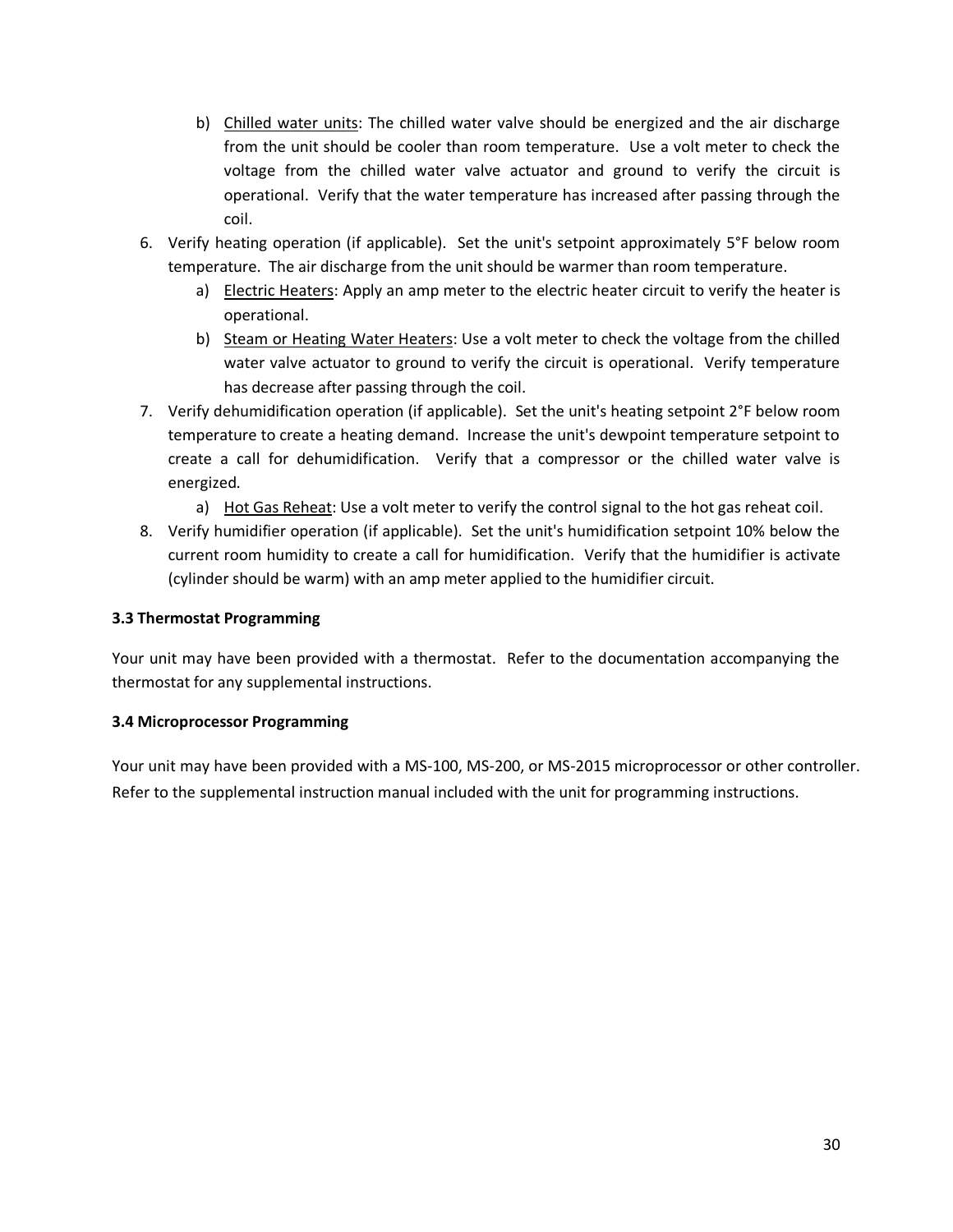#### **4. MAINTENANCE**

Performing routine maintenance and inspection of your Tithe Corp. unit is imperative for maintaining peak operation condition.

#### **4.1 Filters**

A dirty filter results in increased static pressure and leads to less efficient operation. Do not wait for the dirty filter switch alarm for filter maintenance. Examine the filter monthly, as a minimum, and replace when necessary. Frequency of filter replacement will vary based on specific local conditions and outside air percentage. High outside air units will typically require filter replacement monthly.

#### **4.2 Electrical Panels**

Biannually, inspect the components in the electrical panel. Confirm that all electrical connections are tight. Check all contacts for pitting.

#### **4.3 Blowers**

Checks of the blower system should be performed biannually at minimum. Check the blower wheel for any signs of damage. Verify that the blower wheel is mounted tightly on the shaft and does not make contact with the unit housing. The squirrel cage should rotate freely. Check that the blower motor mounts, all housing bolts, and all electrical connections are secure.

The blower motor features permanently lubricated bearings and should not require lubrication during the useful life of the equipment.

#### **4.4 Belts**

Drive belts should be examined prior to start-up and then checked monthly for wear and correct tension. An over tensioned belt can cause wear; an under tensioned belt can cause slippage and excessive noise. If the two legs of the belt are pressed in midway between the pulley and the sheave, a properly tensioned belt will result in 1 to 1-1/2 inches of movement. Belt tension can be adjusted by means of the adjusting bolt attached to the motor bracket. Larger units may have motors mounted to a support on the bottom pan, which requires loosening of four nuts to adjust the motor location and change belt position.

#### **4.5 Coils**

All cooling and heating coils should be maintained biannually. Inspect the coil for bent or damaged fins and repair if necessary. Clear all debris from the coil(s) using industry standard coil cleaning techniques. Check all coil connections for signs of damage or leakage and repair as necessary.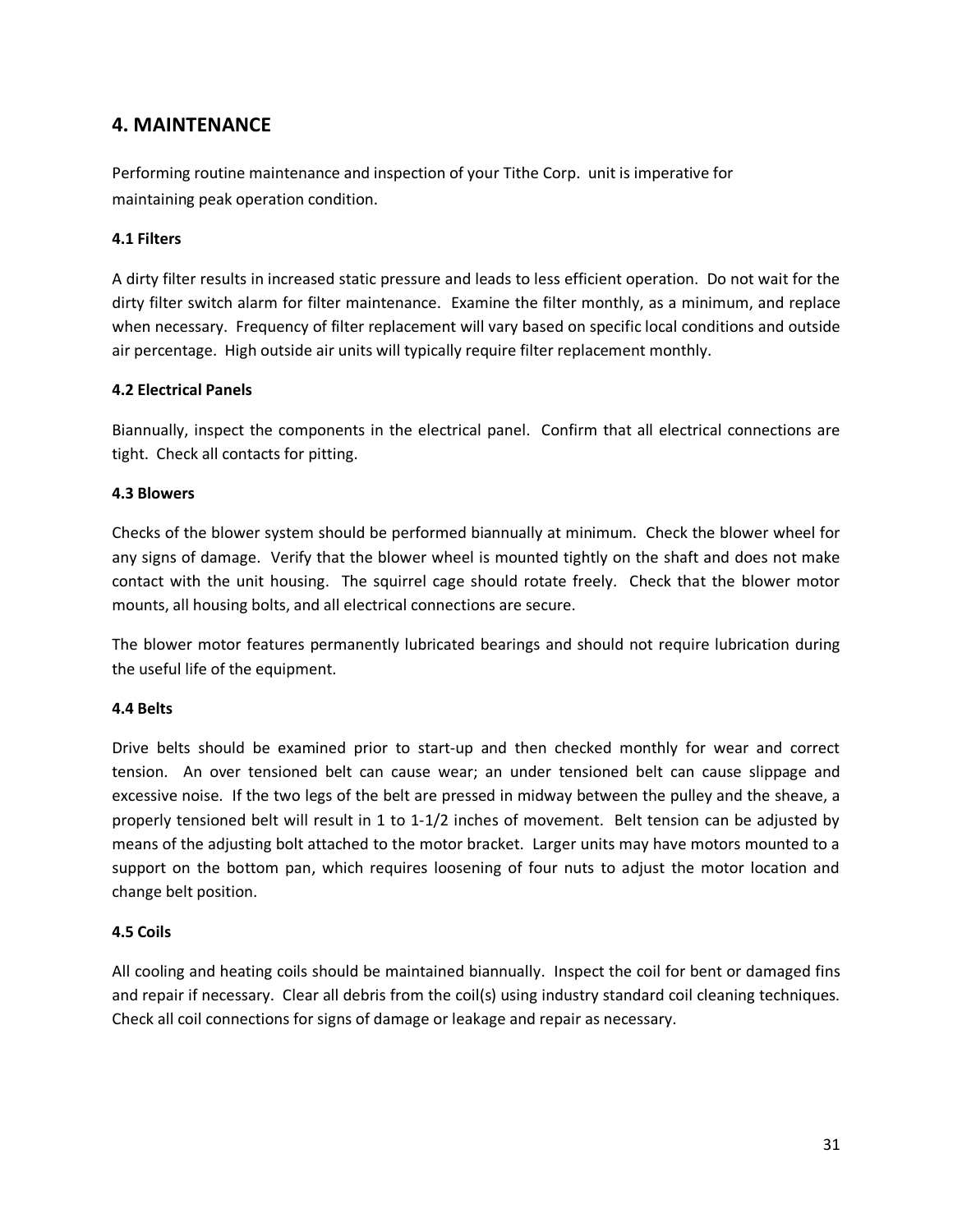#### **4.6 Drain Pan**

Prior to start-up, pour a small amount of water into the drain to fill the p-trap to ensure proper drainage and trap seal. Inspect the drain pan monthly to verify it is free from debris and leaks. Verify that the drain is clear and that the drain pan is draining properly.

#### **4.7 Refrigeration System**

Biannually, inspect the refrigerant system. Check the sight glass to verify adequate charge and to verify that the system is moisture free. Check the suction and discharge pressures to verify proper system operation. Inspect refrigerant piping for signs of damage or leaking.

#### *4.7.1 Air Cooled System*

Follow the maintenance recommendations for blowers, belts, and coils. During winter operation with a remote outdoor condenser/condensing unit, do not allow snow to build up on or around the unit.

#### *4.7.2 Water/Glycol System*

Biannually, inspect the water or glycol piping and any valves for signs of leakage or corrosion. Check the glycol solution concentration to ensure it meets the system requirements.

#### **4.8 Chilled Water System**

Biannually, inspect the water piping and control valve for any signs of leakage or corrosion.

#### **4.9 Optional Features**

#### *4.9.1 Condensate Pump*

Verify that the float operates freely on a monthly basis. Biannually, clean the condensate pump.

#### *4.9.2 Humidifier*

Examine the humidifier cylinder on a monthly basis for build-up. Refer to the supplemental humidifier IOM manual for further information.

#### **4.10 COMPRESSOR FAILURE**

In DX units, the compressor is the centerpiece of the system; all other refrigerant components are selected and designed to maximize compressor life. Tithe Corp. units contain a number of features to protect the compressor, including filter-driers, high and low pressure switches, and minimum run times. In spite of these protective measures, compressors are still susceptible to failure through a variety of mechanisms.

Compressors may fail by either mechanical or electrical means. The mode of failure will determine the steps necessary to return your Tithe Corp. unit to working order. Electrical failures will be accompanied by a pungent odor at the compressor and the motor will not run. A mechanical failure will not be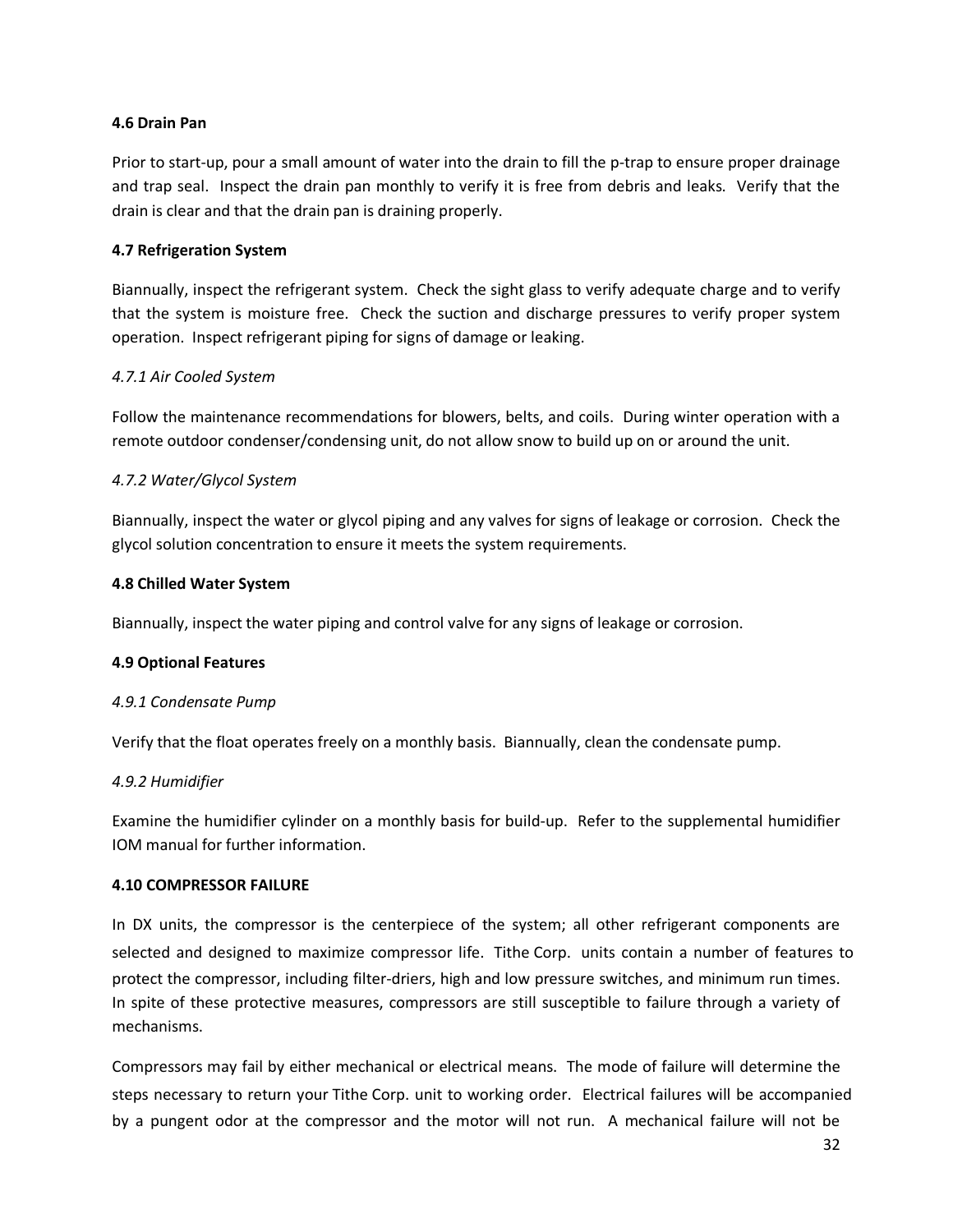accompanied by an odor. The motor may run, but operation may be accompanied by abnormal and/or excessive noise. In either case, a new compressor will be required.

In order to determine the proper method of cleaning prior to installing the new compressor, an analysis of the oil in the failed system is recommended. Procure a commercially available acid test kit and follow the instructions to determine if there is acid in the system. In lieu of performing an acid test, a visual comparison of a pristine sample of oil to the oil in the failed compressor may be made. If no acid is detected in the system, perform the following Standard Cleanout Procedure. If the system tests positive for acid contamination, perform the following Acidic Cleanout Procedure.

Note: Improper refrigeration system cleaning following a failure will void the warranty on the replacement compressor. Always consult the factory prior to replacing the compressor.

#### *4.10.1 Standard Cleanout Procedure*

Parts required: new compressor, new liquid line filter-drier one size larger than the original.

- 1. Reclaim the refrigerant from the system.
- 2. Remove the old compressor and filter-drier.
- 3. Verify that the replacement compressor is filled with POE oil. Install the new compressor.
- 4. Install a new filter-drier.
- 5. Recharge the unit refer to the System Charging instructions under the Installation section of this IOM manual.
- 6. Follow the standard Start-Up procedures to restart the unit.

#### *4.10.2 Acidic Cleanout Procedure*

Parts required: new compressor, new liquid line filter-drier one size larger than the original, new suction line filter-drier (acid removal model).

- 1. Reclaim the refrigerant from the system.
- 2. Remove the old compressor and filter-drier.
- 3. Examine the sight glass, thermal expansion valve, and all other valves for proper operation. Clean if necessary.
- 4. Verify that the replacement compressor is filled with POE oil. Install the new compressor.
- 5. Install the new liquid line filter-drier.
- 6. Install the new suction line filter-drier designed for acid cleanup duty in the suction line near the inlet of the compressor.
- 7. Recharge the unit refer to the System Charging instructions under the Installation section of this IOM manual.
- 8. Follow the standard Start-Up procedures to restart the unit.
- 9. Check the pressure drop across the suction line filter-drier at the end of the first hour of operation. If the pressure drop is excessive (refer to documentation included with the suction line filter-drier for guidelines), replace filter-drier.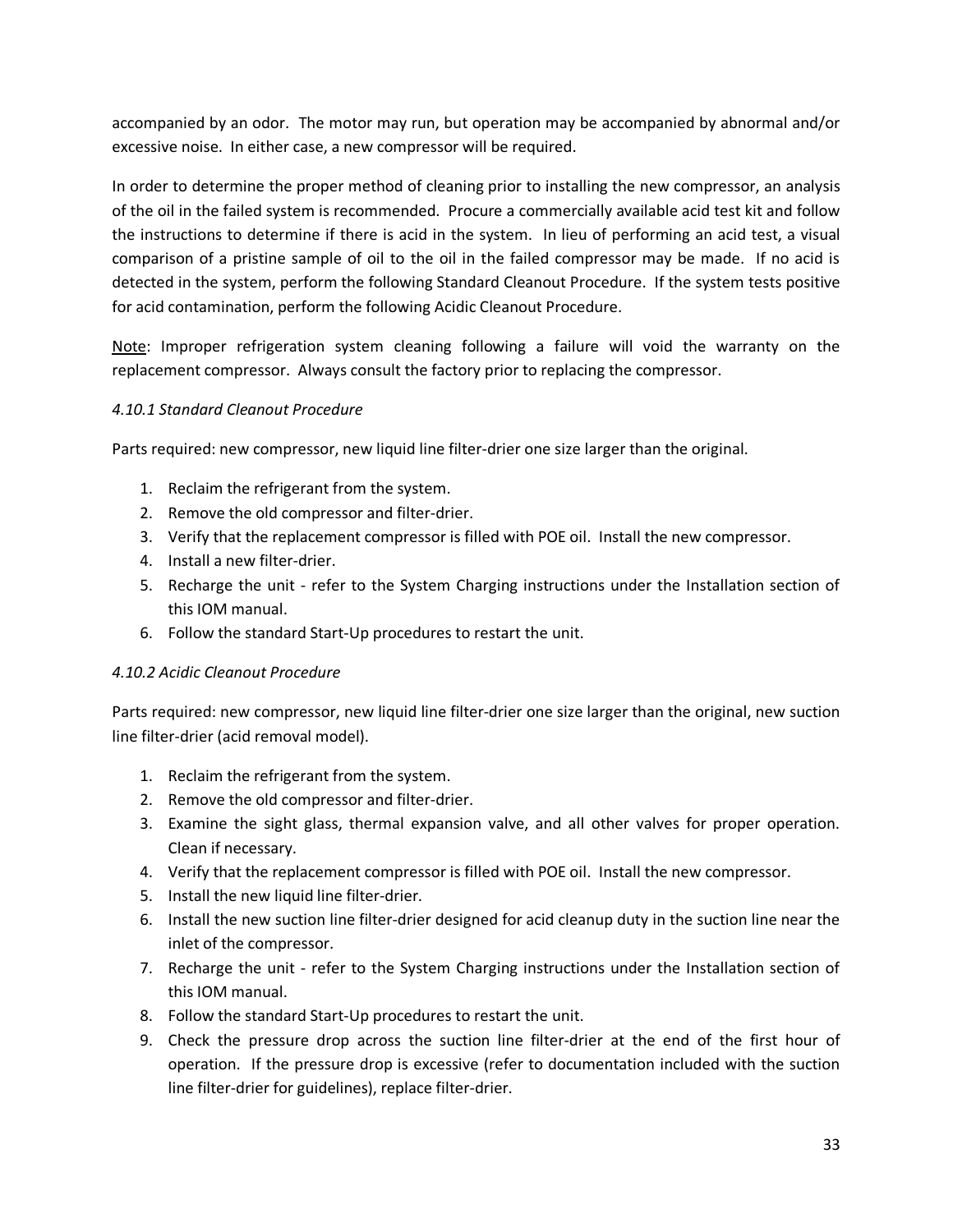- 10. After 24 hours of operation, take an oil sample. Test oil for acidity. If the sample is acidic, replace the suction line filter-drier.
- 11. After 2 weeks of operation, take an oil sample. Test oil for acidity. If the sample is acidic, replace the filter-drier. Repeat test as necessary in two week increments until the sample is no longer acidic.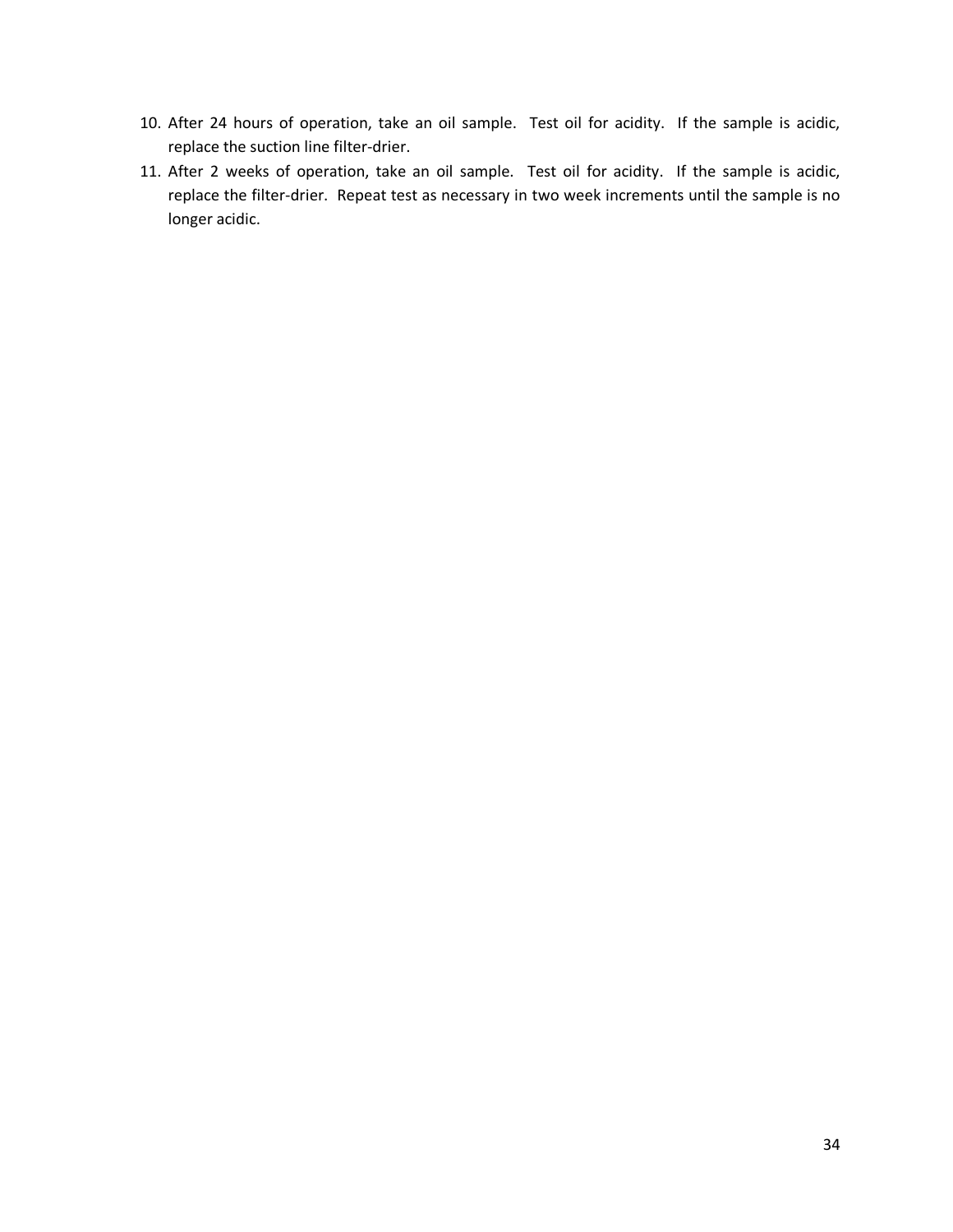## **5. TROUBLESHOOTING**

#### **5.1 Common Problems**

The following table lists potential problems that you may encounter with the system, probably causes, and steps to follow to diagnose the call. Prior to performing any work in the cabinet, close and lockout the disconnect (unless the unit is required to be operational for the investigative procedure). Follow through each diagnostic step in order, they are ordered from most likely cause/least expensive repair to less likely cause/more expensive repair.

| Problem             | <b>Possible Cause</b>                      | <b>Checks &amp; Solutions</b>                                                                                         |  |  |  |  |  |
|---------------------|--------------------------------------------|-----------------------------------------------------------------------------------------------------------------------|--|--|--|--|--|
|                     |                                            | Verify Power to Display/T-Stat                                                                                        |  |  |  |  |  |
|                     | Display/T-Stat Wiring                      | »If no power: Check that wiring is tight<br>and verify points of connection with<br>wiring diagram.                   |  |  |  |  |  |
|                     | System not enabled<br>(MC Controller only) | Refer to controller IOM                                                                                               |  |  |  |  |  |
|                     |                                            | Check remote on/off and compressor<br>lockout switches.                                                               |  |  |  |  |  |
|                     | System locked out                          | Check alarms.                                                                                                         |  |  |  |  |  |
|                     |                                            | »If active alarm: Troubleshoot alarm,<br>then refer to controller IOM to re-<br>enable system.                        |  |  |  |  |  |
|                     |                                            | Verify disconnect is on.                                                                                              |  |  |  |  |  |
| Unit will not start |                                            | Check disconnect fuses.                                                                                               |  |  |  |  |  |
|                     |                                            | »If fuse is blown: check for shorts and<br>replace fuse.                                                              |  |  |  |  |  |
|                     | No power to the unit                       | Check voltage at terminal block.                                                                                      |  |  |  |  |  |
|                     |                                            | »If voltage: check that wiring in unit is<br>tight, fuses are in tact, and circuit<br>breaker on control transformer. |  |  |  |  |  |
|                     |                                            | »If no voltage: check distribution wiring<br>and circuit breaker/fuse box.                                            |  |  |  |  |  |
|                     |                                            | Examine unit wiring diagram                                                                                           |  |  |  |  |  |
|                     | Unit wiring issue                          | »Verify that all switches are wired NC,<br>or as indicated.                                                           |  |  |  |  |  |
|                     |                                            | »Verify all indicated jumpers are in<br>place.                                                                        |  |  |  |  |  |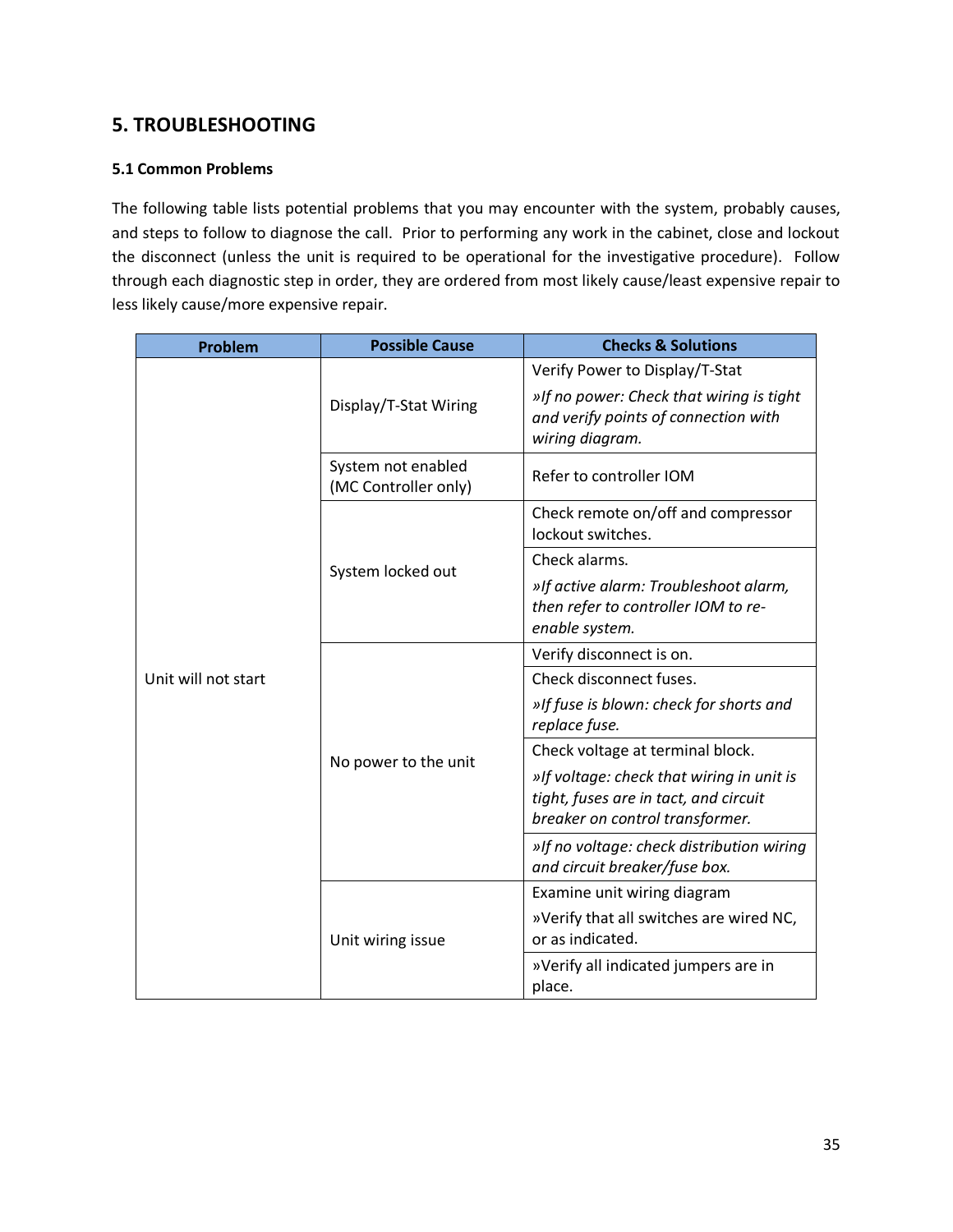| Problem                                                 | <b>Possible Cause</b>                                                          | <b>Checks &amp; Solutions</b>                                                                                                             |  |  |  |  |  |
|---------------------------------------------------------|--------------------------------------------------------------------------------|-------------------------------------------------------------------------------------------------------------------------------------------|--|--|--|--|--|
|                                                         | Condenser is obstructed                                                        | Check condenser for debris, blockage,<br>or damage.                                                                                       |  |  |  |  |  |
|                                                         | (air-cooled units only)                                                        | »If damage or blockage, clean<br>condenser and/or repair fins.                                                                            |  |  |  |  |  |
|                                                         |                                                                                | Verify that condenser relay is pulling in.                                                                                                |  |  |  |  |  |
|                                                         | Condenser fan is not<br>operating                                              | »If relay does not pull in: Verify 24 V<br>signal to relay. If proper voltage is<br>applied and relay does not operate,<br>replace relay. |  |  |  |  |  |
|                                                         | (air-cooled units only)                                                        | »If relay pulls in: Verify voltage to<br>condenser fan.                                                                                   |  |  |  |  |  |
|                                                         |                                                                                | Verify power wiring to condenser fan is<br>tight.                                                                                         |  |  |  |  |  |
| Compressor high                                         |                                                                                | Examine condenser fan for damage.                                                                                                         |  |  |  |  |  |
| pressure alarm                                          |                                                                                | Verify fluid flow to the condenser.                                                                                                       |  |  |  |  |  |
| (DX/heat pump only)                                     |                                                                                | »If fluid flow is low: adjust valve so fluid<br>flow meets design parameters.                                                             |  |  |  |  |  |
|                                                         |                                                                                | Check entering fluid temperature.                                                                                                         |  |  |  |  |  |
|                                                         | No/inadequate fluid flow<br>through the condenser<br>(water/glycol units only) | »If entering fluid temperature is high:<br>troubleshoot fluid loop.                                                                       |  |  |  |  |  |
|                                                         |                                                                                | Check leaving fluid temperature                                                                                                           |  |  |  |  |  |
|                                                         |                                                                                | »If leaving fluid temperature is low:<br>troubleshoot refrigerant system for<br>obstruction.                                              |  |  |  |  |  |
|                                                         | Overcharge of refrigerant                                                      | Check refrigerant system temperatures<br>and pressures. Reclaim excess<br>refrigerant.                                                    |  |  |  |  |  |
|                                                         |                                                                                | Check filter drier                                                                                                                        |  |  |  |  |  |
|                                                         | Obstruction in filter-drier                                                    | »If significantly colder on leaving side:<br>replace filter-drier.                                                                        |  |  |  |  |  |
|                                                         |                                                                                | Check sight glass                                                                                                                         |  |  |  |  |  |
|                                                         |                                                                                | »If bubbles are visible: Recharge unit.                                                                                                   |  |  |  |  |  |
| Compressor low<br>pressure alarm<br>(DX/heat pump only) | Loss of refrigerant                                                            | »On multiple recharges: Reclaim<br>refrigerant, leak test unit, repair any<br>leaks, replace filter-drier, recharge unit.                 |  |  |  |  |  |
|                                                         | <b>Expansion valve</b><br>obstructed or non-<br>operable                       | Remove expansion valve and clean or<br>replace. Replace filter-drier.                                                                     |  |  |  |  |  |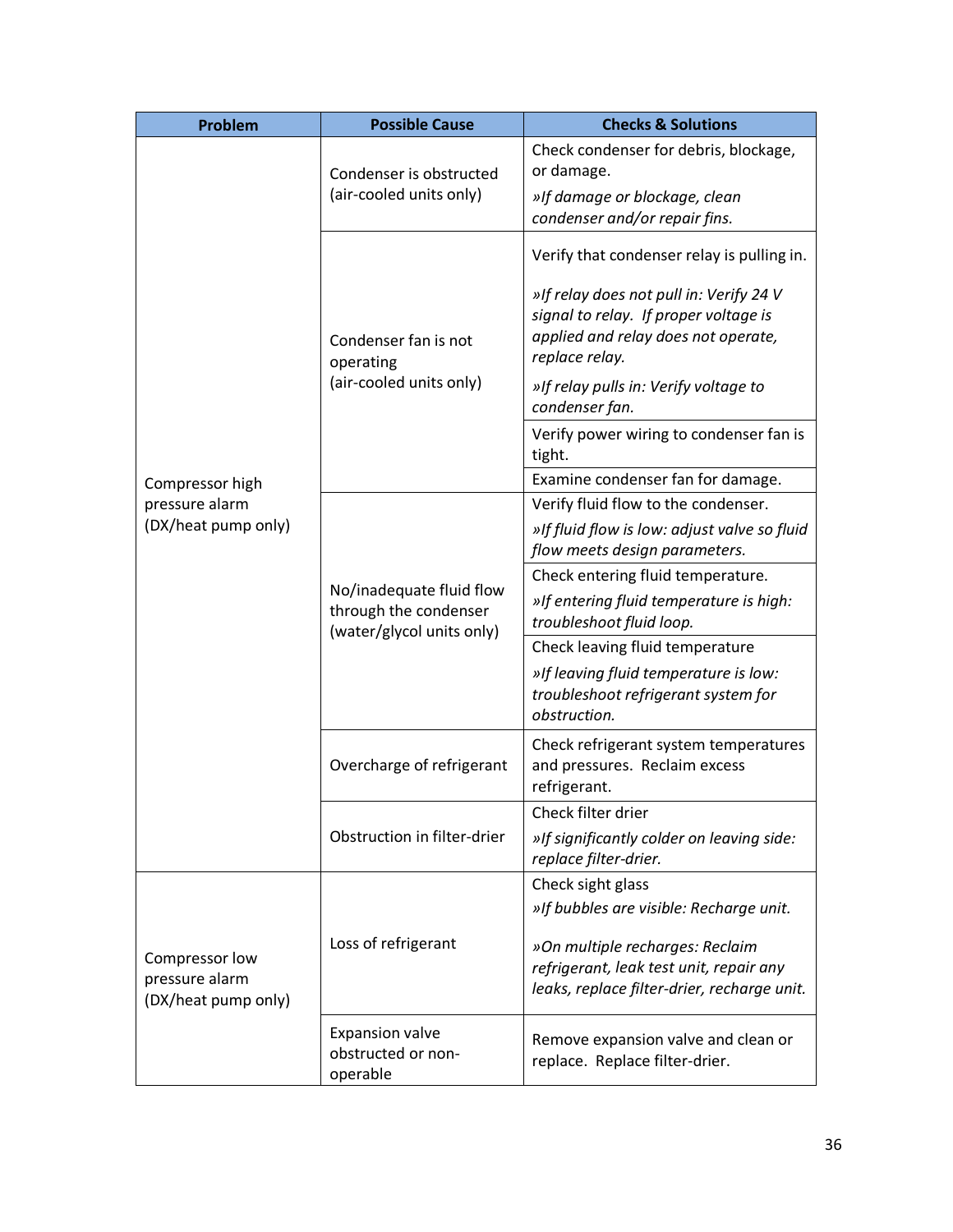| Problem                                       | <b>Possible Cause</b>                           | <b>Checks &amp; Solutions</b>                                                                                                                |
|-----------------------------------------------|-------------------------------------------------|----------------------------------------------------------------------------------------------------------------------------------------------|
| No Cooling                                    | No cooling demand                               | Check system setpoints.                                                                                                                      |
| No Cooling (DX system<br>and heat pumps only) | Compressors not enabled<br>(MC Controller only) | Refer to controller IOM to enable<br>compressors.                                                                                            |
|                                               | Compressor high pressure<br>alarm               | Refer to compressor high pressure<br>alarm trouble shooting.                                                                                 |
|                                               | Compressor short cycle<br>prevention            | Wait for three minute time delay for<br>compressor to reset.                                                                                 |
|                                               | No power to compressor                          | Verify compressor relay is pulling in.                                                                                                       |
|                                               |                                                 | »If relay is not pulling in: Check for 24 V<br>control signal. If proper voltage is<br>applied and relay does not operate,<br>replace relay. |
|                                               | Low refrigerant charge                          | Check sight glass for bubbles. Check<br>refrigerant pressure.                                                                                |
|                                               |                                                 | »If refrigerant is low, recharge unit.                                                                                                       |
|                                               | Obstruction in filter-drier                     | Check filter drier                                                                                                                           |
|                                               |                                                 | »If significantly colder on leaving side:<br>replace filter-drier.                                                                           |
| No Cooling (Chilled<br>water system)          | No/inadequate water flow                        | Verify chilled water flow to valve                                                                                                           |
|                                               |                                                 | »If no flow to to the valve: trouble<br>shoot chilled water system.                                                                          |
|                                               | <b>Entering water</b><br>temperature too high   | Check entering water temperature                                                                                                             |
|                                               |                                                 | »If high water temperature: trouble<br>shoot chilled water system.                                                                           |
|                                               | No control power to<br>actuator                 | Check for 0-10 V or 24 V signal from<br>controller to chilled water valve<br>actuator.                                                       |
|                                               |                                                 | »If refrigerant is low: recharge unit.                                                                                                       |
|                                               | <b>Faulty Actuator</b>                          | Replace actuator.                                                                                                                            |
| Noisy compressor                              | Unit improperly phased                          | Verify unit wiring matches wiring                                                                                                            |
|                                               |                                                 | diagram.                                                                                                                                     |
|                                               |                                                 | »If incorrectly phased: rewire unit at<br>terminal block.                                                                                    |
|                                               | <b>Liquid Slugging</b>                          | System overcharged - verify system<br>charge.                                                                                                |
|                                               |                                                 | »If overcharged: reclaim excess<br>refrigerant                                                                                               |
|                                               | <b>Worn Bearings</b>                            | Replace compressor.                                                                                                                          |
|                                               | <b>Broken Compressor Valve</b>                  | Replace compressor.                                                                                                                          |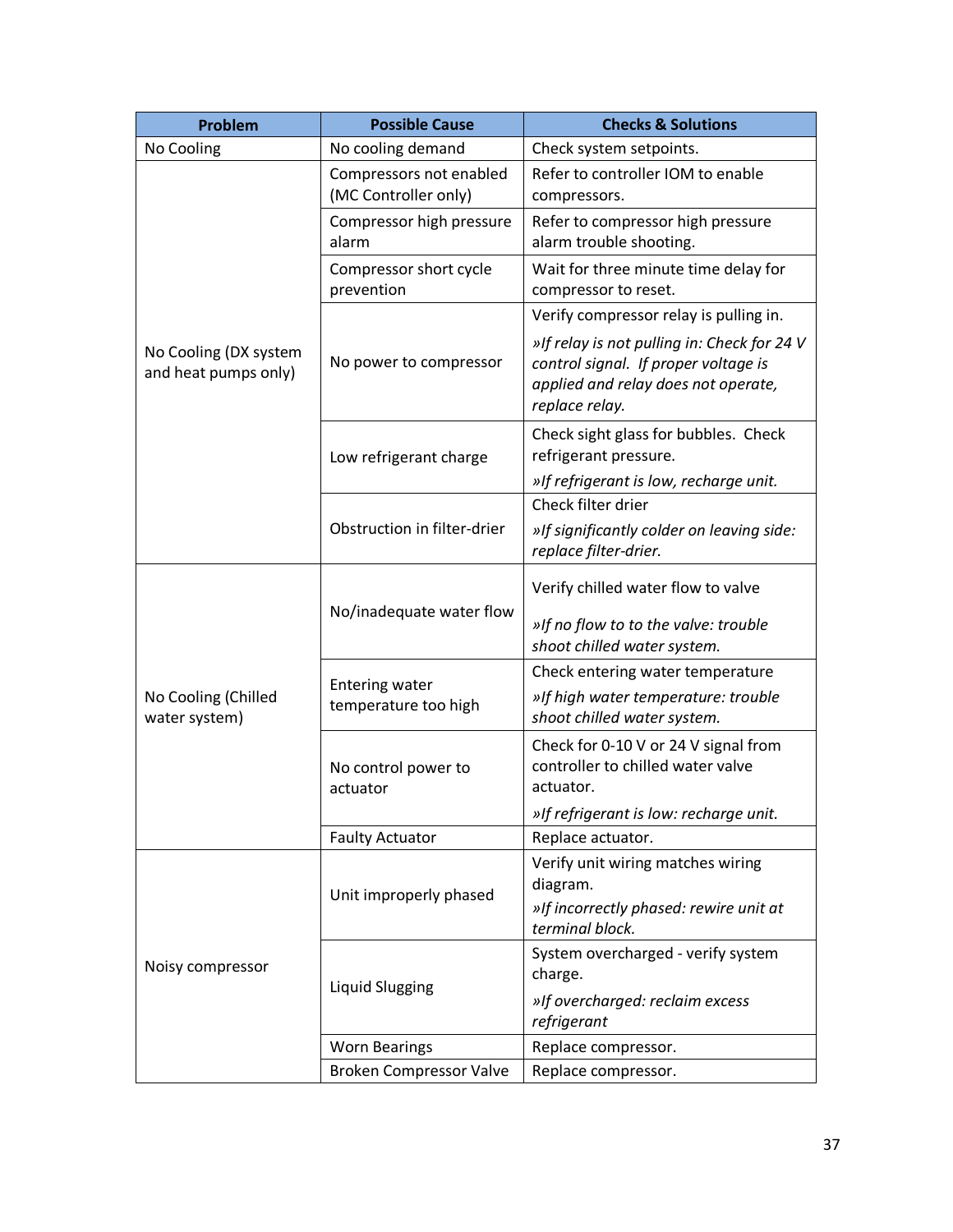| Problem                                | <b>Possible Cause</b>                                  | <b>Checks &amp; Solutions</b>                                                                                                             |
|----------------------------------------|--------------------------------------------------------|-------------------------------------------------------------------------------------------------------------------------------------------|
| Blower does not start                  | System locked out on<br>alarm                          | Verify unit is not in alarm condition.                                                                                                    |
|                                        | Fan set in auto mode (MC<br>controller only)           | Refer to controller IOM.                                                                                                                  |
|                                        | No control power to fan<br>relay                       | Verify that all wiring is tight.                                                                                                          |
|                                        |                                                        | Verify that condenser relay is pulling in.                                                                                                |
|                                        |                                                        | »If relay does not pull in: Verify 24 V<br>signal to relay. If proper voltage is<br>applied and relay does not operate,<br>replace relay. |
|                                        |                                                        | »If relay pulls in: Verify voltage to<br>blower.                                                                                          |
| No heat/reheat                         | No heat/reheat demand                                  | Check system setpoints.                                                                                                                   |
|                                        | No power to heater                                     | Verify that heater relay is pulling in.                                                                                                   |
|                                        |                                                        | »If relay does not pull in: Verify 24 V<br>signal to relay. If proper voltage is<br>applied and relay does not operate,<br>replace relay. |
|                                        |                                                        | »If relay pulls in: Verify voltage to<br>heater.                                                                                          |
|                                        | Refer to supplemental manual included with heater.     |                                                                                                                                           |
| Optional humidifer<br>does not operate | No humidification<br>demand                            | Check system setpoints.                                                                                                                   |
|                                        | No power to heater                                     | Verify that humidifer relay is pulling in.                                                                                                |
|                                        |                                                        | »If relay does not pull in: Verify 24 V<br>signal to relay. If proper voltage is<br>applied and relay does not operate,<br>replace relay. |
|                                        |                                                        | »If relay pulls in: Verify voltage to<br>humidifer.                                                                                       |
|                                        | Refer to supplemental manual included with humidifier. |                                                                                                                                           |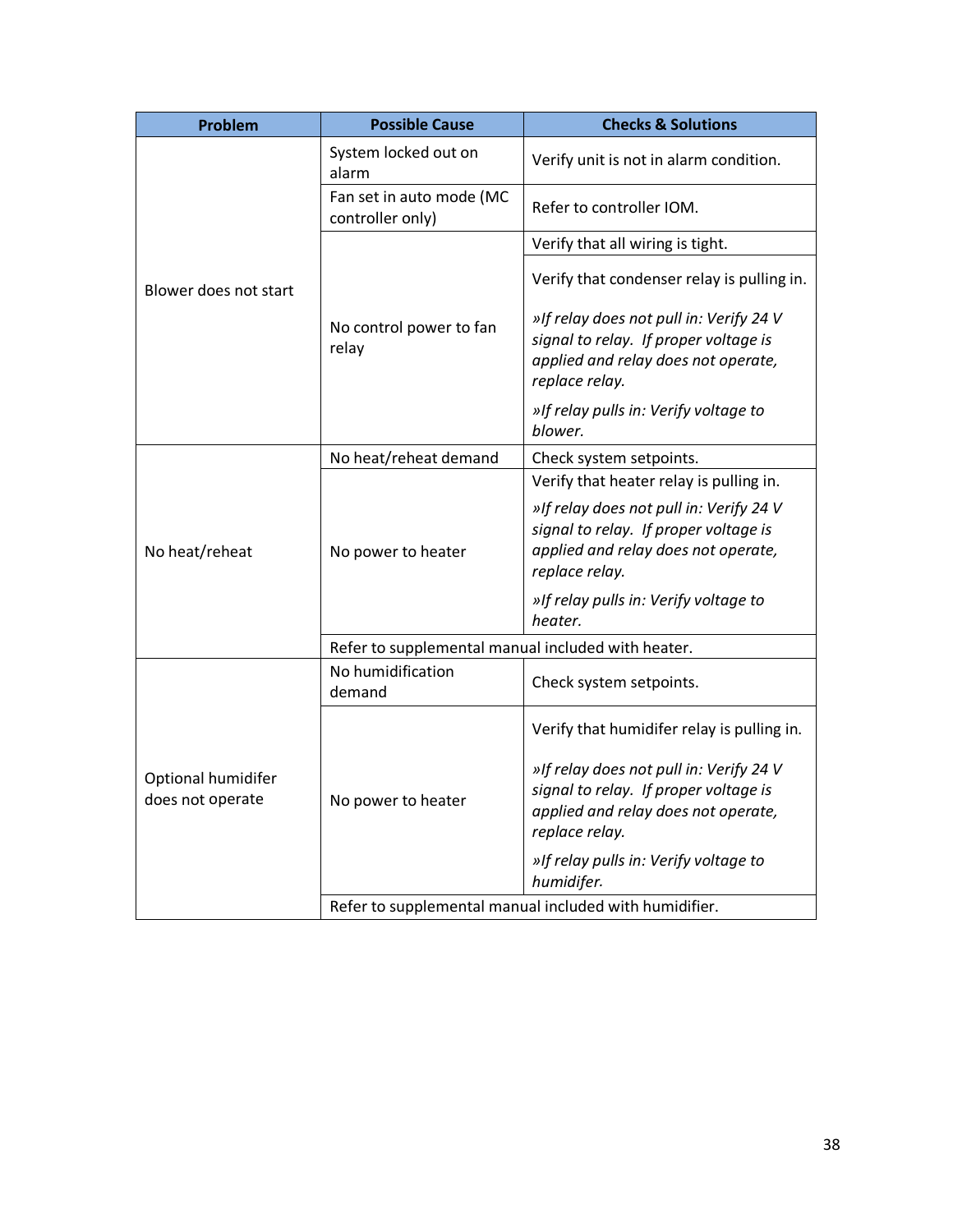#### **5.2 Technical Support**

Tithe Corp. is dedicated to supporting its product installations. If a problem arises that cannot be handled through following the directions in this manual or one of the supplemental manuals included with your unit, contact Tithe Corp. at (410) 625-7545 Monday through Friday from 7:00 AM to 4:00 PM Eastern Standard Time. You may also reach us at HelpDesk@TitheCorp.com

So that we can provide prompt and accurate support, please have the following information available when you call:

- Your Name/Company/Phone Number
- Job Number (8 digits printed on the unit nameplate)
- Serial Number (6 digits printed on the unit nameplate)
- Model Number (printed on the unit nameplate)
- Date of Manufacture (printed on the unit nameplate)
- A brief description of the problem

If a problem occurs outside of the business hours, leave a message with the aforementioned information and one of our support staff will return your call as soon as possible.

#### **5.3 Warranty Parts**

All warranty inquiries are handled through technical support. After troubleshooting the unit with a qualified field service technician, a determination will be made on whether a part(s) may be defective. If a part is determined to possibly be defective through the troubleshooting process, a replacement part will be shipped to the address provided by the customer.

A purchase order is required for all warranty parts. The following information is required:

- Customer Contact Name
- Customer Billing Address
- Credit Card Authorization or Approved Credit
- Customer Shipping Address
- Customer Telephone Number
- Date of Order
- Unit Serial Number

A Return Material Authorization (RMA) number will be provided for the defective part(s). Clearly note the RMA number on the address label. The customer is responsible for the shipping cost to return the defective part(s) to the Tithe Corp. factory. The defective part(s) must be returned within 30 days for evaluation by the service department. If the part is found to be defective after examination by the technical support team, a credit will be issued. Refer to the warranty certificate included in the Introduction section of this IOM manual for further details.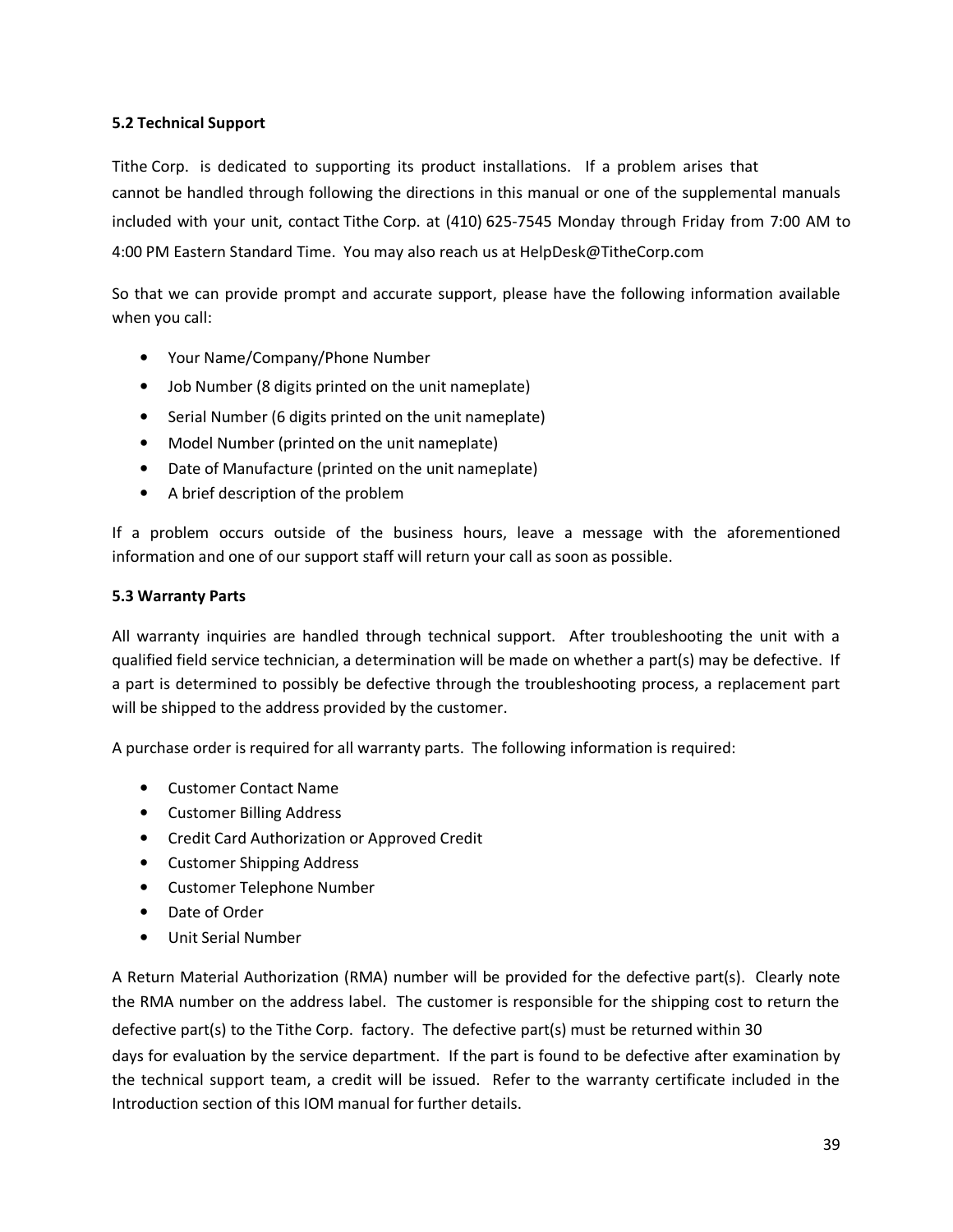#### **5.4 Spare and Replacement Parts**

Requests for spare and replacements parts are made through the service department at Tithe Corp. at (410) 625-7545. Quotes will be provided for the specified parts for a specific unit. Visa and Mastercard or approved credit with Tithe Corp. are acceptable forms of payment.

Any returned parts sold as spare/replacement items will be subject to a 25% restocking charge. If the part is not a stocked item, a 50% restocking charge will be applied. In order to return a part, contact

Tithe Corp. at (410) 625-7545 for a Return Material Authorization (RMA) number. Parts are

eligible for return for 15 days after the original purchase date and must be returned in their original packaging with all associated materials. Spare or replacement parts sales over 15 days are not eligible for return.

#### **GENERAL PROCEDURE TO CLEAN AC COILS**

Clean air conditioner coils once a year. Early spring is the best time for cleaning AC coils and can help prevent emergency summer maintenance calls.

AC EVAPORATOR COIL is located in the building and most commonly located inside the blower compartment of the air handler. AC CONDENSING COIL is located in the outdoor unit or inside in a packaged system.

CLEAN AIR CONDITIONER COILS at least once a year during a routine maintenance appointment.

!!!!!DISCONNECT POWER TO THE AIR CONDITIONER!!!!!

REMOVE OUTER CASE OR ACCESS PANELS TO ACCESS THE COIL

REMOVE TOP OF AIR CONDITIONER WHEN REQUIRED TO REACH COIL

Some air conditioners are constructed with the fan assembly attached to the top. If the air conditioner is constructed this way, be careful not to stretch or damage any connected or loose wires.

CLEAN AND LUBRICATE ASSEMBLY

Clean any dirt off the fan blades and use a shop vacuum to clean dirt off the fan motor and shaft. If the motor requires any lubrication, a small amount should be applied to each of its lubrication ports.

CLEAN A/C COILS. Dirt will be whisked away from the surface of the coils with a broom.

SPRAY TRAPPED DIRT AWAY FROM COILS. After covering any exposed wires or motors with plastic, using either water or a biodegradable foaming cleaner, spray cleaner onto the coil surface from top to bottom and allow to soak for 10 to 15 minutes on the coils.

REMOVE CLEANER by spraying rinse water from the inside, top to bottom to remove the cleaner and any dirt away from the air conditioner coils.

INSPECT COIL FINS FOR DAMAGE. Using a special comb, a specialist can straighten any bent coil fins to assure optimal airflow through the coil.

REASSEMBLE THE AIR CONDITIONER after the coils are clean.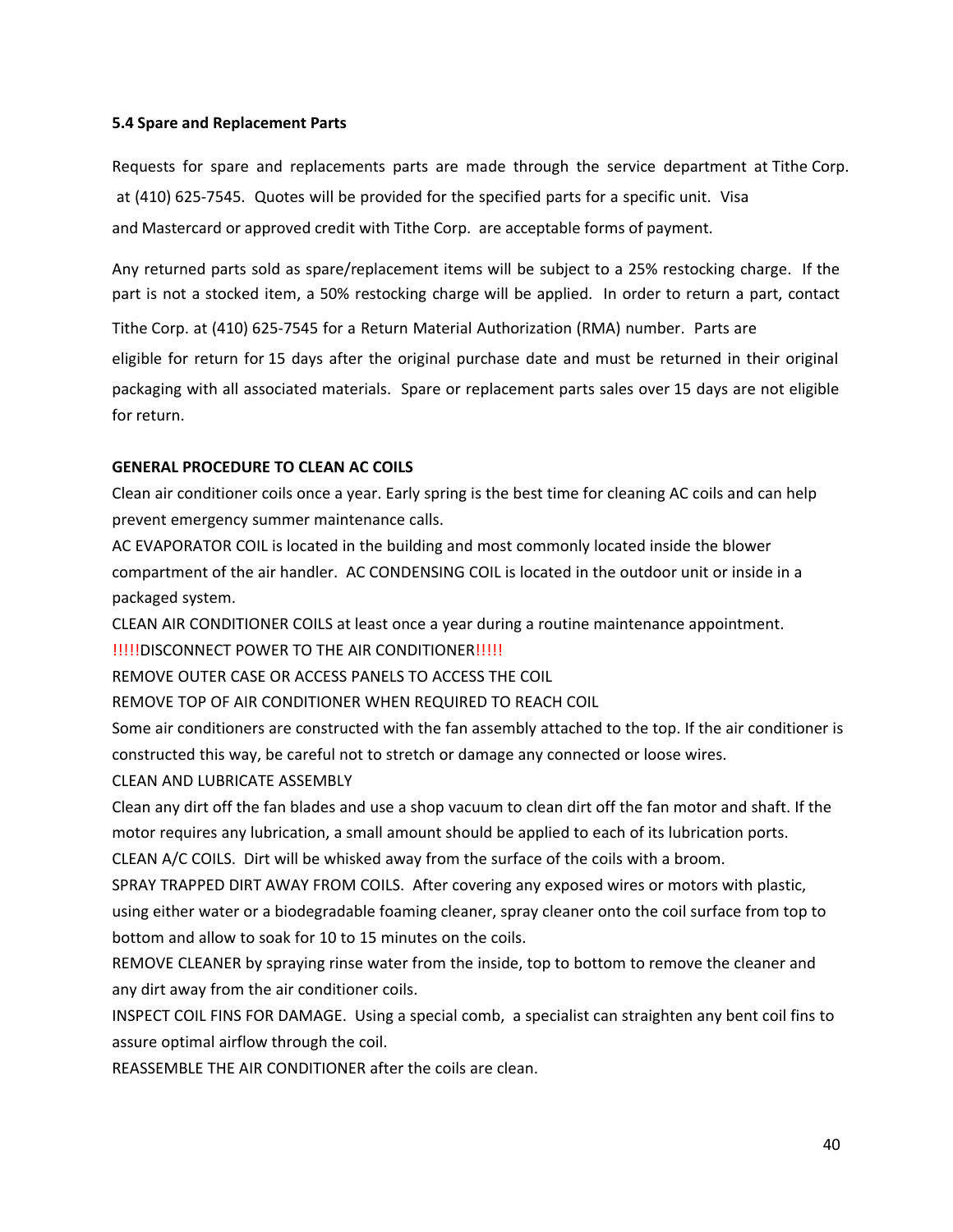# ECONOMY COOLING COIL -ECX- INSTALLATION AND OPERATIONS MANUAL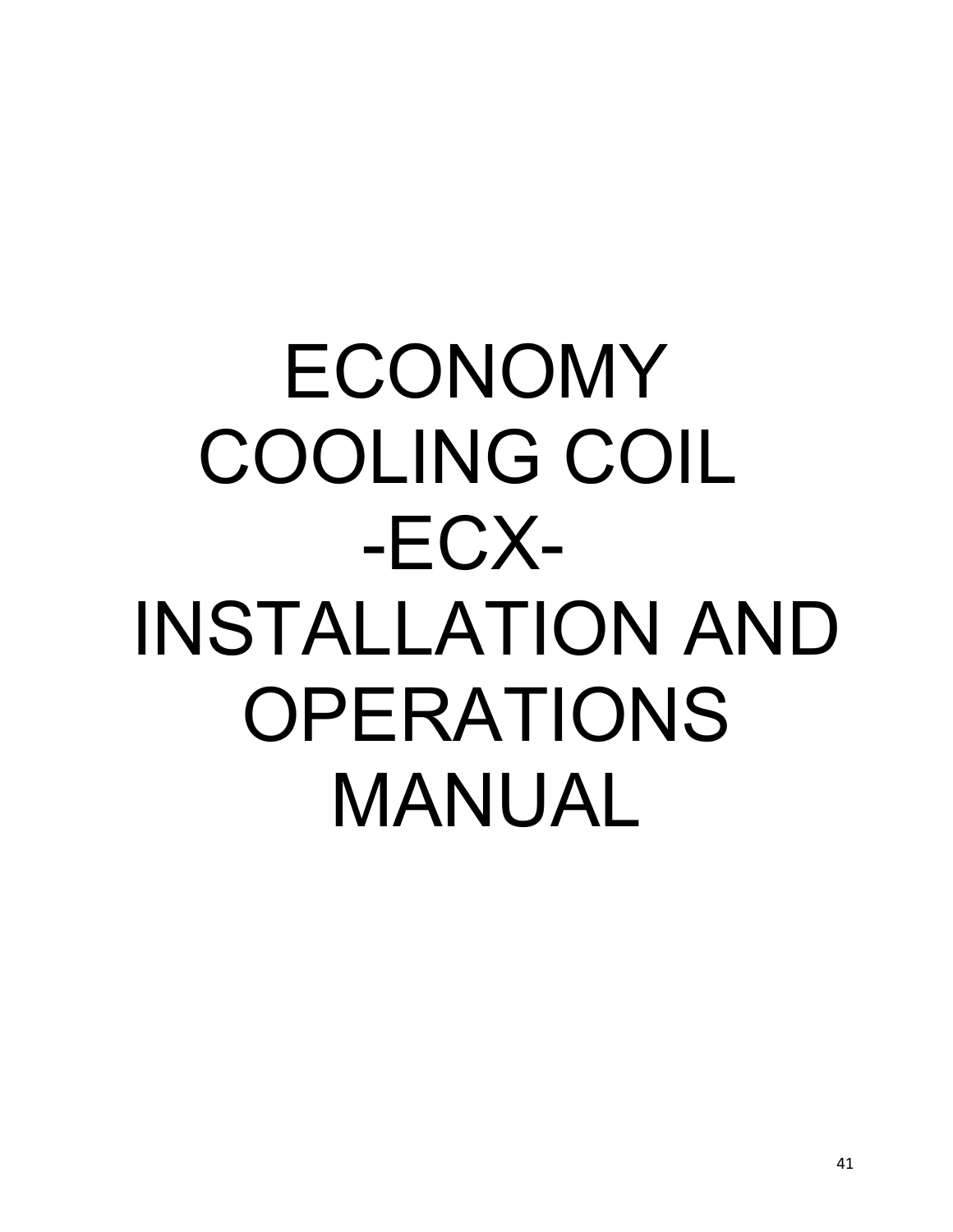## **ABOUT THE ECONOMY COOLING COIL**

The Economy Cooling Coil is designed to be an add-on unit to provides the ability to utilize "free cooling" when the water being used for the condenser is below 45 degrees F (adjustable) and there is a call for cooling. In free cooling mode, the water is redirected through the Economy Cooling Coil and the compressors in the unit are turned off. This saves energy and is an efficient means of providing cooling to the area.

## **MECHANICAL INSTALLATION - ECONOMIZER:**

The Economizer MUST be supported separately from the unit, but does install flush against the front of the unit. Horizontal Units (ECX-xxxH): Hangers are attached to provide points for hanging from the structure above. Vertical Units (ECX-xxxV): The unit must be supported from below (optional floor stands are available), or if desired from above (hangers are not included). If the unit has a filter rack installed, it must be removed before installing the Economizer. An optional filter rack can be purchased for the Economizer. The installer could also attempt to remount the filter rack on the Economizer unit. Support the Economizer so that it sits flush against the return air side of the unit. The piping on the economizer should be located on the same side as the piping on the unit. If a filter rack was purchased with the Economizer, then it will be present on the exposed end of the unit. Horizontal Units: The end of the economizer opposite to the piping is to be flush with the side of the unit. The top of the Economizer should be flush with the top of the unit. Vertical Units: The Economizer should be flush with the top of the unit, and flush on both sides.



Once the economizer is supported flush and properly aligned with the unit, attach the mounting brackets to the units to ensure they remain sealed together. There will be (1) angle bracket (only for Horizontal Units) and (1 or 2) flat bracket(s). The angle bracket is to be installed on the piping end of the unit for the horizontal unit.

The flat bracket is to be installed on the flush end(s) of the unit. First, confirm that the units are aligned. If not, adjust the hangers or supports accordingly. To install the brackets, first position the brackets over the mating holes provided on the economizer (the brackets will be located half way up on each side of the Economizer unit. Hold the brackets so that they are aligned with the unit. Confirm that the holes of the Economizer still line up with the slots on the bracket(s). Clean the surfaces of the unit in the areas where the brackets will be mounted with isopropyl alcohol and allow to dry. Mark the position of the brackets on the unit, and remove the brackets. Remove the adhesive backing and place the bracket(s) in the exact marked position. Press firmly to ensure good adhesion. Once the bracket is stuck to the unit, attach the other end to the